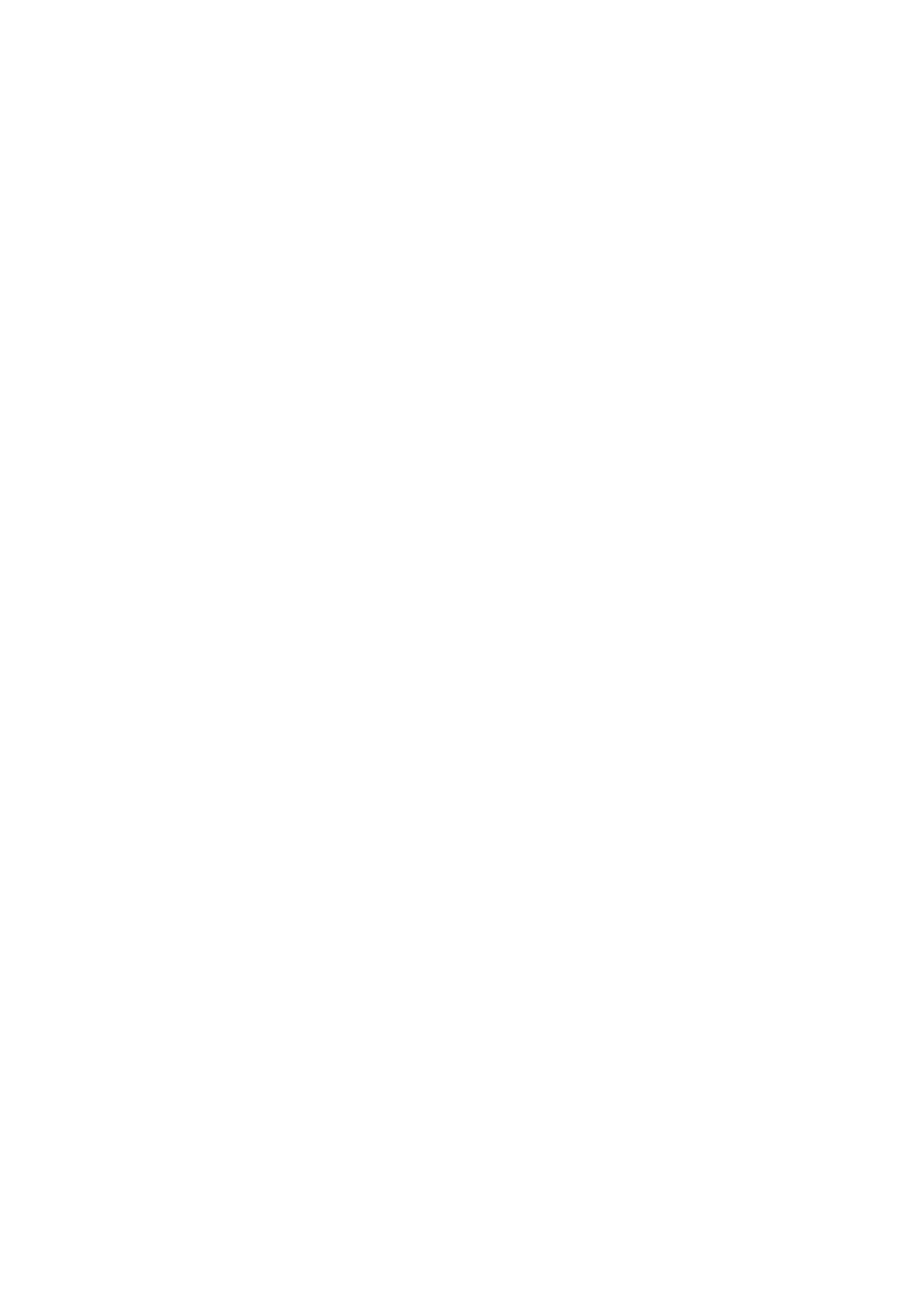| H361 | Suspected of damaging fertility or the unborn child. |
|------|------------------------------------------------------|
| H304 | May be fatal if swallowed and enters airways.        |
| H351 | Suspected of causing cancer.                         |

### **Supplementary statement(s)**

Not Applicable

# **Precautionary statement(s) Prevention**

| P201             | Obtain special instructions before use.                                                        |
|------------------|------------------------------------------------------------------------------------------------|
| P210             | Keep away from heat, hot surfaces, sparks, open flames and other ignition sources. No smoking. |
| P <sub>211</sub> | Do not spray on an open flame or other ignition source.                                        |
| P <sub>251</sub> | Do not pierce or burn, even after use.                                                         |
| P <sub>260</sub> | Do not breathe dust/fume/gas/mist/vapours/spray.                                               |
| P <sub>271</sub> | Use in a well-ventilated area.                                                                 |
| P <sub>280</sub> | Wear protective gloves/protective clothing/eye protection/face protection.                     |

# **Precautionary statement(s) Response**

| IF SWALLOWED: Immediately call a POISON CENTER/doctor/physician/first aider.<br>P301+P310                                                          |  |
|----------------------------------------------------------------------------------------------------------------------------------------------------|--|
| IF exposed or concerned: Get medical advice/attention.<br>P308+P313                                                                                |  |
| P331<br>Do NOT induce vomiting.                                                                                                                    |  |
| IF IN EYES: Rinse cautiously with water for several minutes. Remove contact lenses, if present and easy to do. Continue rinsing.<br>P305+P351+P338 |  |
| P312<br>Call a POISON CENTER/doctor/physician/first aider/if you feel unwell.                                                                      |  |
| If eye irritation persists: Get medical advice/attention.<br>P337+P313                                                                             |  |
| IF ON SKIN: Wash with plenty of water and soap.<br>P302+P352                                                                                       |  |
| IF INHALED: Remove person to fresh air and keep comfortable for breathing.<br>P304+P340                                                            |  |
| If skin irritation occurs: Get medical advice/attention.<br>P332+P313                                                                              |  |
| Take off contaminated clothing and wash it before reuse.<br>P362+P364                                                                              |  |

## **Precautionary statement(s) Storage**

| P405      | Store locked up.                                                             |
|-----------|------------------------------------------------------------------------------|
| P410+P412 | Protect from sunlight. Do not expose to temperatures exceeding 50 °C/122 °F. |
| P403+P233 | Store in a well-ventilated place. Keep container tightly closed.             |

## **Precautionary statement(s) Disposal**

**P501** Dispose of contents/container in accordance with local regulations.

# **SECTION 3 COMPOSITION / INFORMATION ON INGREDIENTS**

### **3.1.Substances**

See 'Composition on ingredients' in Section 3.2

### **3.2.Mixtures**

| 1.CAS No<br>2.EC No<br>3. Index No<br><b>4.REACH No</b>                                         | %[weight] | Name                     | Classification according to regulation (EC) No 1272/2008 [CLP]                                                                                                                          |  |  |  |
|-------------------------------------------------------------------------------------------------|-----------|--------------------------|-----------------------------------------------------------------------------------------------------------------------------------------------------------------------------------------|--|--|--|
| 1.115-10-6<br>2.204-065-8<br>3.603-019-00-8<br>4.01-2119472128-37-XXXX                          | 36        | dimethyl ether *         | Gas under Pressure, Flammable Gas Category 1; H280, H220 <sup>[2]</sup>                                                                                                                 |  |  |  |
| 1.67-64-1<br>2.200-662-2<br>3.606-001-00-8<br>4.01-2119471330-49-XXXX                           | 21        | acetone *                | Flammable Liquid Category 2, Specific target organ toxicity - single exposure Category 3 (narcotic effects), Eye<br>Irritation Category 2: H225, H336, H319, EUH066 <sup>[2]</sup>      |  |  |  |
| 1.1330-20-7<br>2.215-535-7<br>3.601-022-00-9<br>4.01-2119488216-32-XXXX                         | 17        | xylene *                 | Flammable Liquid Category 3, Skin Corrosion/Irritation Category 2, Acute Toxicity (Dermal) Category 4, Acute Toxicity<br>(Inhalation) Category 4; H226, H315, H312, H332 <sup>[2]</sup> |  |  |  |
| 1.78-93-3<br>2.201-159-0<br>3.606-002-00-3<br>4.01-2119457290-43-<br>XXXX 01-2119943742-35-XXXX | 13        | methyl ethyl<br>ketone * | Flammable Liquid Category 2, Specific target organ toxicity - single exposure Category 3 (narcotic effects), Eye<br>Irritation Category 2; H225, H336, H319, EUH066 <sup>[2]</sup>      |  |  |  |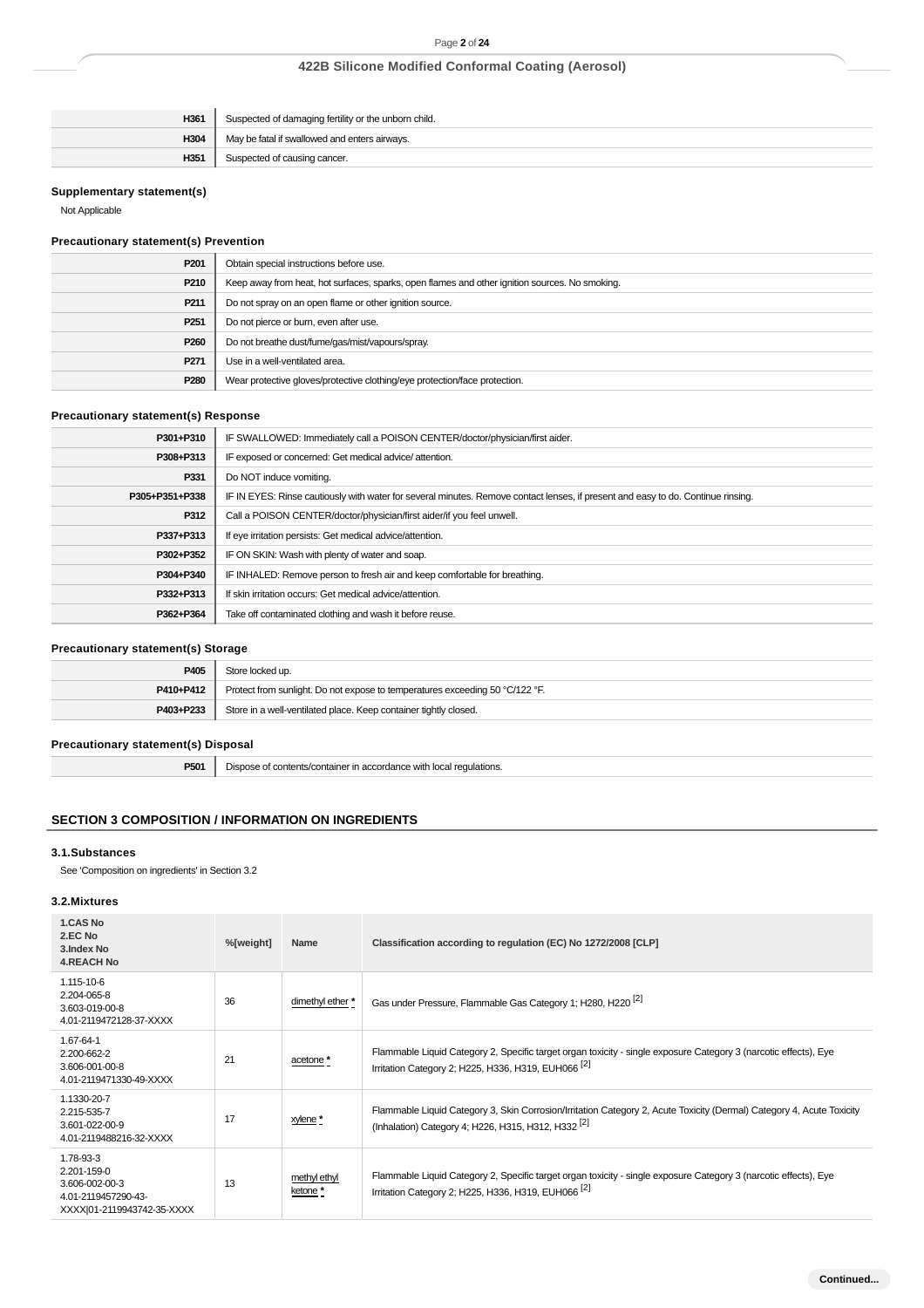| $1.100 - 41 - 4$<br>2.202-849-4<br>3.601-023-00-4<br>4.01-2119489370-35-XXXX                     | 4         | ethylbenzene *                                                                                                                                 | Flammable Liquid Category 2, Aspiration Hazard Category 1, Specific target organ toxicity - repeated exposure<br>Category 2 (hearing organs), Acute Toxicity (Inhalation) Category 4; H225, H304, H373, H332 <sup>[2]</sup>                                                                                                                |  |  |  |  |
|--------------------------------------------------------------------------------------------------|-----------|------------------------------------------------------------------------------------------------------------------------------------------------|--------------------------------------------------------------------------------------------------------------------------------------------------------------------------------------------------------------------------------------------------------------------------------------------------------------------------------------------|--|--|--|--|
| 1.108-88-3<br>2.203-625-9<br>3.601-021-00-3<br>4.01-2119471310-51-<br>XXXXI01-2120766415-50-XXXX | -1        | toluene *                                                                                                                                      | Flammable Liquid Category 2, Reproductive Toxicity Category 2, Specific target organ toxicity - single exposure<br>Category 3 (narcotic effects), Specific target organ toxicity - repeated exposure Category 2, Skin Corrosion/Irritation<br>Category 2, Aspiration Hazard Category 1; H225, H361d, H336, H373, H315, H304 <sup>[2]</sup> |  |  |  |  |
| Legend:                                                                                          | available | 1. Classified by Chemwatch; 2. Classification drawn from Regulation (EU) No 1272/2008 - Annex VI; 3. Classification drawn from C&L * EU IOELVs |                                                                                                                                                                                                                                                                                                                                            |  |  |  |  |

### **SECTION 4 FIRST AID MEASURES**

### **4.1. Description of first aid measures**

| <b>Eye Contact</b>  | If aerosols come in contact with the eyes:<br>Immediately hold the eyelids apart and flush the eye continuously for at least 15 minutes with fresh running water.<br>Ensure complete irrigation of the eye by keeping eyelids apart and away from eye and moving the eyelids by occasionally lifting the upper and lower lids.<br>Transport to hospital or doctor without delay.<br>► Removal of contact lenses after an eye injury should only be undertaken by skilled personnel.                                                           |
|---------------------|-----------------------------------------------------------------------------------------------------------------------------------------------------------------------------------------------------------------------------------------------------------------------------------------------------------------------------------------------------------------------------------------------------------------------------------------------------------------------------------------------------------------------------------------------|
| <b>Skin Contact</b> | If solids or aerosol mists are deposited upon the skin:<br>Flush skin and hair with running water (and soap if available).<br>▶ Remove any adhering solids with industrial skin cleansing cream.<br>DO NOT use solvents.<br>▶ Seek medical attention in the event of irritation.                                                                                                                                                                                                                                                              |
| Inhalation          | If aerosols, fumes or combustion products are inhaled:<br>$\triangleright$ Remove to fresh air.<br>Lay patient down. Keep warm and rested.<br>► Prostheses such as false teeth, which may block airway, should be removed, where possible, prior to initiating first aid procedures.<br>If breathing is shallow or has stopped, ensure clear airway and apply resuscitation, preferably with a demand valve resuscitator, bag-valve mask device, or<br>pocket mask as trained. Perform CPR if necessary.<br>Transport to hospital, or doctor. |
| Ingestion           | • Not considered a normal route of entry.<br>If spontaneous vomiting appears imminent or occurs, hold patient's head down, lower than their hips to help avoid possible aspiration of vomitus.<br>Avoid giving milk or oils.<br>Avoid giving alcohol.                                                                                                                                                                                                                                                                                         |

#### **4.2 Most important symptoms and effects, both acute and delayed**

See Section 11

#### **4.3. Indication of any immediate medical attention and special treatment needed**

Treat symptomatically.

for lower alkyl ethers: --------------------------------------------------------------

### BASIC TREATMENT

- --------------------------------------------------------------
- Establish a patent airway with suction where necessary.
- ► Watch for signs of respiratory insufficiency and assist ventilation as necessary.
- Administer oxygen by non-rebreather mask at 10 to 15 l/min.
- A low-stimulus environment must be maintained.
- **Monitor and treat, where necessary, for shock.**
- Anticipate and treat, where necessary, for seizures.
- DO NOT use emetics. Where ingestion is suspected rinse mouth and give up to 200 ml water (5 ml/kg recommended) for dilution where patient is able to swallow, has a strong gag reflex and does not drool.

#### --------------------------------------------------------------

ADVANCED TREATMENT

-------------------------------------------------------------- Consider orotracheal or nasotracheal intubation for airway control in unconscious patient or where respiratory arrest has occurred.

- Positive-pressure ventilation using a bag-valve mask might be of use.
- **Monitor and treat, where necessary, for arrhythmias.**
- Start an IV D5W TKO. If signs of hypovolaemia are present use lactated Ringers solution. Fluid overload might create complications.
- Drug therapy should be considered for pulmonary oedema.
- Hypotension without signs of hypovolaemia may require vasopressors.
- **Treat seizures with diazepam.**
- Proparacaine hydrochloride should be used to assist eye irrigation.

EMERGENCY DEPARTMENT

- -------------------------------------------------------------- ▶ Laboratory analysis of complete blood count, serum electrolytes, BUN, creatinine, glucose, urinalysis, baseline for serum aminotransferases (ALT and AST), calcium, phosphorus and
- magnesium, may assist in establishing a treatment regime. Other useful analyses include anion and osmolar gaps, arterial blood gases (ABGs), chest radiographs and electrocardiograph. Ethers may produce anion gap acidosis. Hyperventilation and bicarbonate therapy might be indicated.
- Haemodialysis might be considered in patients with impaired renal function.

--------------------------------------------------------------

▶ Consult a toxicologist as necessary.

BRONSTEIN, A.C. and CURRANCE, P.L.

EMERGENCY CARE FOR HAZARDOUS MATERIALS EXPOSURE: 2nd Ed. 1994

for simple ketones: --------------------------------------------------------------

BASIC TREATMENT

- --------------------------------------------------------------
- Establish a patent airway with suction where necessary.
- Watch for signs of respiratory insufficiency and assist ventilation as necessary.
- Administer oxygen by non-rebreather mask at 10 to 15 l/min.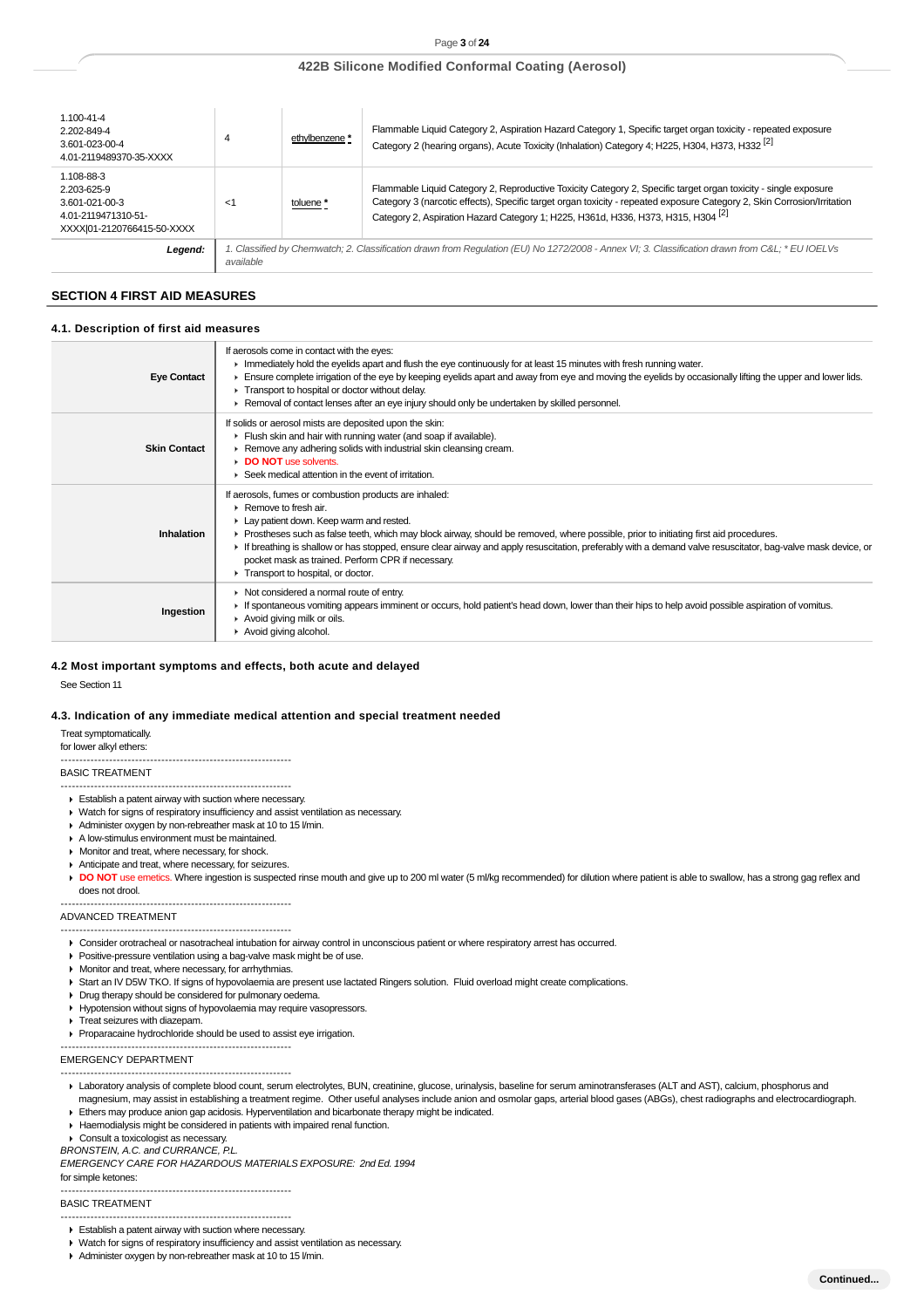- Monitor and treat, where necessary, for pulmonary oedema .
- Monitor and treat, where necessary, for shock.
- DO NOT use emetics. Where ingestion is suspected rinse mouth and give up to 200 ml water (5mL/kg recommended) for dilution where patient is able to swallow, has a strong gag reflex and does not drool.
- Give activated charcoal.

-------------------------------------------------------------- ADVANCED TREATMENT

- --------------------------------------------------------------
- Consider orotracheal or nasotracheal intubation for airway control in unconscious patient or where respiratory arrest has occurred.
- ▶ Consider intubation at first sign of upper airway obstruction resulting from oedema
- **Positive-pressure ventilation using a bag-valve mask might be of use.**
- **Monitor and treat, where necessary, for arrhythmias.**
- Start an IV D5W TKO. If signs of hypovolaemia are present use lactated Ringers solution. Fluid overload might create complications.
- Drug therapy should be considered for pulmonary oedema.
- Hypotension with signs of hypovolaemia requires the cautious administration of fluids. Fluid overload might create complications.
- **F** Treat seizures with diazepam.
- Proparacaine hydrochloride should be used to assist eye irrigation.

EMERGENCY DEPARTMENT

- -------------------------------------------------------------- --------------------------------------------------------------
- Laboratory analysis of complete blood count, serum electrolytes, BUN, creatinine, glucose, urinalysis, baseline for serum aminotransferases (ALT and AST), calcium, phosphorus and magnesium, may assist in establishing a treatment regime. Other useful analyses include anion and osmolar gaps, arterial blood gases (ABGs), chest radiographs and electrocardiograph.

Positive end-expiratory pressure (PEEP)-assisted ventilation may be required for acute parenchymal injury or adult respiratory distress syndrome.

- Consult a toxicologist as necessary
- BRONSTEIN, A.C. and CURRANCE, P.L.

EMERGENCY CARE FOR HAZARDOUS MATERIALS EXPOSURE: 2nd Ed. 1994

For acute or short term repeated exposures to xylene:

- Gastro-intestinal absorption is significant with ingestions. For ingestions exceeding 1-2 ml (xylene)/kg, intubation and lavage with cuffed endotracheal tube is recommended. The use of charcoal and cathartics is equivocal.
- Pulmonary absorption is rapid with about 60-65% retained at rest.
- Primary threat to life from ingestion and/or inhalation, is respiratory failure.
- Patients should be quickly evaluated for signs of respiratory distress (e.g. cyanosis, tachypnoea, intercostal retraction, obtundation) and given oxygen. Patients with inadequate tidal volumes or poor arterial blood gases (pO2 < 50 mm Hg or pCO2 > 50 mm Hg) should be intubated.
- ▶ Arrhythmias complicate some hydrocarbon ingestion and/or inhalation and electrocardiographic evidence of myocardial injury has been reported; intravenous lines and cardiac monitors should be established in obviously symptomatic patients. The lungs excrete inhaled solvents, so that hyperventilation improves clearance.
- A chest x-ray should be taken immediately after stabilisation of breathing and circulation to document aspiration and detect the presence of pneumothorax.
- Epinephrine (adrenalin) is not recommended for treatment of bronchospasm because of potential myocardial sensitisation to catecholamines. Inhaled cardioselective bronchodilators (e.g. Alupent, Salbutamol) are the preferred agents, with aminophylline a second choice.
	- BIOLOGICAL EXPOSURE INDEX BEI

These represent the determinants observed in specimens collected from a healthy worker exposed at the Exposure Standard (ES or TLV):

Determinant Comments Comments Comments Comments Comments Comments Comments Comments Comments Comments Comments Methylhippu-ric acids in urine 1.5 gm/gm creatinine 1.5 gm/gm creatinine End of shift 2 mg/min Last 4 hrs of shift

### **SECTION 5 FIREFIGHTING MEASURES**

#### **5.1. Extinguishing media**

- Alcohol stable foam.
- Dry chemical powder
- BCF (where regulations permit).
- Carbon dioxide.
- Water spray or fog Large fires only. **SMALL FIRE:**
- Water spray, dry chemical or CO2
- **LARGE FIRE:**
- Water spray or fog.

### **5.2. Special hazards arising from the substrate or mixture**

| <b>Fire Incompatibility</b>  | ▶ Avoid contamination with oxidising agents i.e. nitrates, oxidising acids, chlorine bleaches, pool chlorine etc. as ignition may result                                                                                                                                                                                                                                                                                                                                                                                                                                                                                                                                             |
|------------------------------|--------------------------------------------------------------------------------------------------------------------------------------------------------------------------------------------------------------------------------------------------------------------------------------------------------------------------------------------------------------------------------------------------------------------------------------------------------------------------------------------------------------------------------------------------------------------------------------------------------------------------------------------------------------------------------------|
| 5.3. Advice for firefighters |                                                                                                                                                                                                                                                                                                                                                                                                                                                                                                                                                                                                                                                                                      |
| <b>Fire Fighting</b>         | Alert Fire Brigade and tell them location and nature of hazard.<br>May be violently or explosively reactive.<br>• Wear breathing apparatus plus protective gloves.<br>► Prevent, by any means available, spillage from entering drains or water course.<br>If safe, switch off electrical equipment until vapour fire hazard removed.<br>► Use water delivered as a fine spray to control fire and cool adjacent area.<br><b>DO NOT</b> approach containers suspected to be hot.<br>• Cool fire exposed containers with water spray from a protected location.<br>If safe to do so, remove containers from path of fire.<br>Equipment should be thoroughly decontaminated after use. |

- Liquid and vapour are flammable.
- **Moderate fire hazard when exposed to heat or flame.** 
	- Vapour forms an explosive mixture with air. ¥.
	- Moderate explosion hazard when exposed to heat or flame.
	- Vapour may travel a considerable distance to source of ignition.
	- Heating may cause expansion or decomposition leading to violent rupture of containers.
- **Fire/Explosion Hazard** Aerosol cans may explode on exposure to naked flame.
	- Rupturing containers may rocket and scatter burning materials.
		- Hazards may not be restricted to pressure effects.
		- $\blacktriangleright$  May emit acrid, poisonous or corrosive fumes.
		- ▶ On combustion, may emit toxic fumes of carbon monoxide (CO).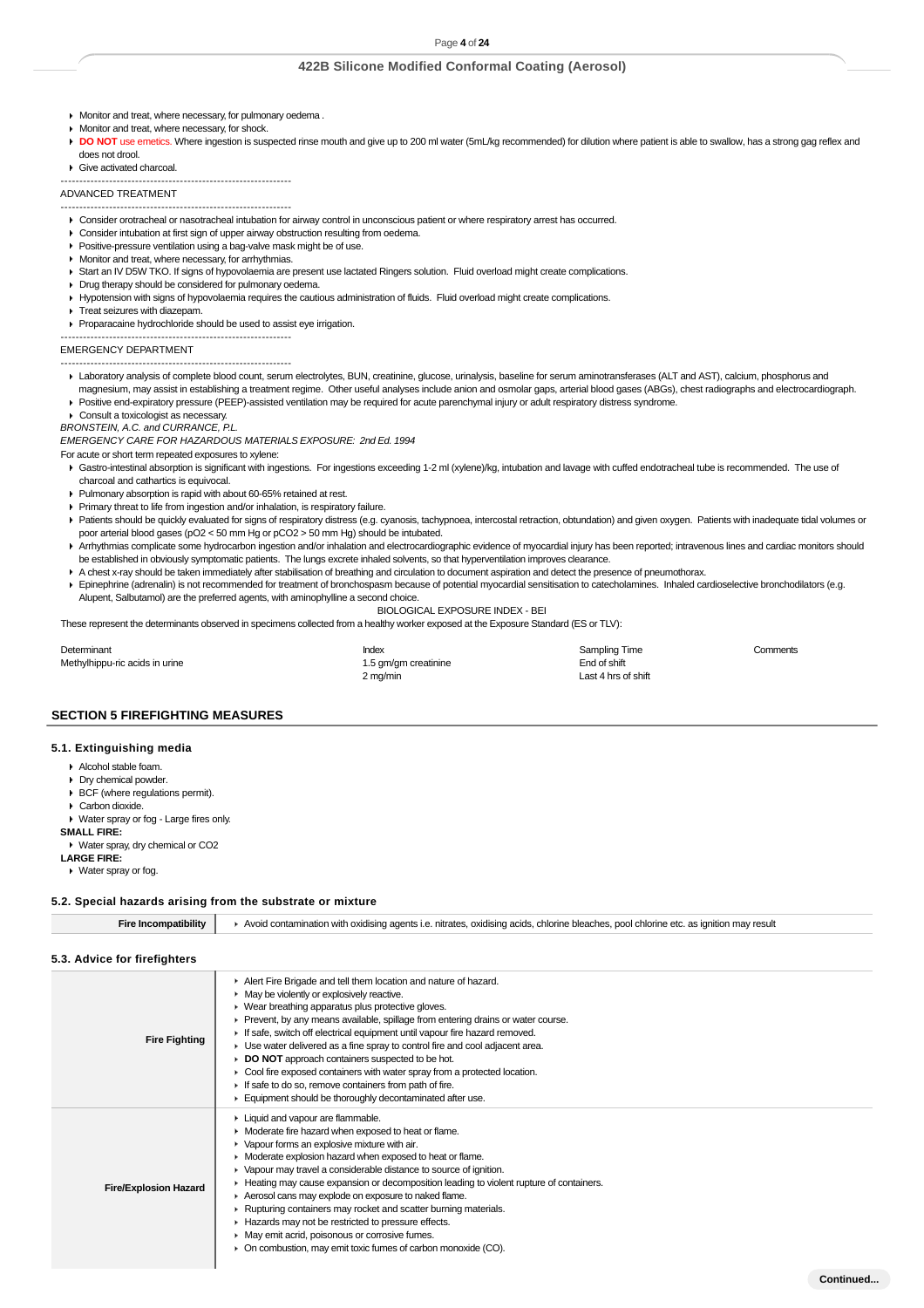## Page **5** of **24**

# **422B Silicone Modified Conformal Coating (Aerosol)**

| Combustion products include:                                                                                 |
|--------------------------------------------------------------------------------------------------------------|
| carbon monoxide (CO)                                                                                         |
| carbon dioxide (CO2)                                                                                         |
| other pyrolysis products typical of burning organic material.                                                |
| Contains low boiling substance: Closed containers may rupture due to pressure buildup under fire conditions. |
| Vented gas is more dense than air and may collect in pits, basements.                                        |

# **SECTION 6 ACCIDENTAL RELEASE MEASURES**

**6.1. Personal precautions, protective equipment and emergency procedures**

# **6.2. Environmental precautions**

See section 12

See section 8

# **6.3. Methods and material for containment and cleaning up**

| <b>Minor Spills</b> | • Clean up all spills immediately.<br>Avoid breathing vapours and contact with skin and eyes.<br>• Wear protective clothing, impervious gloves and safety glasses.<br>• Shut off all possible sources of ignition and increase ventilation.<br>$\triangleright$ Wipe up.<br>If safe, damaged cans should be placed in a container outdoors, away from all ignition sources, until pressure has dissipated.<br>• Undamaged cans should be gathered and stowed safely.                                                                                                         |                                   |                    |                |                                       |                |            |               |                    |                    |
|---------------------|------------------------------------------------------------------------------------------------------------------------------------------------------------------------------------------------------------------------------------------------------------------------------------------------------------------------------------------------------------------------------------------------------------------------------------------------------------------------------------------------------------------------------------------------------------------------------|-----------------------------------|--------------------|----------------|---------------------------------------|----------------|------------|---------------|--------------------|--------------------|
|                     | Chemical Class: ester and ethers<br>For release onto land: recommended sorbents listed in order of priority.                                                                                                                                                                                                                                                                                                                                                                                                                                                                 |                                   |                    |                |                                       |                |            |               |                    |                    |
|                     | <b>SORBENT</b><br><b>TYPE</b>                                                                                                                                                                                                                                                                                                                                                                                                                                                                                                                                                | <b>RANK</b><br><b>APPLICATION</b> |                    |                |                                       | COLLECTION     |            |               |                    | <b>LIMITATIONS</b> |
|                     | LAND SPILL - SMALL                                                                                                                                                                                                                                                                                                                                                                                                                                                                                                                                                           |                                   |                    |                |                                       |                |            |               |                    |                    |
|                     | cross-linked polymer - particulate                                                                                                                                                                                                                                                                                                                                                                                                                                                                                                                                           |                                   |                    | 1              | shovel                                |                | shovel     |               |                    | R, W, SS           |
|                     | cross-linked polymer - pillow                                                                                                                                                                                                                                                                                                                                                                                                                                                                                                                                                |                                   |                    | 1              | throw                                 |                | pitchfork  |               |                    | R, DGC, RT         |
|                     | sorbent clay - particulate                                                                                                                                                                                                                                                                                                                                                                                                                                                                                                                                                   |                                   |                    | $\overline{c}$ | shovel                                |                | shovel     |               | R,I, P             |                    |
|                     | wood fiber - particulate                                                                                                                                                                                                                                                                                                                                                                                                                                                                                                                                                     |                                   |                    | 3              | shovel                                |                | shovel     |               |                    | R, W, P, DGC       |
|                     | wood fiber - pillow                                                                                                                                                                                                                                                                                                                                                                                                                                                                                                                                                          |                                   |                    | 3              | throw                                 |                | pitchfork  |               |                    | R, P, DGC, RT      |
|                     | treated wood fiber - pillow                                                                                                                                                                                                                                                                                                                                                                                                                                                                                                                                                  |                                   |                    | 3              | throw                                 |                | pitchfork  |               |                    | DGC, RT            |
|                     | LAND SPILL - MEDIUM                                                                                                                                                                                                                                                                                                                                                                                                                                                                                                                                                          |                                   |                    |                |                                       |                |            |               |                    |                    |
|                     | cross-linked polymer - particulate                                                                                                                                                                                                                                                                                                                                                                                                                                                                                                                                           |                                   |                    | 1              | blower                                |                | skiploader |               |                    | R,W, SS            |
|                     | cross-linked polymer - pillow                                                                                                                                                                                                                                                                                                                                                                                                                                                                                                                                                |                                   |                    | $\overline{2}$ | throw                                 |                | skiploader |               |                    | R, DGC, RT         |
|                     | sorbent clay - particulate                                                                                                                                                                                                                                                                                                                                                                                                                                                                                                                                                   |                                   |                    | 3              | blower                                |                | skiploader |               | R, I, P            |                    |
|                     | polypropylene - particulate                                                                                                                                                                                                                                                                                                                                                                                                                                                                                                                                                  |                                   |                    | 3              | blower                                |                | skiploader |               |                    | W, SS, DGC         |
|                     | expanded mineral - particulate                                                                                                                                                                                                                                                                                                                                                                                                                                                                                                                                               |                                   |                    | 4              | blower                                |                | skiploader |               |                    | R, I, W, P, DGC    |
|                     | wood fiber - particulate                                                                                                                                                                                                                                                                                                                                                                                                                                                                                                                                                     |                                   |                    |                | blower                                |                | skiploader |               |                    | R, W, P, DGC       |
| <b>Major Spills</b> | Legend<br>DGC: Not effective where ground cover is dense<br>R; Not reusable<br>I: Not incinerable<br>P: Effectiveness reduced when rainy<br>RT:Not effective where terrain is rugged<br>SS: Not for use within environmentally sensitive sites<br>W: Effectiveness reduced when windy<br>Reference: Sorbents for Liquid Hazardous Substance Cleanup and Control;<br>R.W Melvold et al: Pollution Technology Review No. 150: Noyes Data Corporation 1988<br>Chemical Class: aromatic hydrocarbons<br>For release onto land: recommended sorbents listed in order of priority. |                                   |                    |                |                                       |                |            |               |                    |                    |
|                     | <b>SORBENT</b><br><b>TYPE</b>                                                                                                                                                                                                                                                                                                                                                                                                                                                                                                                                                | <b>RANK</b>                       | <b>APPLICATION</b> |                |                                       | COLLECTION     |            |               | <b>LIMITATIONS</b> |                    |
|                     | <b>LAND SPILL - SMALL</b>                                                                                                                                                                                                                                                                                                                                                                                                                                                                                                                                                    |                                   |                    |                |                                       |                |            |               |                    |                    |
|                     | Feathers - pillow                                                                                                                                                                                                                                                                                                                                                                                                                                                                                                                                                            |                                   |                    |                |                                       | 1              | throw      | pitchfork     |                    | DGC, RT            |
|                     | cross-linked polymer - particulate                                                                                                                                                                                                                                                                                                                                                                                                                                                                                                                                           |                                   |                    |                |                                       | $\overline{2}$ | shovel     | shovel        |                    | R,W,SS             |
|                     | cross-linked polymer- pillow                                                                                                                                                                                                                                                                                                                                                                                                                                                                                                                                                 |                                   |                    |                |                                       | $\overline{2}$ | throw      | pitchfork     |                    | R, DGC, RT         |
|                     | sorbent clay - particulate                                                                                                                                                                                                                                                                                                                                                                                                                                                                                                                                                   |                                   |                    |                |                                       | 3              | shovel     | shovel        |                    | R, I, P,           |
|                     | treated clay/ treated natural organic - particulate<br>wood fibre - pillow                                                                                                                                                                                                                                                                                                                                                                                                                                                                                                   |                                   |                    |                |                                       | 3              | shovel     | shovel        |                    | R, I               |
|                     |                                                                                                                                                                                                                                                                                                                                                                                                                                                                                                                                                                              |                                   |                    | 4              | throw                                 | pitchfork      |            | R, P, DGC, RT |                    |                    |
|                     | LAND SPILL - MEDIUM                                                                                                                                                                                                                                                                                                                                                                                                                                                                                                                                                          |                                   |                    |                |                                       |                |            |               |                    |                    |
|                     | cross-linked polymer -particulate                                                                                                                                                                                                                                                                                                                                                                                                                                                                                                                                            |                                   |                    |                | R, W, SS<br>1<br>blower<br>skiploader |                |            |               |                    |                    |
|                     | treated clay/ treated natural organic - particulate                                                                                                                                                                                                                                                                                                                                                                                                                                                                                                                          |                                   |                    |                | $\overline{2}$                        |                | blower     | skiploader    |                    | R, I               |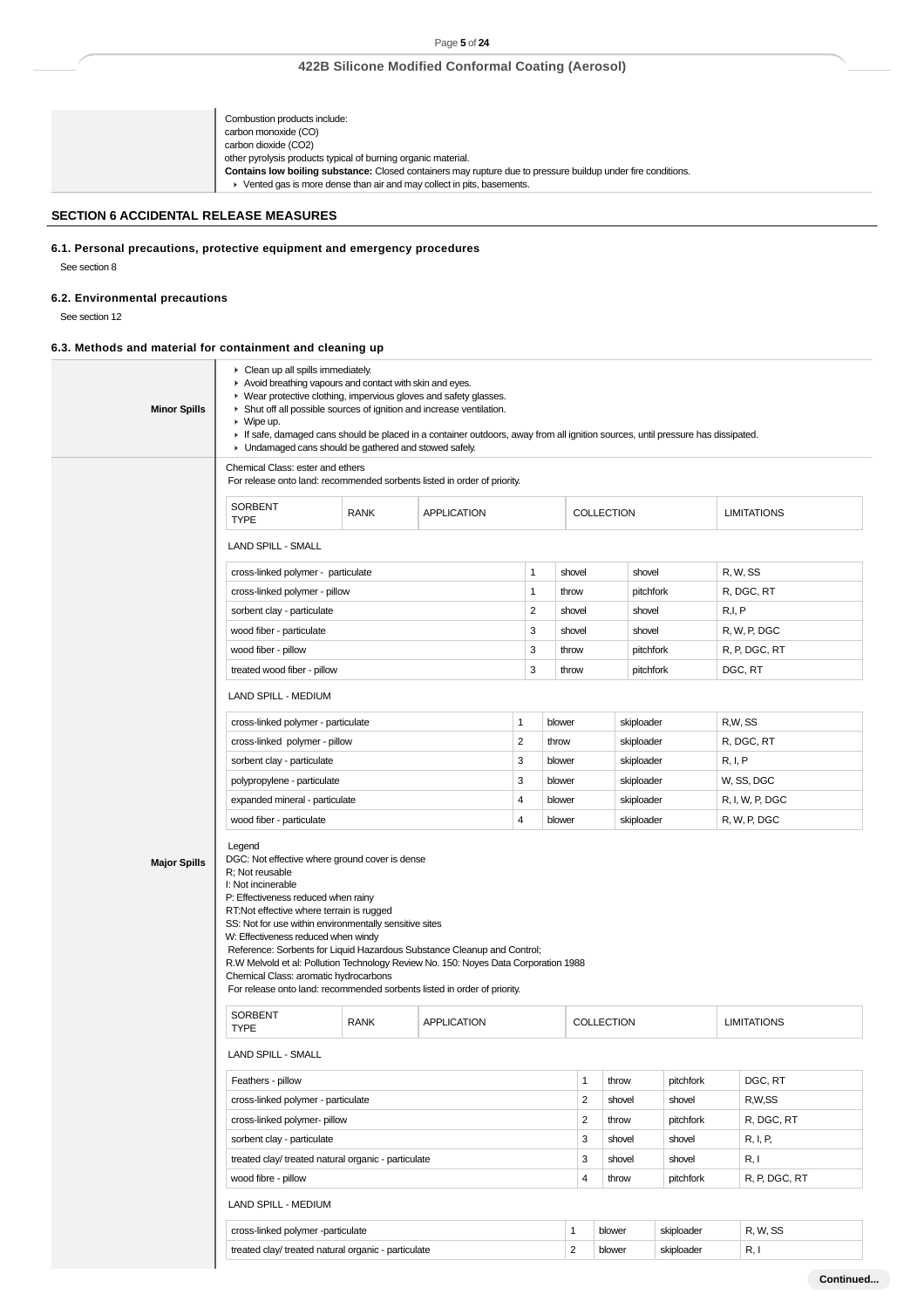### Page **6** of **24**

# **422B Silicone Modified Conformal Coating (Aerosol)**

| sorbent clay - particulate     | o | blower | skiploader | R, I, P         |
|--------------------------------|---|--------|------------|-----------------|
| polypropylene - particulate    |   | blower | skiploader | W. SS. DGC      |
| feathers - pillow              |   | throw  | skiploader | DGC, RT         |
| expanded mineral - particulate |   | blower | skiploader | R. I. W. P. DGC |

Legend

DGC: Not effective where ground cover is dense

R; Not reusable

I: Not incinerable

P: Effectiveness reduced when rainy RT:Not effective where terrain is rugged

SS: Not for use within environmentally sensitive sites

W: Effectiveness reduced when windy

Reference: Sorbents for Liquid Hazardous Substance Cleanup and Control;

R.W Melvold et al: Pollution Technology Review No. 150: Noyes Data Corporation 1988

Chemical Class: ketones

For release onto land: recommended sorbents listed in order of priority.

| . .<br><b>TYPE</b> | <b>RANK</b> | ורו<br>ы | ON | MS. |
|--------------------|-------------|----------|----|-----|
|--------------------|-------------|----------|----|-----|

LAND SPILL - SMALL

| cross-linked polymer - particulate |   | shovel | shovel    | R, W, SS      |
|------------------------------------|---|--------|-----------|---------------|
| cross-linked polymer - pillow      |   | throw  | pitchfork | R, DGC, RT    |
| sorbent clay - particulate         | 2 | shovel | shovel    | R.I. P        |
| wood fiber - pillow                | 3 | throw  | pitchfork | R, P, DGC, RT |
| treated wood fiber - pillow        | 3 | throw  | pitchfork | DGC, RT       |
| foamed glass - pillow              | 4 | throw  | pitchfork | R, P, DGC, RT |

LAND SPILL - MEDIUM

| cross-linked polymer - particulate |   | blower | skiploader | R.W.SS          |
|------------------------------------|---|--------|------------|-----------------|
| cross-linked polymer - pillow      | 2 | throw  | skiploader | R. DGC. RT      |
| sorbent clay - particulate         | 3 | blower | skiploader | R, I, P         |
| polypropylene - particulate        | 3 | blower | skiploader | R, SS, DGC      |
| expanded mineral - particulate     | 4 | blower | skiploader | R, I, W, P, DGC |
| polypropylene - mat                | 4 | throw  | skiploader | DGC, RT         |

### Legend

DGC: Not effective where ground cover is dense

R; Not reusable

I: Not incinerable

P: Effectiveness reduced when rainy

RT:Not effective where terrain is rugged

SS: Not for use within environmentally sensitive sites

W: Effectiveness reduced when windy

Reference: Sorbents for Liquid Hazardous Substance Cleanup and Control;

R.W Melvold et al: Pollution Technology Review No. 150: Noyes Data Corporation 1988

Clear area of all unprotected personnel and move upwind.

Alert Emergency Authority and advise them of the location and nature of hazard.

**May be violently or explosively reactive.** 

▶ Wear full body clothing with breathing apparatus.

Prevent by any means available, spillage from entering drains and water-courses.

▶ Consider evacuation.

Shut off all possible sources of ignition and increase ventilation.

- $\triangleright$  No smoking or naked lights within area.
- **Use extreme caution to prevent violent reaction.**
- Stop leak only if safe to so do.
- ▶ Water spray or fog may be used to disperse vapour.
- **DO NOT** enter confined space where gas may have collected.
- Keep area clear until gas has dispersed.

**Remove leaking cylinders to a safe place.** 

- Fit vent pipes. Release pressure under safe, controlled conditions
- $\blacktriangleright$  Burn issuing gas at vent pipes.
- **DO NOT** exert excessive pressure on valve; **DO NOT** attempt to operate damaged valve.
- ▶ Clear area of personnel and move upwind. Alert Fire Brigade and tell them location and nature of hazard.
- **May be violently or explosively reactive.**
- ▶ Wear breathing apparatus plus protective gloves.
- Prevent, by any means available, spillage from entering drains or water courses
- $\triangleright$  No smoking, naked lights or ignition sources.
- $\blacksquare$  Increase ventilation.
- Stop leak if safe to do so.
- Water spray or fog may be used to disperse / absorb vapour.
- Absorb or cover spill with sand, earth, inert materials or vermiculite.
- If safe, damaged cans should be placed in a container outdoors, away from ignition sources, until pressure has dissipated.
- **I** Undamaged cans should be gathered and stowed safely.
- Collect residues and seal in labelled drums for disposal.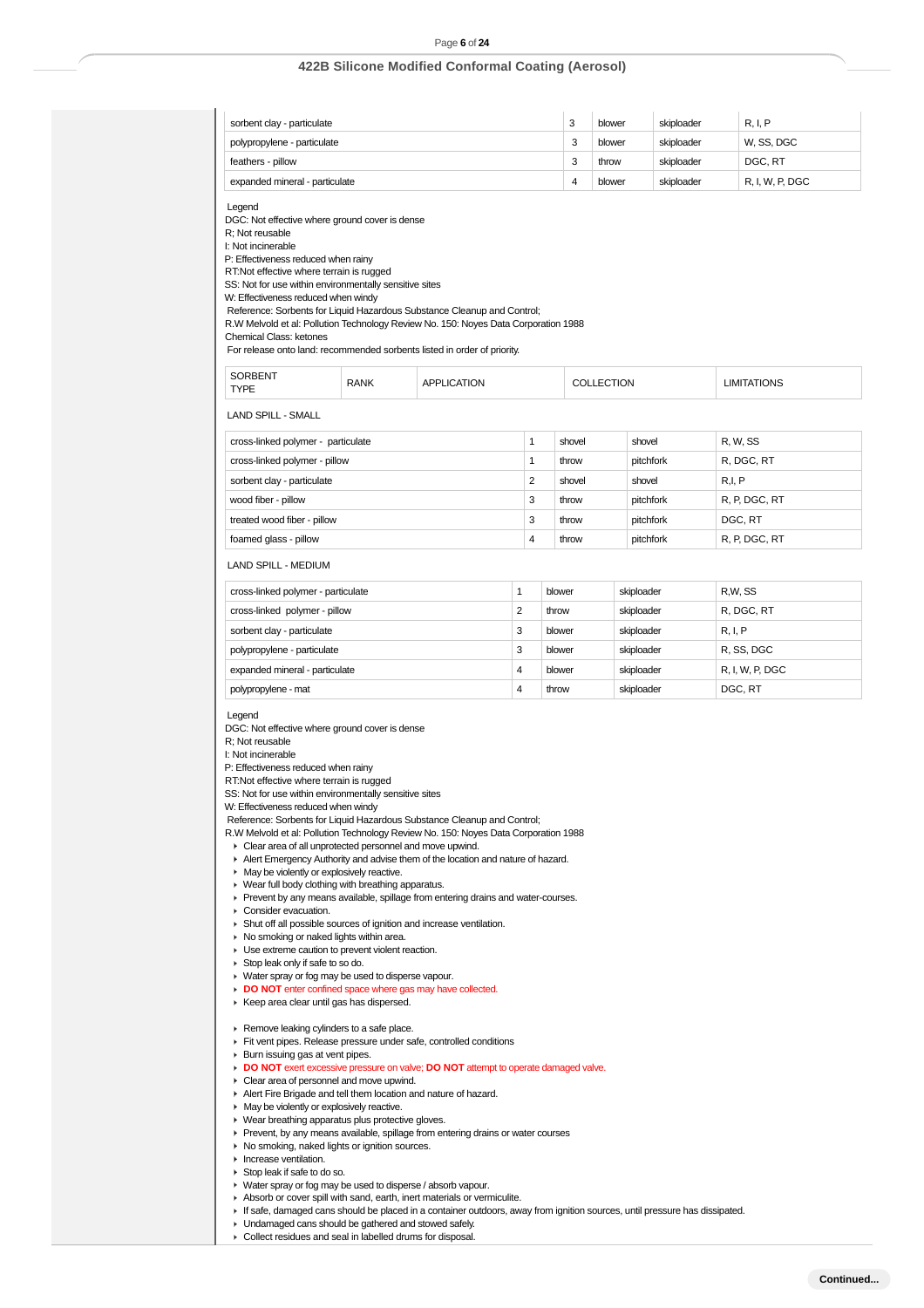# **6.4. Reference to other sections**

Personal Protective Equipment advice is contained in Section 8 of the SDS.

# **SECTION 7 HANDLING AND STORAGE**

### **7.1. Precautions for safe handling**

| Safe handling                 | Avoid all personal contact, including inhalation.<br>▶ Wear protective clothing when risk of exposure occurs.<br>Use in a well-ventilated area.<br>Prevent concentration in hollows and sumps.<br>DO NOT enter confined spaces until atmosphere has been checked.<br>Avoid smoking, naked lights or ignition sources.<br>Avoid contact with incompatible materials.<br>V When handling, DO NOT eat, drink or smoke.<br>DO NOT incinerate or puncture aerosol cans.<br>DO NOT spray directly on humans, exposed food or food utensils.<br>Avoid physical damage to containers.<br>Always wash hands with soap and water after handling.<br>• Work clothes should be laundered separately.<br>Use good occupational work practice.<br>• Observe manufacturer's storage and handling recommendations contained within this SDS.<br>Atmosphere should be regularly checked against established exposure standards to ensure safe working conditions are maintained.<br>DO NOT allow clothing wet with material to stay in contact with skin |
|-------------------------------|-----------------------------------------------------------------------------------------------------------------------------------------------------------------------------------------------------------------------------------------------------------------------------------------------------------------------------------------------------------------------------------------------------------------------------------------------------------------------------------------------------------------------------------------------------------------------------------------------------------------------------------------------------------------------------------------------------------------------------------------------------------------------------------------------------------------------------------------------------------------------------------------------------------------------------------------------------------------------------------------------------------------------------------------|
| Fire and explosion protection | See section 5                                                                                                                                                                                                                                                                                                                                                                                                                                                                                                                                                                                                                                                                                                                                                                                                                                                                                                                                                                                                                           |
| Other information             | ► Keep dry to avoid corrosion of cans. Corrosion may result in container perforation and internal pressure may eject contents of can<br>Store in original containers in approved flammable liquid storage area.<br>DO NOT store in pits, depressions, basements or areas where vapours may be trapped.<br>• No smoking, naked lights, heat or ignition sources.<br>▶ Keep containers securely sealed. Contents under pressure.<br>Store away from incompatible materials.<br>Store in a cool, dry, well ventilated area.<br>Avoid storage at temperatures higher than 40 deg C.<br>Store in an upright position.<br>▶ Protect containers against physical damage.<br>$\triangleright$ Check regularly for spills and leaks.<br>• Observe manufacturer's storage and handling recommendations contained within this SDS.                                                                                                                                                                                                                 |

## **7.2. Conditions for safe storage, including any incompatibilities**

| Aerosol dispenser.<br>Suitable container<br>• Check that containers are clearly labelled.                                                                                                                                                                                                                                                                                                                                                                                                                                                                                                                                                                                                                                                                                                                                                                                                                                                                                                                                                                                                                                                                                                                                                                                                                                                                                                                                                                                                                                                                                                                                                                                                                                                                                                                                                                                                                                                                                                                                                                                                                                                                                                                                                                                                                                                                                                                                                                                                                                                                                                                                                                                                                                                                                                                                                                                                                                                                                                                                                                                                                                                                                                                                                                                                                                                                                                                                                                                                                                                                                                                                                                                                                                                                                                                                                                                                                                                                                                                                         |  |
|-----------------------------------------------------------------------------------------------------------------------------------------------------------------------------------------------------------------------------------------------------------------------------------------------------------------------------------------------------------------------------------------------------------------------------------------------------------------------------------------------------------------------------------------------------------------------------------------------------------------------------------------------------------------------------------------------------------------------------------------------------------------------------------------------------------------------------------------------------------------------------------------------------------------------------------------------------------------------------------------------------------------------------------------------------------------------------------------------------------------------------------------------------------------------------------------------------------------------------------------------------------------------------------------------------------------------------------------------------------------------------------------------------------------------------------------------------------------------------------------------------------------------------------------------------------------------------------------------------------------------------------------------------------------------------------------------------------------------------------------------------------------------------------------------------------------------------------------------------------------------------------------------------------------------------------------------------------------------------------------------------------------------------------------------------------------------------------------------------------------------------------------------------------------------------------------------------------------------------------------------------------------------------------------------------------------------------------------------------------------------------------------------------------------------------------------------------------------------------------------------------------------------------------------------------------------------------------------------------------------------------------------------------------------------------------------------------------------------------------------------------------------------------------------------------------------------------------------------------------------------------------------------------------------------------------------------------------------------------------------------------------------------------------------------------------------------------------------------------------------------------------------------------------------------------------------------------------------------------------------------------------------------------------------------------------------------------------------------------------------------------------------------------------------------------------------------------------------------------------------------------------------------------------------------------------------------------------------------------------------------------------------------------------------------------------------------------------------------------------------------------------------------------------------------------------------------------------------------------------------------------------------------------------------------------------------------------------------------------------------------------------------------------------|--|
| Dimethyl ether:<br>$\blacktriangleright$ is a peroxidisable gas<br>may be heat and shock sensitive<br>is able to form unstable peroxides on prolonged exposure to air<br>reacts violently with oxidisers, aluminium hydride, lithium aluminium hydride<br>$\blacktriangleright$ is incompatible with strong acids, metal salts<br>Methyl ethyl ketone:<br>F reacts violently with strong oxidisers, aldehydes, nitric acid, perchloric acid, potassium tert-butoxide, oleum<br>is incompatible with inorganic acids, aliphatic amines, ammonia, caustics, isocyanates, pyridines, chlorosulfonic aid<br>▶ forms unstable peroxides in storage, or on contact with propanol or hydrogen peroxide<br>A attacks some plastics<br>• may generate electrostatic charges, due to low conductivity, on flow or agitation<br>Xylenes:<br>may ignite or explode in contact with strong oxidisers, 1,3-dichloro-5,5-dimethylhydantoin, uranium fluoride<br>in attack some plastics, rubber and coatings<br>may generate electrostatic charges on flow or agitation due to low conductivity.<br>▶ Vigorous reactions, sometimes amounting to explosions, can result from the contact between aromatic rings and strong oxidising agents.<br>Aromatics can react exothermically with bases and with diazo compounds.<br>For alkyl aromatics:<br>The alkyl side chain of aromatic rings can undergo oxidation by several mechanisms. The most common and dominant one is the attack by oxidation at<br>benzylic carbon as the intermediate formed is stabilised by resonance structure of the ring.<br><b>Storage incompatibility</b><br>Following reaction with oxygen and under the influence of sunlight, a hydroperoxide at the alpha-position to the aromatic ring, is the primary oxidation<br>product formed (provided a hydrogen atom is initially available at this position) - this product is often short-lived but may be stable dependent on the<br>nature of the aromatic substitution; a secondary C-H bond is more easily attacked than a primary C-H bond whilst a tertiary C-H bond is even more<br>susceptible to attack by oxygen<br>• Monoalkylbenzenes may subsequently form monocarboxylic acids; alkyl naphthalenes mainly produce the corresponding naphthalene carboxylic acids.<br>• Oxidation in the presence of transition metal salts not only accelerates but also selectively decomposes the hydroperoxides.<br>▶ Hock-rearrangement by the influence of strong acids converts the hydroperoxides to hemiacetals. Peresters formed from the hydroperoxides undergo<br>Criegee rearrangement easily.<br>Alkali metals accelerate the oxidation while CO2 as co-oxidant enhances the selectivity.<br>• Microwave conditions give improved yields of the oxidation products.<br>▶ Photo-oxidation products may occur following reaction with hydroxyl radicals and NOx - these may be components of photochemical smogs.<br>Oxidation of Alkylaromatics: T.S.S Rao and Shubhra Awasthi: E-Journal of Chemistry Vol 4, No. 1, pp 1-13 January 2007<br>Acetone:<br>► may react violently with chloroform, activated charcoal, aliphatic amines, bromine, bromine trifluoride, chlorotriazine, chromic(IV) acid, chromic(VI) acid,<br>chromium trioxide, chromyl chloride, hexachloromelamine, iodine heptafluoride, iodoform, liquid oxygen, nitrosyl chloride, nitrosyl perchlorate, nitryl<br>perchlorate, perchloromelamine, peroxomonosulfuric acid, platinum, potassium tert-butoxide, strong acids, sulfur dichloride, trichloromelamine, xenon<br>tetrafluoride<br>F reacts violently with bromoform and chloroform in the presence of alkalies or in contact with alkaline surfaces.<br>► may form unstable and explosive peroxides in contact with strong oxidisers, fluorine, hydrogen peroxide (90%), sodium perchlorate, 2-methyl-<br>1,3-butadiene<br>► can increase the explosive sensitivity of nitromethane on contact flow or agitation may generate electrostatic charges due to low conductivity |  |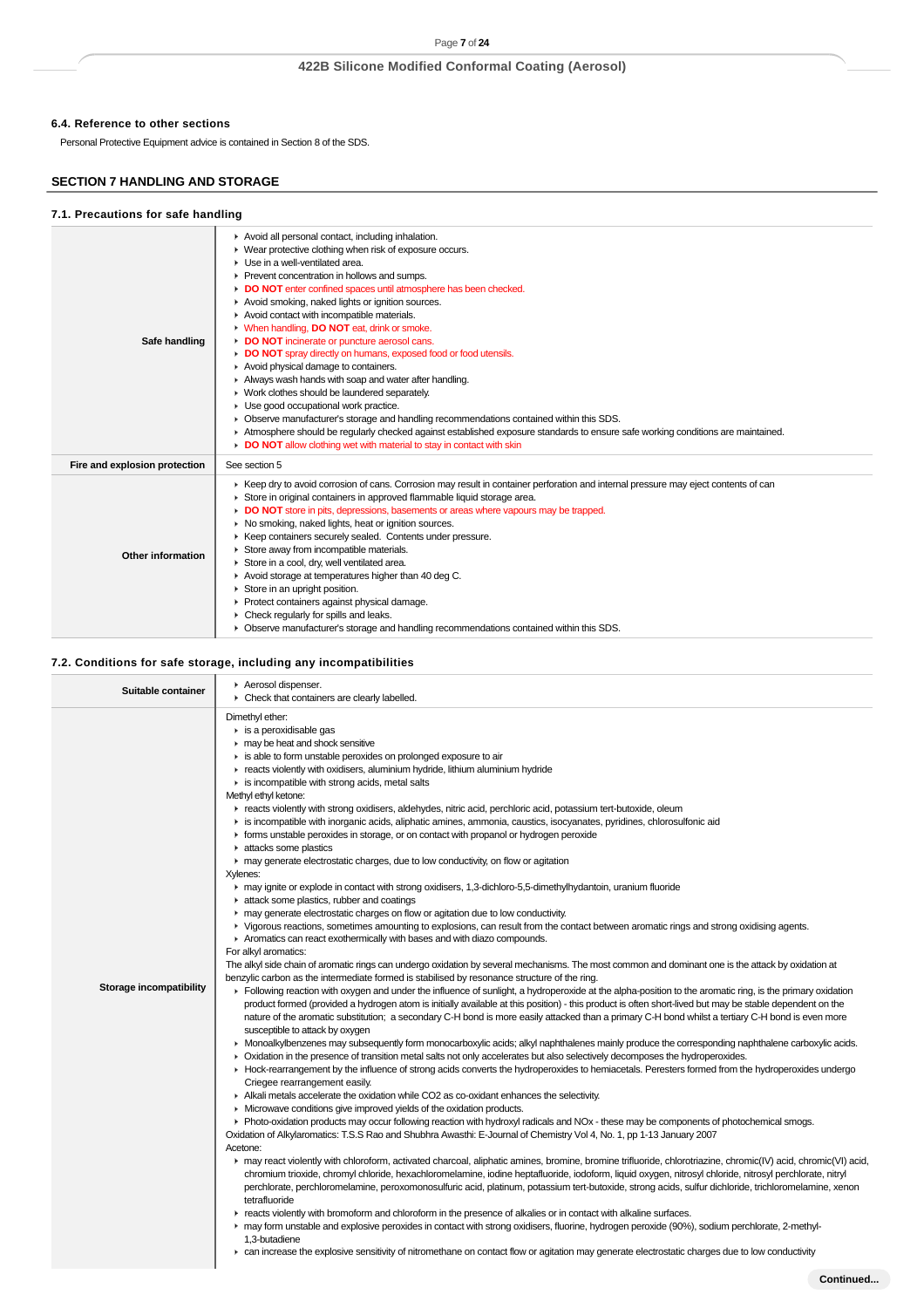| A dissolves or attacks most rubber, resins, and plastics (polyethylenes, polyester, vinyl ester, PVC, Neoprene, Viton)<br>Ketones in this group:<br>$\triangleright$ are reactive with many acids and bases liberating heat and flammable gases (e.g., H2).<br>F react with reducing agents such as hydrides, alkali metals, and nitrides to produce flammable gas (H2) and heat.<br>are incompatible with isocyanates, aldehydes, cyanides, peroxides, and anhydrides.<br>F react violently with aldehydes, HNO3 (nitric acid), HNO3 + H2O2 (mixture of nitric acid and hydrogen peroxide), and HClO4 (perchloric acid).<br>may react with hydrogen peroxide to form unstable peroxides; many are heat- and shock-sensitive explosives.<br>A significant property of most ketones is that the hydrogen atoms on the carbons next to the carbonyl group are relatively acidic when compared to hydrogen<br>atoms in typical hydrocarbons. Under strongly basic conditions these hydrogen atoms may be abstracted to form an enolate anion. This property allows<br>ketones, especially methyl ketones, to participate in condensation reactions with other ketones and aldehydes. This type of condensation reaction is favoured<br>by high substrate concentrations and high pH (greater than 1 wt% NaOH).<br><b>Ethers</b><br>may react violently with strong oxidising agents and acids.<br>$\cdot$<br>can act as bases.- they form salts with strong acids and addition complexes with Lewis acids; the complex between diethyl ether and boron<br>trifluoride is an example.<br>are generally stable to water under neutral conditions and ambient temperatures.<br>are hydrolysed by heating in the presence of halogen acids, particularly hydrogen iodide<br>are relatively inert In other reactions, which typically involve the breaking of the carbon-oxygen bond<br>The tendency of many ethers to form explosive peroxides is well documented.<br>Ethers lacking non-methyl hydrogen atoms adjacent to the ether link are thought to be relatively safe. |
|-----------------------------------------------------------------------------------------------------------------------------------------------------------------------------------------------------------------------------------------------------------------------------------------------------------------------------------------------------------------------------------------------------------------------------------------------------------------------------------------------------------------------------------------------------------------------------------------------------------------------------------------------------------------------------------------------------------------------------------------------------------------------------------------------------------------------------------------------------------------------------------------------------------------------------------------------------------------------------------------------------------------------------------------------------------------------------------------------------------------------------------------------------------------------------------------------------------------------------------------------------------------------------------------------------------------------------------------------------------------------------------------------------------------------------------------------------------------------------------------------------------------------------------------------------------------------------------------------------------------------------------------------------------------------------------------------------------------------------------------------------------------------------------------------------------------------------------------------------------------------------------------------------------------------------------------------------------------------------------------------------------------------------------------------------------------------|
| ▶ When solvents have been freed from peroxides (by percolation through a column of activated alumina for example), the absorbed peroxides must promptly<br>be desorbed by treatment with the polar solvents methanol or water, which should be discarded safely.<br>▶ Compressed gases may contain a large amount of kinetic energy over and above that potentially available from the energy of reaction produced by the<br>gas in chemical reaction with other substances                                                                                                                                                                                                                                                                                                                                                                                                                                                                                                                                                                                                                                                                                                                                                                                                                                                                                                                                                                                                                                                                                                                                                                                                                                                                                                                                                                                                                                                                                                                                                                                           |

# **7.3. Specific end use(s)**

See section 1.2

# **SECTION 8 EXPOSURE CONTROLS / PERSONAL PROTECTION**

# **8.1. Control parameters**

# **DERIVED NO EFFECT LEVEL (DNEL)**

Not Available

# **PREDICTED NO EFFECT LEVEL (PNEC)**

Not Available

## **OCCUPATIONAL EXPOSURE LIMITS (OEL)**

## **INGREDIENT DATA**

| Source                                                                               | Ingredient          | <b>Material name</b>                | <b>TWA</b>            | <b>STEL</b>           | Peak          | <b>Notes</b>  |
|--------------------------------------------------------------------------------------|---------------------|-------------------------------------|-----------------------|-----------------------|---------------|---------------|
| EU Consolidated List of Indicative<br>Occupational Exposure Limit<br>Values (IOELVs) | dimethyl ether      | Dimethyl ether                      | 1000 ppm / 1920 mg/m3 | Not Available         | Not Available | Not Available |
| UK Workplace Exposure Limits<br>(WELs)                                               | dimethyl ether      | Dimethyl ether                      | 400 ppm / 766 mg/m3   | 958 mg/m3 / 500 ppm   | Not Available | Not Available |
| EU Consolidated List of Indicative<br>Occupational Exposure Limit<br>Values (IOELVs) | acetone             | Acetone                             | 500 ppm / 1210 mg/m3  | Not Available         | Not Available | Not Available |
| UK Workplace Exposure Limits<br>(WELs)                                               | acetone             | Acetone                             | 500 ppm / 1210 mg/m3  | 3620 mg/m3 / 1500 ppm | Not Available | Not Available |
| EU Consolidated List of Indicative<br>Occupational Exposure Limit<br>Values (IOELVs) | xylene              | Xylene (mixed isomers, pure)        | 50 ppm / 221 mg/m3    | 442 mg/m3 / 100 ppm   | Not Available | Skin          |
| UK Workplace Exposure Limits<br>(WELs)                                               | xylene              | Xylene, o-, m-, p- or mixed isomers | 50 ppm / 220 mg/m3    | 441 mg/m3 / 100 ppm   | Not Available | Sk. BMGV      |
| EU Consolidated List of Indicative<br>Occupational Exposure Limit<br>Values (IOELVs) | methyl ethyl ketone | <b>Butanone</b>                     | 200 ppm / 600 mg/m3   | 900 mg/m3 / 300 ppm   | Not Available | Not Available |
| UK Workplace Exposure Limits<br>(WELs)                                               | methyl ethyl ketone | Butan-2-one (methyl ethyl ketone)   | 200 ppm / 600 mg/m3   | 899 mg/m3 / 300 ppm   | Not Available | Sk. BMGV      |
| EU Consolidated List of Indicative<br>Occupational Exposure Limit<br>Values (IOELVs) | ethylbenzene        | Ethyl benzene                       | 100 ppm / 442 mg/m3   | 884 mg/m3 / 200 ppm   | Not Available | Skin          |
| UK Workplace Exposure Limits<br>(WELs)                                               | ethylbenzene        | Ethylbenzene                        | 100 ppm / 441 mg/m3   | 552 mg/m3 / 125 ppm   | Not Available | Sk            |
| EU Consolidated List of Indicative<br>Occupational Exposure Limit<br>Values (IOELVs) | toluene             | Toluene                             | 50 ppm / 192 mg/m3    | 384 mg/m3 / 100 ppm   | Not Available | Skin          |
| UK Workplace Exposure Limits<br>(WELs)                                               | toluene             | Toluene                             | 50 ppm / 191 mg/m3    | 384 mg/m3 / 100 ppm   | Not Available | <b>Sk</b>     |
| <b>EMERGENCY LIMITS</b>                                                              |                     |                                     |                       |                       |               |               |

# **Ingredient Material name TEEL-1 TEEL-2 TEEL-3** dimethyl ether Methyl ether; (Dimethyl ether) 3,000 ppm 3800 ppm 3800 ppm 3800 ppm acetone Acetone Not Available Not Available Not Available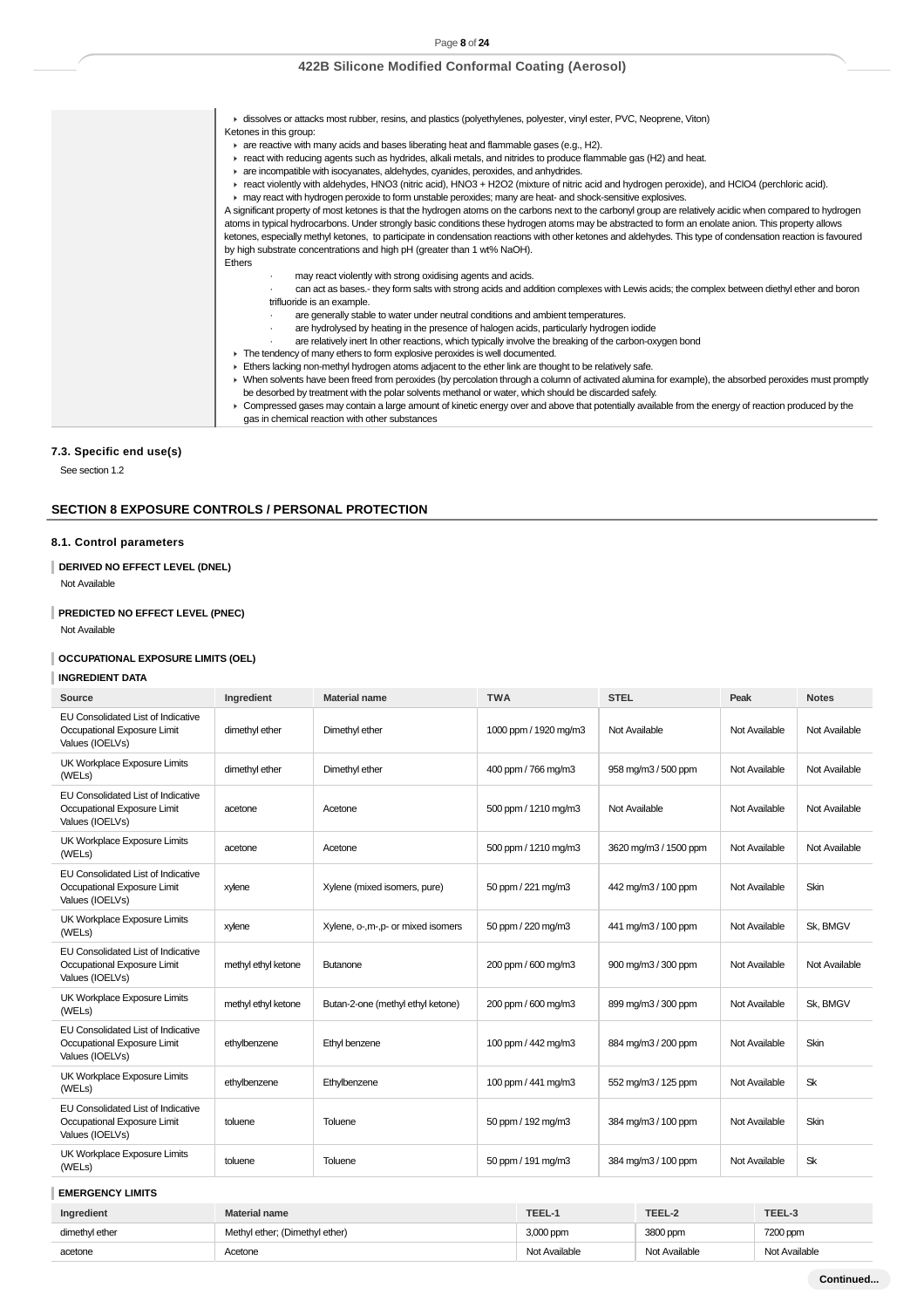| xylene              | Xylenes                                  |               | Not Available       | Not Available | Not Available |
|---------------------|------------------------------------------|---------------|---------------------|---------------|---------------|
| methyl ethyl ketone | Butanone, 2-; (Methyl ethyl ketone; MEK) |               | Not Available       | Not Available | Not Available |
| ethylbenzene        | Ethyl benzene                            | Not Available |                     | Not Available | Not Available |
| toluene             | Toluene                                  | Not Available |                     | Not Available | Not Available |
|                     |                                          |               |                     |               |               |
| Ingredient          | <b>Original IDLH</b>                     |               | <b>Revised IDLH</b> |               |               |
| dimethyl ether      | Not Available                            |               | Not Available       |               |               |
| acetone             | 2,500 ppm                                |               | Not Available       |               |               |
| xylene              | 900 ppm                                  |               | Not Available       |               |               |
| methyl ethyl ketone | 3,000 ppm                                |               | Not Available       |               |               |
| ethylbenzene        | 800 ppm                                  |               | Not Available       |               |               |
| toluene             | 500 ppm                                  |               | Not Available       |               |               |

#### **MATERIAL DATA**

IFRA Prohibited Fragrance Substance

The International Fragrance Association (IFRA) Standards form the basis for the globally accepted and recognized risk management system for the safe use of fragrance ingredients and are part of the IFRA Code of Practice. This is the self-regulating system of the industry, based on risk assessments carried out by an independent Expert Panel for dimethyl ether:

The no-effect-level for dimethyl ether is somewhere between 2000 ppm (rabbits) and 50,000 ppm (humans) with possible cardiac sensitisation occurring around 200,000 ppm (dogs). The AIHA has adopted a safety factor of 100 in respect to the 50,000 ppm level in its recommendation for a workplace environmental exposure level (WEEL) which is thought to protect against both narcotic and sensitising effects. This level is consistent with the TLV-TWA of 400 ppm for diethyl ether and should be easily achievable using current technologies. The use of the traditionally allowable excursion of 1.25 to the level of 6.25 ppm is felt to be more than adequate as an upper safe limit of exposure.

Human data: 50,000 ppm (12 mins): Feelings of mild intoxication.

75,000 ppm (12 mins): As above plus slight lack of attenuation.

82,000 ppm (12 mins): Some incoordination, slight blurring of vision

(30 mins): As above plus analgesia of the face and rushing of blood to the face.

100,000 ppm (10-20 mins): Narcotic symptoms; (64 mins): Sickness (assumed to be nausea)

144,000 ppm (36 mins):Unconsciousness

Odour Threshold Value: 3.6 ppm (detection), 699 ppm (recognition)

Saturation vapour concentration: 237000 ppm @ 20 C

NOTE: Detector tubes measuring in excess of 40 ppm, are available.

Exposure at or below the recommended TLV-TWA is thought to protect the worker against mild irritation associated with brief exposures and the bioaccumulation, chronic irritation of the respiratory tract and headaches associated with long-term acetone exposures. The NIOSH REL-TWA is substantially lower and has taken into account slight irritation experienced by volunteer subjects at 300 ppm. Mild irritation to acclimatised workers begins at about 750 ppm - unacclimatised subjects will experience irritation at about 350-500 ppm but acclimatisation can occur rapidly. Disagreement between the peak bodies is based largely on the view by ACGIH that widespread use of acetone, without evidence of significant adverse health effects at higher concentrations, allows acceptance of a higher limit.

Half-life of acetone in blood is 3 hours which means that no adjustment for shift-length has to be made with reference to the standard 8 hour/day, 40 hours per week because body clearance occurs within any shift with low potential for accumulation.

A STEL has been established to prevent excursions of acetone vapours that could cause depression of the central nervous system.

Odour Safety Factor(OSF)

OSF=38 (ACETONE)

May act as a simple asphyxiants; these are gases which, when present in high concentrations, reduce the oxygen content in air below that required to support breathing, consciousness and life; loss of consciousness, with death by suffocation may rapidly occur in an oxygen deficient atmosphere.

**CARE**: Most simple asphyxiants are odourless or possess low odour and there is no warning on entry into an oxygen deficient atmosphere. If there is any doubt, oxygen content can be checked simply and quickly. It may not be appropriate to only recommend an exposure standard for simple asphyxiants rather it is essential that sufficient oxygen be maintained. Air normally has 21 percent oxygen by volume, with 18 percent regarded as minimum under normal atmospheric pressure to maintain consciousness / life. At pressures significantly higher or lower than normal atmospheric pressure, expert guidance should be sought.

for xylenes:

IDLH Level: 900 ppm

Odour Threshold Value: 20 ppm (detection), 40 ppm (recognition)

NOTE: Detector tubes for o-xylene, measuring in excess of 10 ppm, are available commercially. (m-xylene and p-xylene give almost the same response).

Xylene vapour is an irritant to the eyes, mucous membranes and skin and causes narcosis at high concentrations. Exposure to doses sufficiently high to produce intoxication and unconsciousness also produces transient liver and kidney toxicity. Neurologic impairment is NOT evident amongst volunteers inhaling up to 400 ppm though complaints of ocular and upper respiratory tract irritation occur at 200 ppm for 3 to 5 minutes.

Exposure to xylene at or below the recommended TLV-TWA and STEL is thought to minimise the risk of irritant effects and to produce neither significant narcosis or chronic injury. An earlier skin notation was deleted because percutaneous absorption is gradual and protracted and does not substantially contribute to the dose received by inhalation. Odour Safety Factor(OSF)

OSF=4 (XYLENE)

For methyl ethyl ketone:

Odour Threshold Value: Variously reported as 2 ppm and 4.8 ppm

Odour threshold: 2 ppm (detection); 5 ppm (recognition) 25 ppm (easy recognition); 300 ppm IRRITATING

Exposures at or below the recommended TLV-TWA are thought to prevent injurious systemic effects and to minimise objections to odour and irritation. Where synergism or potentiation may occur stringent control of the primary toxin (e.g. n-hexane or methyl butyl ketone) is desirable and additional consideration should be given to lowering MEK exposures.

Odour Safety Factor(OSF) OSF=28 (METHYL ETHYL KETONE)

for ethyl benzene:

Odour Threshold Value: 0.46-0.60 ppm

NOTE: Detector tubes for ethylbenzene, measuring in excess of 30 ppm, are commercially available.

Ethyl benzene produces irritation of the skin and mucous membranes and appears to produce acute and chronic effects on the central nervous system. Animal experiments also suggest the effects of chronic exposure include damage to the liver, kidneys and testes. In spite of structural similarities to benzene, the material does not appear to cause damage to the haemopoietic system. The TLV-TWA is thought to be protective against skin and eye irritation. Exposure at this concentration probably will not result in systemic effects.

Subjects exposed at 200 ppm experienced transient irritation of the eyes; at 1000 ppm there was eye irritation with profuse lachrymation; at 2000 ppm eye irritation and lachrymation were immediate and severe accompanied by moderate nasal irritation, constriction in the chest and vertigo; at 5000 ppm exposure produced intolerable irritation of the eyes and throat. Odour Safety Factor(OSF)

OSF=43 (ETHYL BENZENE)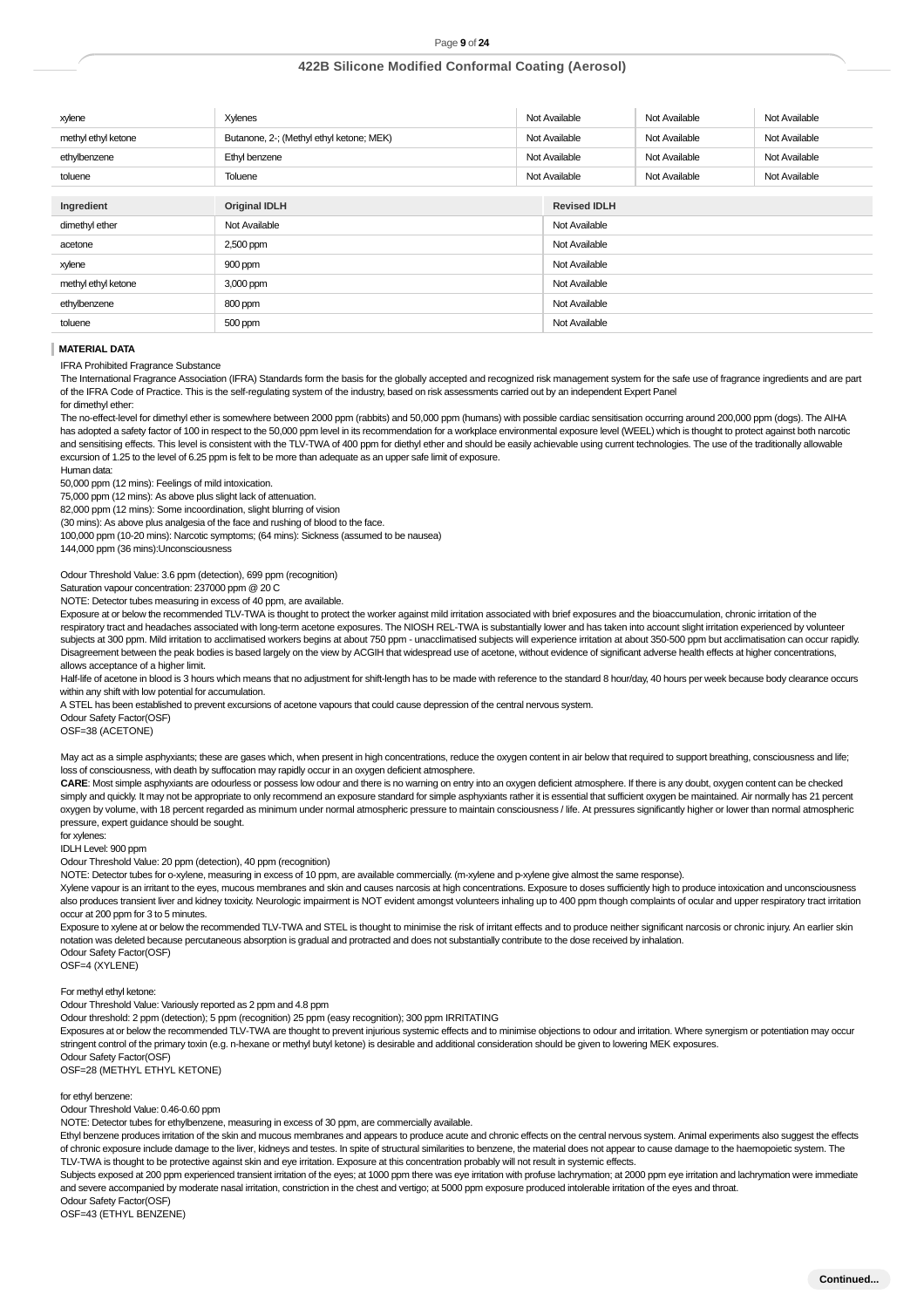#### For toluene:

Odour Threshold Value: 0.16-6.7 (detection), 1.9-69 (recognition)

NOTE: Detector tubes measuring in excess of 5 ppm, are available.

High concentrations of toluene in the air produce depression of the central nervous system (CNS) in humans. Intentional toluene exposure (glue-sniffing) at maternally-intoxicating concentration has also produced birth defects. Foetotoxicity appears at levels associated with CNS narcosis and probably occurs only in those with chronic toluene-induced kidney failure. Exposure at or below the recommended TLV-TWA is thought to prevent transient headache and irritation, to provide a measure of safety for possible disturbances to human reproduction, the prevention of reductions in cognitive responses reported amongst humans inhaling greater than 40 ppm, and the significant risks of hepatotoxic, behavioural and nervous system effects (including impaired reaction time and incoordination). Although toluene/ethanol interactions are well recognised, the degree of protection afforded by the TLV-TWA among drinkers is not known. Odour Safety Factor(OSF)

OSF=17 (TOLUENE)

### **8.2. Exposure controls**

|                                | Engineering controls are used to remove a hazard or place a barrier between the worker and the hazard. Well-designed engineering controls can be<br>highly effective in protecting workers and will typically be independent of worker interactions to provide this high level of protection.<br>The basic types of engineering controls are:<br>Process controls which involve changing the way a job activity or process is done to reduce the risk.<br>Enclosure and/or isolation of emission source which keeps a selected hazard 'physically' away from the worker and ventilation that strategically 'adds' and<br>'removes' air in the work environment. Ventilation can remove or dilute an air contaminant if designed properly. The design of a ventilation system must<br>match the particular process and chemical or contaminant in use.<br>Employers may need to use multiple types of controls to prevent employee overexposure.<br>General exhaust is adequate under normal conditions. If risk of overexposure exists, wear SAA approved respirator. Correct fit is essential to obtain<br>adequate protection.<br>Provide adequate ventilation in warehouse or closed storage areas.<br>Air contaminants generated in the workplace possess varying 'escape' velocities which, in turn, determine the 'capture velocities' of fresh circulating air<br>required to effectively remove the contaminant.                                                                                                                                                                                                                                                                                                                                                                                                                                                                                                                    |                                  |                            |
|--------------------------------|---------------------------------------------------------------------------------------------------------------------------------------------------------------------------------------------------------------------------------------------------------------------------------------------------------------------------------------------------------------------------------------------------------------------------------------------------------------------------------------------------------------------------------------------------------------------------------------------------------------------------------------------------------------------------------------------------------------------------------------------------------------------------------------------------------------------------------------------------------------------------------------------------------------------------------------------------------------------------------------------------------------------------------------------------------------------------------------------------------------------------------------------------------------------------------------------------------------------------------------------------------------------------------------------------------------------------------------------------------------------------------------------------------------------------------------------------------------------------------------------------------------------------------------------------------------------------------------------------------------------------------------------------------------------------------------------------------------------------------------------------------------------------------------------------------------------------------------------------------------------------------------------------------------------------------------------|----------------------------------|----------------------------|
|                                | Type of Contaminant:                                                                                                                                                                                                                                                                                                                                                                                                                                                                                                                                                                                                                                                                                                                                                                                                                                                                                                                                                                                                                                                                                                                                                                                                                                                                                                                                                                                                                                                                                                                                                                                                                                                                                                                                                                                                                                                                                                                        |                                  | Speed:                     |
| 8.2.1. Appropriate engineering | aerosols, (released at low velocity into zone of active generation)                                                                                                                                                                                                                                                                                                                                                                                                                                                                                                                                                                                                                                                                                                                                                                                                                                                                                                                                                                                                                                                                                                                                                                                                                                                                                                                                                                                                                                                                                                                                                                                                                                                                                                                                                                                                                                                                         |                                  | $0.5 - 1$ m/s              |
| controls                       | direct spray, spray painting in shallow booths, gas discharge (active generation into zone of rapid air motion)                                                                                                                                                                                                                                                                                                                                                                                                                                                                                                                                                                                                                                                                                                                                                                                                                                                                                                                                                                                                                                                                                                                                                                                                                                                                                                                                                                                                                                                                                                                                                                                                                                                                                                                                                                                                                             |                                  | 1-2.5 m/s (200-500 f/min.) |
|                                | Within each range the appropriate value depends on:                                                                                                                                                                                                                                                                                                                                                                                                                                                                                                                                                                                                                                                                                                                                                                                                                                                                                                                                                                                                                                                                                                                                                                                                                                                                                                                                                                                                                                                                                                                                                                                                                                                                                                                                                                                                                                                                                         |                                  |                            |
|                                | Lower end of the range                                                                                                                                                                                                                                                                                                                                                                                                                                                                                                                                                                                                                                                                                                                                                                                                                                                                                                                                                                                                                                                                                                                                                                                                                                                                                                                                                                                                                                                                                                                                                                                                                                                                                                                                                                                                                                                                                                                      | Upper end of the range           |                            |
|                                | 1: Room air currents minimal or favourable to capture                                                                                                                                                                                                                                                                                                                                                                                                                                                                                                                                                                                                                                                                                                                                                                                                                                                                                                                                                                                                                                                                                                                                                                                                                                                                                                                                                                                                                                                                                                                                                                                                                                                                                                                                                                                                                                                                                       | 1: Disturbing room air currents  |                            |
|                                | 2: Contaminants of low toxicity or of nuisance value only.                                                                                                                                                                                                                                                                                                                                                                                                                                                                                                                                                                                                                                                                                                                                                                                                                                                                                                                                                                                                                                                                                                                                                                                                                                                                                                                                                                                                                                                                                                                                                                                                                                                                                                                                                                                                                                                                                  | 2: Contaminants of high toxicity |                            |
|                                | 3: Intermittent, low production.                                                                                                                                                                                                                                                                                                                                                                                                                                                                                                                                                                                                                                                                                                                                                                                                                                                                                                                                                                                                                                                                                                                                                                                                                                                                                                                                                                                                                                                                                                                                                                                                                                                                                                                                                                                                                                                                                                            | 3: High production, heavy use    |                            |
|                                | 4: Large hood or large air mass in motion                                                                                                                                                                                                                                                                                                                                                                                                                                                                                                                                                                                                                                                                                                                                                                                                                                                                                                                                                                                                                                                                                                                                                                                                                                                                                                                                                                                                                                                                                                                                                                                                                                                                                                                                                                                                                                                                                                   | 4: Small hood-local control only |                            |
|                                | square of distance from the extraction point (in simple cases). Therefore the air speed at the extraction point should be adjusted, accordingly, after<br>reference to distance from the contaminating source. The air velocity at the extraction fan, for example, should be a minimum of 1-2 m/s (200-400 f/min.) for<br>extraction of solvents generated in a tank 2 meters distant from the extraction point. Other mechanical considerations, producing performance deficits within<br>the extraction apparatus, make it essential that theoretical air velocities are multiplied by factors of 10 or more when extraction systems are installed or<br>used.                                                                                                                                                                                                                                                                                                                                                                                                                                                                                                                                                                                                                                                                                                                                                                                                                                                                                                                                                                                                                                                                                                                                                                                                                                                                           |                                  |                            |
| 8.2.2. Personal protection     |                                                                                                                                                                                                                                                                                                                                                                                                                                                                                                                                                                                                                                                                                                                                                                                                                                                                                                                                                                                                                                                                                                                                                                                                                                                                                                                                                                                                                                                                                                                                                                                                                                                                                                                                                                                                                                                                                                                                             |                                  |                            |
| Eye and face protection        | Safety glasses with side shields.<br>Chemical goggles.<br>▶ Contact lenses may pose a special hazard; soft contact lenses may absorb and concentrate irritants. A written policy document, describing the wearing<br>of lenses or restrictions on use, should be created for each workplace or task. This should include a review of lens absorption and adsorption for the<br>class of chemicals in use and an account of injury experience. Medical and first-aid personnel should be trained in their removal and suitable equipment<br>should be readily available. In the event of chemical exposure, begin eye irrigation immediately and remove contact lens as soon as practicable. Lens<br>should be removed at the first signs of eye redness or irritation - lens should be removed in a clean environment only after workers have washed hands<br>thoroughly. [CDC NIOSH Current Intelligence Bulletin 59], [AS/NZS 1336 or national equivalent]<br>▶ Close fitting gas tight goggles<br><b>DO NOT</b> wear contact lenses.<br>▶ Contact lenses may pose a special hazard; soft contact lenses may absorb and concentrate irritants. A written policy document, describing the wearing<br>of lens or restrictions on use, should be created for each workplace or task. This should include a review of lens absorption and adsorption for the class<br>of chemicals in use and an account of injury experience. Medical and first-aid personnel should be trained in their removal and suitable equipment should<br>be readily available. In the event of chemical exposure, begin eye irrigation immediately and remove contact lens as soon as practicable. Lens should be<br>removed at the first signs of eye redness or irritation - lens should be removed in a clean environment only after workers have washed hands thoroughly.<br>[CDC NIOSH Current Intelligence Bulletin 59], [AS/NZS 1336 or national equivalent] |                                  |                            |
| <b>Skin protection</b>         | See Hand protection below                                                                                                                                                                                                                                                                                                                                                                                                                                                                                                                                                                                                                                                                                                                                                                                                                                                                                                                                                                                                                                                                                                                                                                                                                                                                                                                                                                                                                                                                                                                                                                                                                                                                                                                                                                                                                                                                                                                   |                                  |                            |
| Hands/feet protection          | • No special equipment needed when handling small quantities.<br>OTHERWISE:<br>For potentially moderate exposures:<br>▶ Wear general protective gloves, eg. light weight rubber gloves.<br>For potentially heavy exposures:<br>▶ Wear chemical protective gloves, eg. PVC. and safety footwear.                                                                                                                                                                                                                                                                                                                                                                                                                                                                                                                                                                                                                                                                                                                                                                                                                                                                                                                                                                                                                                                                                                                                                                                                                                                                                                                                                                                                                                                                                                                                                                                                                                             |                                  |                            |
| <b>Body protection</b>         | See Other protection below                                                                                                                                                                                                                                                                                                                                                                                                                                                                                                                                                                                                                                                                                                                                                                                                                                                                                                                                                                                                                                                                                                                                                                                                                                                                                                                                                                                                                                                                                                                                                                                                                                                                                                                                                                                                                                                                                                                  |                                  |                            |
| Other protection               | ► The clothing worn by process operators insulated from earth may develop static charges far higher (up to 100 times) than the minimum ignition energies<br>for various flammable gas-air mixtures. This holds true for a wide range of clothing materials including cotton.<br>Avoid dangerous levels of charge by ensuring a low resistivity of the surface material worn outermost.<br>BRETHERICK: Handbook of Reactive Chemical Hazards.                                                                                                                                                                                                                                                                                                                                                                                                                                                                                                                                                                                                                                                                                                                                                                                                                                                                                                                                                                                                                                                                                                                                                                                                                                                                                                                                                                                                                                                                                                |                                  |                            |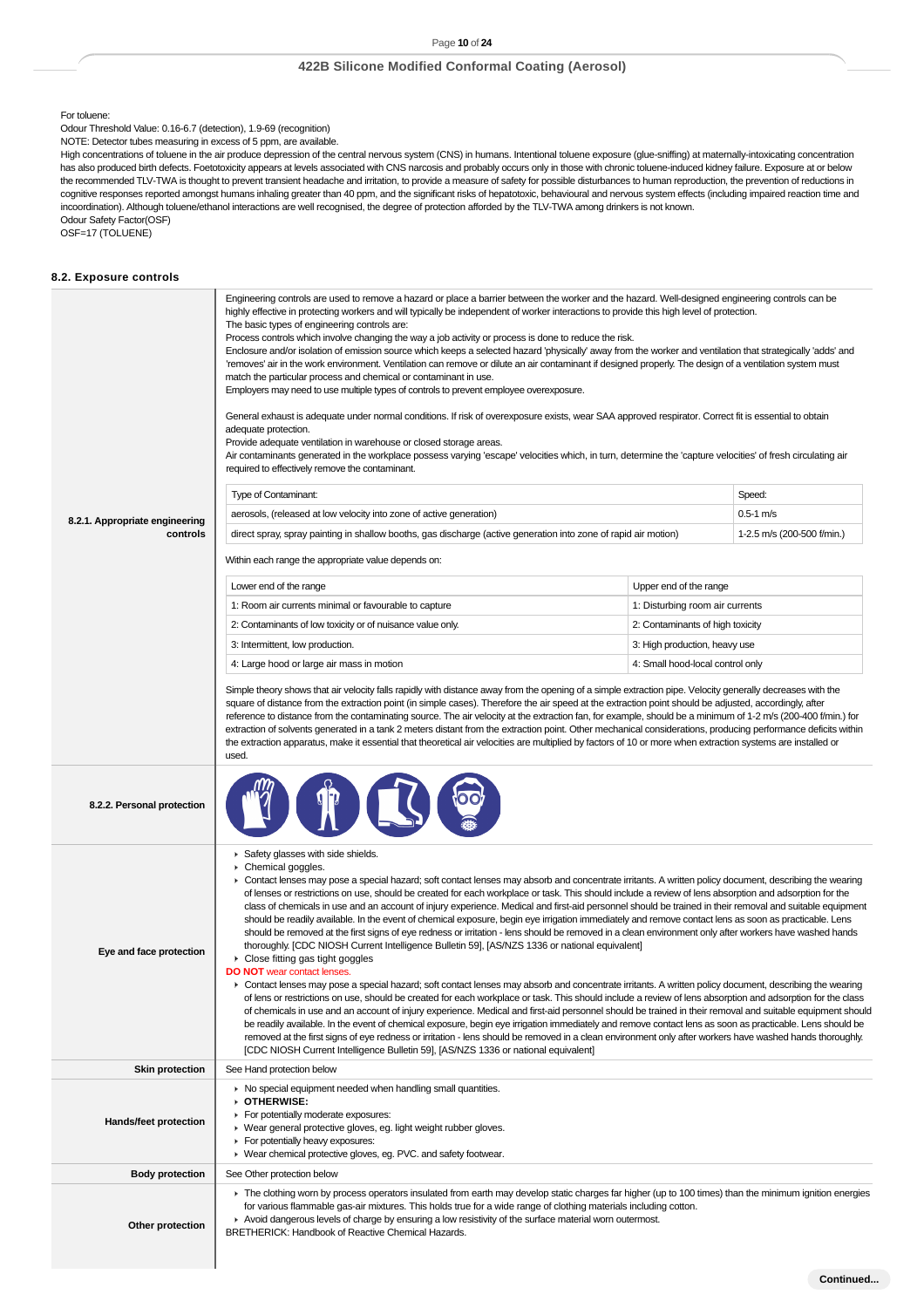No special equipment needed when handling small quantities.

- **OTHERWISE:** Overalls.
- Skin cleansing cream.
- ▶ Evewash unit.
- $\triangleright$  Do not spray on hot surfaces.

#### **Recommended material(s)**

**GLOVE SELECTION INDEX**

Glove selection is based on a modified presentation of the:

 **'Forsberg Clothing Performance Index'.**

 The effect(s) of the following substance(s) are taken into account in the **computergenerated** selection:

422B Silicone Modified Conformal Coating (Aerosol)

| <b>Material</b>       | CPI |
|-----------------------|-----|
| <b>BUTYL</b>          | C   |
| <b>BUTYL/NEOPRENE</b> | C   |
| <b>CPE</b>            | C   |
| <b>HYPALON</b>        | C   |
| NAT+NEOPR+NITRILE     | C   |
| <b>NATURAL RUBBER</b> | C   |
| NATURAL+NEOPRENE      | C   |
| <b>NEOPRENE</b>       | C   |
| NEOPRENE/NATURAL      | C   |
| <b>NITRILE</b>        | C   |
| NITRILE+PVC           | C   |
| PE/EVAL/PE            | C   |
| <b>PVA</b>            | C   |
| <b>PVC</b>            | C   |
| PVDC/PE/PVDC          | C   |
| SARANEX-23            | C   |
| SARANEX-23 2-PLY      | C   |
| <b>TEFLON</b>         | C   |
| <b>VITON</b>          | C   |
| VITON/CHLOROBUTYL     | C   |
| VITON/NEOPRENE        | C   |

\* CPI - Chemwatch Performance Index

A: Best Selection

B: Satisfactory; may degrade after 4 hours continuous immersion

C: Poor to Dangerous Choice for other than short term immersion

**NOTE**: As a series of factors will influence the actual performance of the glove, a final selection must be based on detailed observation. -

\* Where the glove is to be used on a short term, casual or infrequent basis, factors such as

'feel' or convenience (e.g. disposability), may dictate a choice of gloves which might otherwise be unsuitable following long-term or frequent use. A qualified practitioner should be consulted.

#### **8.2.3. Environmental exposure controls**

See section 12

### **SECTION 9 PHYSICAL AND CHEMICAL PROPERTIES**

### **9.1. Information on basic physical and chemical properties**

| Appearance                                               | Clear                    |                                            |               |
|----------------------------------------------------------|--------------------------|--------------------------------------------|---------------|
|                                                          |                          |                                            |               |
| <b>Physical state</b>                                    | Liquid                   | Relative density (Water = $1$ )            | 0.89          |
| Odour                                                    | Not Available            | Partition coefficient n-octanol /<br>water | Not Available |
| Odour threshold                                          | Not Available            | Auto-ignition temperature (°C)             | 315           |
| pH (as supplied)                                         | Not Available            | <b>Decomposition temperature</b>           | Not Available |
| Melting point / freezing point<br>(°C)                   | Not Available            | <b>Viscosity (cSt)</b>                     | < 20.5        |
| Initial boiling point and boiling<br>range $(^{\circ}C)$ | $>56$                    | Molecular weight (g/mol)                   | Not Available |
| Flash point (°C)                                         | $-17$                    | <b>Taste</b>                               | Not Available |
| <b>Evaporation rate</b>                                  | Not Available            | <b>Explosive properties</b>                | Not Available |
| Flammability                                             | <b>HIGHLY FLAMMABLE.</b> | <b>Oxidising properties</b>                | Not Available |

### **Respiratory protection**

**Type AX Filter of sufficient capacity. (AS/NZS 1716 & 1715, EN 143:2000 & 149:2001, ANSI Z88 or national equivalent)**

**Where the concentration of gas/particulates in the breathing zone, approaches or exceeds the 'Exposure Standard' (or ES), respiratory protection is required. Degree of protection varies with both face-piece and Class of filter; the nature of protection varies with Type of filter.**

| <b>Required Minimum</b>  | <b>Half-Face</b>   | <b>Full-Face</b> | <b>Powered Air</b>       |
|--------------------------|--------------------|------------------|--------------------------|
| <b>Protection Factor</b> | Respirator         | Respirator       | Respirator               |
| up to 5 x ES             | AX-AUS / Class 1 - |                  | AX-PAPR-AUS /<br>Class 1 |
| up to $25 \times ES$     | Air-line*          | AX-2             | AX-PAPR-2                |
| up to $50 \times ES$     | ۰                  | $AX-3$           | $\blacksquare$           |
| 50+ x ES                 | $\blacksquare$     | Air-line**       | $\blacksquare$           |
|                          |                    |                  |                          |

**^ - Full-face**

**A(All classes) = Organic vapours, B AUS or B1 = Acid gasses, B2 = Acid gas or hydrogen cyanide(HCN), B3 = Acid gas or hydrogen cyanide(HCN), E = Sulfur dioxide(SO2), G = Agricultural chemicals, K = Ammonia(NH3), Hg = Mercury, NO = Oxides of nitrogen, MB = Methyl bromide, AX = Low boiling point organic compounds(below 65 degC)**

- **Cartridge respirators should never be used for emergency ingress or in areas of unknown vapour concentrations or oxygen content.**
- **The wearer must be warned to leave the contaminated area immediately on detecting any odours through the respirator. The odour may indicate that the mask is not functioning properly, that the vapour concentration is too high, or that the mask is not properly fitted. Because of these limitations, only restricted use of cartridge respirators is considered appropriate.**
- **Cartridge performance is affected by humidity. Cartridges should be changed after 2 hr of continuous use unless it is determined that the humidity is less than 75%, in which case, cartridges can be used for 4 hr. Used cartridges should be discarded daily, regardless of the length of time used**

Generally not applicable.

Aerosols, in common with most vapours/ mists, should never be used in confined spaces without adequate ventilation. Aerosols, containing agents designed to enhance or mask smell, have triggered allergic reactions in predisposed individuals.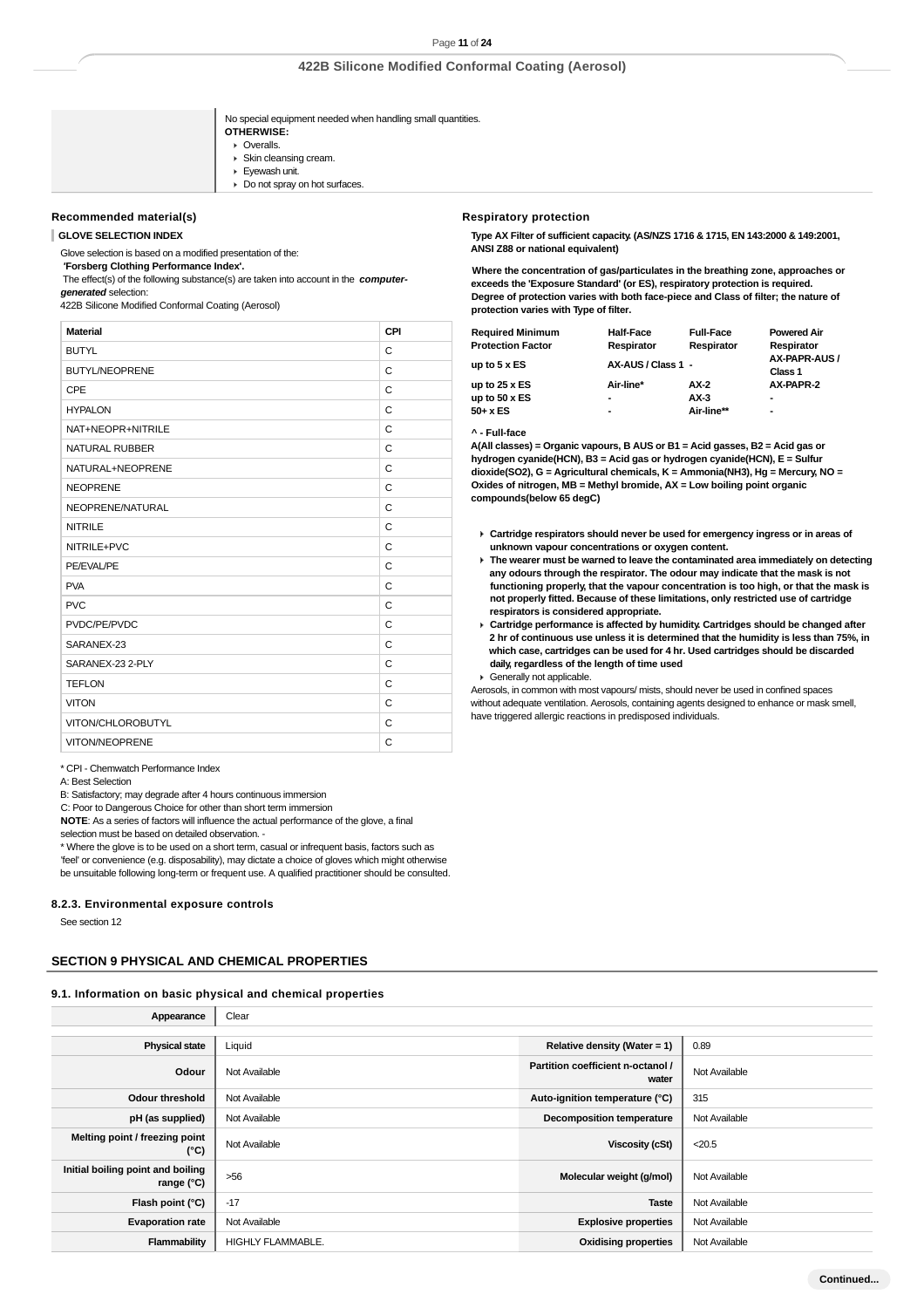| Upper Explosive Limit (%)  | 26              | Surface Tension (dyn/cm or<br>$mN/m$ ) | Not Available |
|----------------------------|-----------------|----------------------------------------|---------------|
| Lower Explosive Limit (%)  | 3               | <b>Volatile Component (%vol)</b>       | Not Available |
| Vapour pressure (kPa)      | Not Available   | Gas group                              | Not Available |
| Solubility in water        | Partly miscible | pH as a solution (1%)                  | Not Available |
| Vapour density $(Air = 1)$ | >2              | VOC g/L                                | Not Available |

### **9.2. Other information**

Not Available

# **SECTION 10 STABILITY AND REACTIVITY**

| 10.1. Reactivity                            | See section 7.2                                                                                                                  |
|---------------------------------------------|----------------------------------------------------------------------------------------------------------------------------------|
| 10.2. Chemical stability                    | Elevated temperatures.<br>Presence of open flame.<br>▶ Product is considered stable.<br>Hazardous polymerisation will not occur. |
| 10.3. Possibility of hazardous<br>reactions | See section 7.2                                                                                                                  |
| 10.4. Conditions to avoid                   | See section 7.2                                                                                                                  |
| 10.5. Incompatible materials                | See section 7.2                                                                                                                  |
| 10.6. Hazardous decomposition<br>products   | See section 5.3                                                                                                                  |

# **SECTION 11 TOXICOLOGICAL INFORMATION**

# **11.1. Information on toxicological effects**

| mormanon on toxicological cricets                                                                                                                                                                                                                                                                                                                                                                                                                                                                                                                                                                                                                                                                                                                                                                                                                                                                                                                                                                                                                                                                                                                                                                                                                                                                                                                                                                                                                                                                                                                                                                                                                                                                                                                                                                                                                                                                                                                                                                                                                                                                                                                                                                                                                                                                                                                                                                                                                                                                                                                                                                                                                                                                                                                                                                                                                                                                                                                                                                                                                                                                                                                                                                                                                                                                                                                                                                                                                                                                                                                                                                                                                                                                                                                                                                                                                                                                                                                                                                                                                                                                                                                                                                                                                                                                                                                                                                                                                                                                                                                                                                                                                                                                                                                                                                                                                                                                                                                                                                                                                                                                                                                                                                                                                                                                                                                                                                                                                                                                                                                                                                                                                                                                                                                                                                                                                                                                                                                                                                 |
|---------------------------------------------------------------------------------------------------------------------------------------------------------------------------------------------------------------------------------------------------------------------------------------------------------------------------------------------------------------------------------------------------------------------------------------------------------------------------------------------------------------------------------------------------------------------------------------------------------------------------------------------------------------------------------------------------------------------------------------------------------------------------------------------------------------------------------------------------------------------------------------------------------------------------------------------------------------------------------------------------------------------------------------------------------------------------------------------------------------------------------------------------------------------------------------------------------------------------------------------------------------------------------------------------------------------------------------------------------------------------------------------------------------------------------------------------------------------------------------------------------------------------------------------------------------------------------------------------------------------------------------------------------------------------------------------------------------------------------------------------------------------------------------------------------------------------------------------------------------------------------------------------------------------------------------------------------------------------------------------------------------------------------------------------------------------------------------------------------------------------------------------------------------------------------------------------------------------------------------------------------------------------------------------------------------------------------------------------------------------------------------------------------------------------------------------------------------------------------------------------------------------------------------------------------------------------------------------------------------------------------------------------------------------------------------------------------------------------------------------------------------------------------------------------------------------------------------------------------------------------------------------------------------------------------------------------------------------------------------------------------------------------------------------------------------------------------------------------------------------------------------------------------------------------------------------------------------------------------------------------------------------------------------------------------------------------------------------------------------------------------------------------------------------------------------------------------------------------------------------------------------------------------------------------------------------------------------------------------------------------------------------------------------------------------------------------------------------------------------------------------------------------------------------------------------------------------------------------------------------------------------------------------------------------------------------------------------------------------------------------------------------------------------------------------------------------------------------------------------------------------------------------------------------------------------------------------------------------------------------------------------------------------------------------------------------------------------------------------------------------------------------------------------------------------------------------------------------------------------------------------------------------------------------------------------------------------------------------------------------------------------------------------------------------------------------------------------------------------------------------------------------------------------------------------------------------------------------------------------------------------------------------------------------------------------------------------------------------------------------------------------------------------------------------------------------------------------------------------------------------------------------------------------------------------------------------------------------------------------------------------------------------------------------------------------------------------------------------------------------------------------------------------------------------------------------------------------------------------------------------------------------------------------------------------------------------------------------------------------------------------------------------------------------------------------------------------------------------------------------------------------------------------------------------------------------------------------------------------------------------------------------------------------------------------------------------------------------------------------------------|
| Inhalation of aerosols (mists, fumes), generated by the material during the course of normal handling, may be harmful.<br>Evidence shows, or practical experience predicts, that the material produces irritation of the respiratory system, in a substantial number of individuals,<br>following inhalation. In contrast to most organs, the lung is able to respond to a chemical insult by first removing or neutralising the irritant and then<br>repairing the damage. The repair process, which initially evolved to protect mammalian lungs from foreign matter and antigens, may however, produce<br>further lung damage resulting in the impairment of gas exchange, the primary function of the lungs. Respiratory tract irritation often results in an<br>inflammatory response involving the recruitment and activation of many cell types, mainly derived from the vascular system.<br>Inhalation of vapours may cause drowsiness and dizziness. This may be accompanied by narcosis, reduced alertness, loss of reflexes, lack of coordination<br>and vertigo.<br>Common, generalised symptoms associated with toxic gas inhalation include:<br>F central nervous system effects such as depression, headache, confusion, dizziness, progressive stupor, coma and seizures;<br>respiratory system complications may include acute pulmonary oedema, dyspnoea, stridor, tachypnoea, bronchospasm, wheezing and other reactive<br>airway symptoms, and respiratory arrest;<br>• cardiovascular effects may include cardiovascular collapse, arrhythmias and cardiac arrest;<br>► gastrointestinal effects may also be present and may include mucous membrane irritation, nausea and vomiting (sometimes bloody), and abdominal pain.<br>Ethers produce narcosis following inhalation.<br>Inhalation of lower alkyl ethers may result in central nervous system depression or stimulation, intoxication, headache, dizziness, weakness, blurred vision,<br>seizures and possible coma. Cardiovascular involvement may produce hypotension, bradycardia and cardiovascular collapse, whilst respiratory symptoms<br>might include irritation of nose and throat, cough, laryngeal spasm, pharyngitis, irregular respiration, depression, pulmonary oedema and respiratory<br>arrest. Nausea, vomiting and salivation might also indicate overexposure.<br>Convulsions, respiratory distress or paralysis, asphyxia, pneumonitis, and unconsciousness are all serious manifestations of poisoning. Fatalities have<br>been reported. Kidney and liver damage with interstitial cystitis may result from massive exposures.<br>Acute effects from inhalation of high concentrations of vapour are pulmonary irritation, including coughing, with nausea; central nervous system depression<br>- characterised by headache and dizziness, increased reaction time, fatigue and loss of co-ordination<br>Central nervous system (CNS) depression may include nonspecific discomfort, symptoms of giddiness, headache, dizziness, nausea, anaesthetic effects,<br>slowed reaction time, slurred speech and may progress to unconsciousness. Serious poisonings may result in respiratory depression and may be fatal.<br>The acute toxicity of inhaled alkylbenzenes is best described by central nervous system depression. As a rule, these compounds may also act as general<br>anaesthetics.<br>Systemic poisoning produced by general anaesthesia is characterised by lightheadedness, nervousness, apprehension, euphoria, confusion, dizziness,<br>drowsiness, tinnitus, blurred or double vision, vomiting and sensations of heat, cold or numbness, twitching, tremors, convulsions, unconsciousness and<br>respiratory depression and arrest. Cardiac arrest may result from cardiovascular collapse. Bradycardia, and hypotension may also be produced.<br>Inhaled alkylbenzene vapours cause death in animals at air levels that are relatively similar (typically LC50s are in the range 5000 -8000 ppm for 4 to 8 hour<br>exposures). It is likely that acute inhalation exposure to alkylbenzenes resembles that to general anaesthetics.<br>Alkylbenzenes are not generally toxic other than at high levels of exposure. This may be because their metabolites have a low order of toxicity and are easily<br>excreted. There is little or no evidence to suggest that metabolic pathways can become saturated leading to spillover to alternate pathways. Nor is there<br>evidence that toxic reactive intermediates, which may produce subsequent toxic or mutagenic effects, are formed<br>Material is highly volatile and may quickly form a concentrated atmosphere in confined or unventilated areas. The vapour may displace and replace air in<br>breathing zone, acting as a simple asphyxiant. This may happen with little warning of overexposure.<br>Symptoms of asphyxia (suffocation) may include headache, dizziness, shortness of breath, muscular weakness, drowsiness and ringing in the ears. If the<br>asphyxia is allowed to progress, there may be nausea and vomiting, further physical weakness and unconsciousness and, finally, convulsions, coma and<br>death. Significant concentrations of the non-toxic gas reduce the oxygen level in the air. As the amount of oxygen is reduced from 21 to 14 volume %, the<br>pulse rate accelerates and the rate and volume of breathing increase. The ability to maintain attention and think clearly is diminished and muscular<br>coordination is somewhat disturbed. As oxygen decreases from 14-10% judgement becomes faulty; severe injuries may cause no pain. Muscular exertion<br>leads to rapid fatigue. Further reduction to 6% may produce nausea and vomiting and the ability to move may be lost. Permanent brain damage may result<br>even after resuscitation at exposures to this lower oxygen level. Below 6% breathing is in gasps and convulsions may occur. Inhalation of a mixture |
| containing no oxygen may result in unconsciousness from the first breath and death will follow in a few minutes.<br><b>WARNING:</b> Intentional misuse by concentrating/inhaling contents may be lethal.<br>Acute exposure of humans to high concentrations of methyl ethyl ketone produces irritation to the eyes, nose, and throat. Other effects reported from acute<br>inhalation exposure in humans include central nervous system depression, headache, and nausea.<br>Easy odour recognition and irritant properties of methyl ethyl ketone means that high vapour levels are readily detected and should be avoided by application<br>of control measures; however odour fatigue may occur with loss of warning of exposure.                                                                                                                                                                                                                                                                                                                                                                                                                                                                                                                                                                                                                                                                                                                                                                                                                                                                                                                                                                                                                                                                                                                                                                                                                                                                                                                                                                                                                                                                                                                                                                                                                                                                                                                                                                                                                                                                                                                                                                                                                                                                                                                                                                                                                                                                                                                                                                                                                                                                                                                                                                                                                                                                                                                                                                                                                                                                                                                                                                                                                                                                                                                                                                                                                                                                                                                                                                                                                                                                                                                                                                                                                                                                                                                                                                                                                                                                                                                                                                                                                                                                                                                                                                                                                                                                                                                                                                                                                                                                                                                                                                                                                                                                                                                                                                                                                                                                                                                                                                                                                                                                                                                                                                                                                                                              |
|                                                                                                                                                                                                                                                                                                                                                                                                                                                                                                                                                                                                                                                                                                                                                                                                                                                                                                                                                                                                                                                                                                                                                                                                                                                                                                                                                                                                                                                                                                                                                                                                                                                                                                                                                                                                                                                                                                                                                                                                                                                                                                                                                                                                                                                                                                                                                                                                                                                                                                                                                                                                                                                                                                                                                                                                                                                                                                                                                                                                                                                                                                                                                                                                                                                                                                                                                                                                                                                                                                                                                                                                                                                                                                                                                                                                                                                                                                                                                                                                                                                                                                                                                                                                                                                                                                                                                                                                                                                                                                                                                                                                                                                                                                                                                                                                                                                                                                                                                                                                                                                                                                                                                                                                                                                                                                                                                                                                                                                                                                                                                                                                                                                                                                                                                                                                                                                                                                                                                                                                   |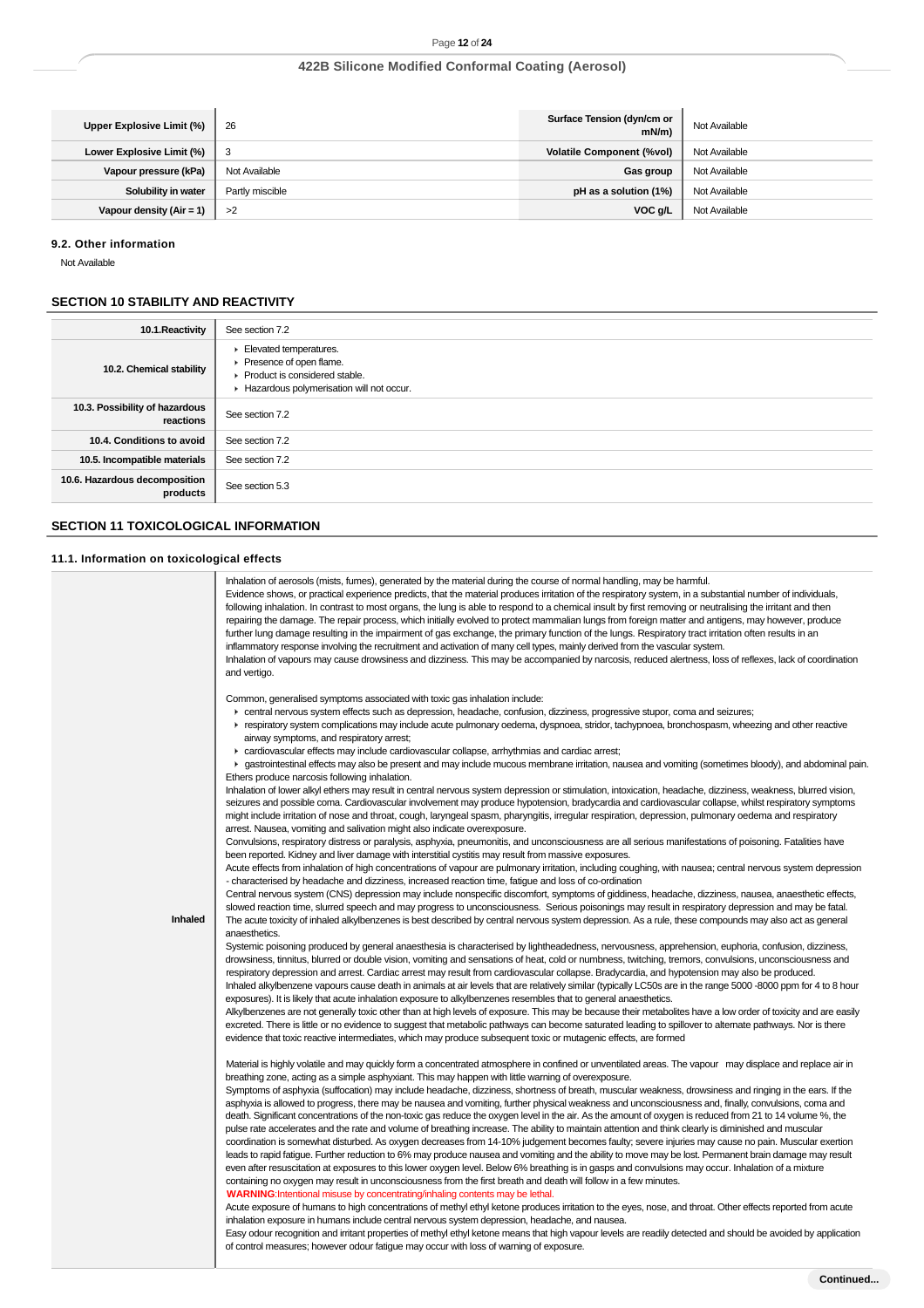## Page **13** of **24**

# **422B Silicone Modified Conformal Coating (Aerosol)**

h

|                     | Headache, fatigue, lassitude, irritability and gastrointestinal disturbances (e.g., nausea, anorexia and flatulence) are the most common symptoms of xylene<br>overexposure. Injury to the heart, liver, kidneys and nervous system has also been noted amongst workers. Transient memory loss, renal impairment,<br>temporary confusion and some evidence of disturbance of liver function was reported in three workers overcome by gross exposure to xylene (10000 ppm).<br>One worker died and autopsy revealed pulmonary congestion, oedema and focal alveolar haemorrhage. Volunteers inhaling xylene at 100 ppm for 5 to 6<br>hours showed changes in manual coordination reaction time and slight ataxia. Tolerance developed during the workweek but was lost over the weekend.<br>Physical exercise may antagonise this effect. Xylene body burden in humans exposed to 100 or 200 ppm xylene in air depends on the amount of body fat with<br>4% to 8% of total absorbed xylene accumulating in adipose tissue.<br>Xylene is a central nervous system depressant. Central nervous system (CNS) depression may include nonspecific discomfort, symptoms of giddiness,<br>headache, dizziness, nausea, anaesthetic effects, slowed reaction time, slurred speech and may progress to unconsciousness. Serious poisonings may<br>result in respiratory depression and may be fatal.<br>The primary physiological effect which follows exposure to diethyl ether is acute narcosis.<br>Inhalation at about 7.5%, in air, produces mild intoxication in about 12 minutes. Longer exposures and exposure to higher concentrations produces<br>incoordination, blurring of vision, headache, dizziness and unconsciousness (20% produces unconsciousness in about 20 minutes). Heavy exposures may<br>be lethal and deaths occur due to depression of the respiratory system. Dimethyl ether is a weak cardiac sensitiser in dogs.                                                                                                                                                                                                                                                                                                                                                                                                                                                                                                                                                                                                                                                                                                                                                                                                                                                                                                                                                                                                                                                                                                                                                                                                                                                                                                                                                                                                                                                                                                                                                                                                                                                                                                                                                                                                                                                                                                                                                                                                                                                                                                                                                                                                                                                                                                                                                                                                                                                                               |
|---------------------|----------------------------------------------------------------------------------------------------------------------------------------------------------------------------------------------------------------------------------------------------------------------------------------------------------------------------------------------------------------------------------------------------------------------------------------------------------------------------------------------------------------------------------------------------------------------------------------------------------------------------------------------------------------------------------------------------------------------------------------------------------------------------------------------------------------------------------------------------------------------------------------------------------------------------------------------------------------------------------------------------------------------------------------------------------------------------------------------------------------------------------------------------------------------------------------------------------------------------------------------------------------------------------------------------------------------------------------------------------------------------------------------------------------------------------------------------------------------------------------------------------------------------------------------------------------------------------------------------------------------------------------------------------------------------------------------------------------------------------------------------------------------------------------------------------------------------------------------------------------------------------------------------------------------------------------------------------------------------------------------------------------------------------------------------------------------------------------------------------------------------------------------------------------------------------------------------------------------------------------------------------------------------------------------------------------------------------------------------------------------------------------------------------------------------------------------------------------------------------------------------------------------------------------------------------------------------------------------------------------------------------------------------------------------------------------------------------------------------------------------------------------------------------------------------------------------------------------------------------------------------------------------------------------------------------------------------------------------------------------------------------------------------------------------------------------------------------------------------------------------------------------------------------------------------------------------------------------------------------------------------------------------------------------------------------------------------------------------------------------------------------------------------------------------------------------------------------------------------------------------------------------------------------------------------------------------------------------------------------------------------------------------------------------------------------------------------------------------------------------------------------------------------------------------------------------------------------------------------------------------------------------------------------------------------------------------------------------------------------------------------------------------------------------------------------------------------------------------------------------------------------------------------------------------------------------------------------------------------------------------------------------------------------------------------------------------------------------------------------------------------------------------------------------------|
| Ingestion           | Not normally a hazard due to physical form of product.<br>Considered an unlikely route of entry in commercial/industrial environments<br>Swallowing of the liquid may cause aspiration of vomit into the lungs with the risk of haemorrhaging, pulmonary oedema, progressing to chemical<br>pneumonitis; serious consequences may result.<br>Signs and symptoms of chemical (aspiration) pneumonitis may include coughing, gasping, choking, burning of the mouth, difficult breathing, and bluish<br>coloured skin (cyanosis).                                                                                                                                                                                                                                                                                                                                                                                                                                                                                                                                                                                                                                                                                                                                                                                                                                                                                                                                                                                                                                                                                                                                                                                                                                                                                                                                                                                                                                                                                                                                                                                                                                                                                                                                                                                                                                                                                                                                                                                                                                                                                                                                                                                                                                                                                                                                                                                                                                                                                                                                                                                                                                                                                                                                                                                                                                                                                                                                                                                                                                                                                                                                                                                                                                                                                                                                                                                                                                                                                                                                                                                                                                                                                                                                                                                                                                                                                      |
| <b>Skin Contact</b> | Ingestion of alkyl ethers may produce symptoms similar to those produced following inhalation.<br>The material may accentuate any pre-existing dermatitis condition<br>Dermatitis has been reported in humans following dermal exposure to methyl ethyl ketone. Tests involving acute exposure of rabbits has shown methyl ethyl<br>ketone to have high acute toxicity from dermal exposure.<br>Spray mist may produce discomfort<br>Alkyl ethers may defat and dehydrate the skin producing dermatoses. Absorption may produce headache, dizziness, and central nervous system depression.<br>Toxic effects may result from skin absorption<br>Open cuts, abraded or irritated skin should not be exposed to this material<br>Entry into the blood-stream through, for example, cuts, abrasions, puncture wounds or lesions, may produce systemic injury with harmful effects. Examine<br>the skin prior to the use of the material and ensure that any external damage is suitably protected.<br>The material may produce mild skin irritation; limited evidence or practical experience suggests, that the material either:<br>reproduces mild inflammation of the skin in a substantial number of individuals following direct contact, and/or<br>r produces significant, but mild, inflammation when applied to the healthy intact skin of animals (for up to four hours), such inflammation being present<br>twenty-four hours or more after the end of the exposure period.<br>Skin irritation may also be present after prolonged or repeated exposure; this may result in a form of contact dermatitis (non allergic). The dermatitis is<br>often characterised by skin redness (erythema) and swelling (oedema) which may progress to blistering (vesiculation), scaling and thickening of the<br>epidermis. At the microscopic level there may be intercellular oedema of the spongy layer of the skin (spongiosis) and intracellular oedema of the<br>epidermis.                                                                                                                                                                                                                                                                                                                                                                                                                                                                                                                                                                                                                                                                                                                                                                                                                                                                                                                                                                                                                                                                                                                                                                                                                                                                                                                                                                                                                                                                                                                                                                                                                                                                                                                                                                                                                                                                                                                                                                                                                                                                                                                                                                                                                                                                                                                                                                                                                                         |
| Eye                 | Direct contact with the eye may not cause irritation because of the extreme volatility of the gas; however concentrated atmospheres may produce irritation<br>after brief exposures<br>Eye contact with alkyl ethers (vapours or liquid) may produce irritation, redness and lachrymation.<br>Evidence exists, or practical experience predicts, that the material may cause severe eye irritation in a substantial number of individuals and/or may produce<br>significant ocular lesions which are present twenty-four hours or more after instillation into the eye(s) of experimental animals. Eye contact may cause<br>significant inflammation with pain. Corneal injury may occur; permanent impairment of vision may result unless treatment is prompt and adequate. Repeated<br>or prolonged exposure to irritants may cause inflammation characterised by a temporary redness (similar to windbum) of the conjunctivity (conjunctivitis);<br>temporary impairment of vision and/or other transient eye damage/ulceration may occur.<br>The liquid may produce eye discomfort and is capable of causing temporary impairment of vision and/or transient eye inflammation, ulceration                                                                                                                                                                                                                                                                                                                                                                                                                                                                                                                                                                                                                                                                                                                                                                                                                                                                                                                                                                                                                                                                                                                                                                                                                                                                                                                                                                                                                                                                                                                                                                                                                                                                                                                                                                                                                                                                                                                                                                                                                                                                                                                                                                                                                                                                                                                                                                                                                                                                                                                                                                                                                                                                                                                                                                                                                                                                                                                                                                                                                                                                                                                                                                                                                        |
| Chronic             | On the basis, primarily, of animal experiments, concern has been expressed that the material may produce carcinogenic or mutagenic effects; in respect of<br>the available information, however, there presently exists inadequate data for making a satisfactory assessment.<br>Repeated or long-term occupational exposure is likely to produce cumulative health effects involving organs or biochemical systems.<br>Long-term exposure to respiratory irritants may result in disease of the airways involving difficult breathing and related systemic problems.<br>Exposure to the material may cause concerns for human fertility, generally on the basis that results in animal studies provide sufficient evidence to cause a<br>strong suspicion of impaired fertility in the absence of toxic effects, or evidence of impaired fertility occurring at around the same dose levels as other toxic<br>effects, but which are not a secondary non-specific consequence of other toxic effects.<br>Exposure to the material may cause concerns for humans owing to possible developmental toxic effects, generally on the basis that results in appropriate<br>animal studies provide strong suspicion of developmental toxicity in the absence of signs of marked maternal toxicity, or at around the same dose levels as<br>other toxic effects but which are not a secondary non-specific consequence of other toxic effects.<br>Principal route of occupational exposure to the gas is by inhalation.<br>Limited information is available on the chronic (long-term) effects of methyl ethyl ketone in humans. Chronic inhalation studies in animals have reported<br>slight neurological, liver, kidney, and respiratory effects. No information is available on the developmental, reproductive, or carcinogenic effects of methyl<br>ethyl ketone in humans. Developmental effects, including decreased foetal weight and foetal malformations, have been reported in mice and rats exposed to<br>methyl ethyl ketone via inhalation and ingestion.<br>Methyl ethyl ketone is considered to have a low order of toxicity; however methyl ethyl ketone is often used in combination with other solvents and the toxic<br>effects of the mix may be greater than either solvent alone. Combinations of n-hexane with methyl ethyl ketone and also methyl n-butyl ketone with methyl ethyl<br>ketone show increase in peripheral neuropathy, a progressive disorder of nerves of extremities.<br>Combinations with chloroform also show increase in toxicity<br>Chronic exposure to alkyl ethers may result in loss of appetite, excessive thirst, fatigue, and weight loss<br>Prolonged or repeated contact with xylenes may cause defatting dermatitis with drying and cracking. Chronic inhalation of xylenes has been associated with<br>central nervous system effects, loss of appetite, nausea, ringing in the ears, irritability, thirst anaemia, mucosal bleeding, enlarged liver and hyperplasia.<br>Exposure may produce kidney and liver damage. In chronic occupational exposure, xylene (usually mix ed with other solvents) has produced irreversible<br>damage to the central nervous system and ototoxicity (damages hearing and increases sensitivity to noise), probably due to neurotoxic mechanisms.<br>Industrial workers exposed to xylene with a maximum level of ethyl benzene of 0.06 mg/l (14 ppm) reported headaches and irritability and tired quickly.<br>Functional nervous system disturbances were found in some workers employed for over 7 years whilst other workers had enlarged livers.<br>Xylene has been classed as a developmental toxin in some jurisdictions.<br>Small excess risks of spontaneous abortion and congenital malformation were reported amongst women exposed to xylene in the first trimester of<br>pregnancy. In all cases, however, the women were also been exposed to other substances. Evaluation of workers chronically exposed to xylene has<br>demonstrated lack of genotoxicity. Exposure to xylene has been associated with increased risks of haemopoietic malignancies but, again, simultaneous<br>exposure to other substances (including benzene) complicates the picture. A long-term gavage study to mixed xylenes (containing 17% ethyl benzene)<br>found no evidence of carcinogenic activity in rats and mice of either sex. |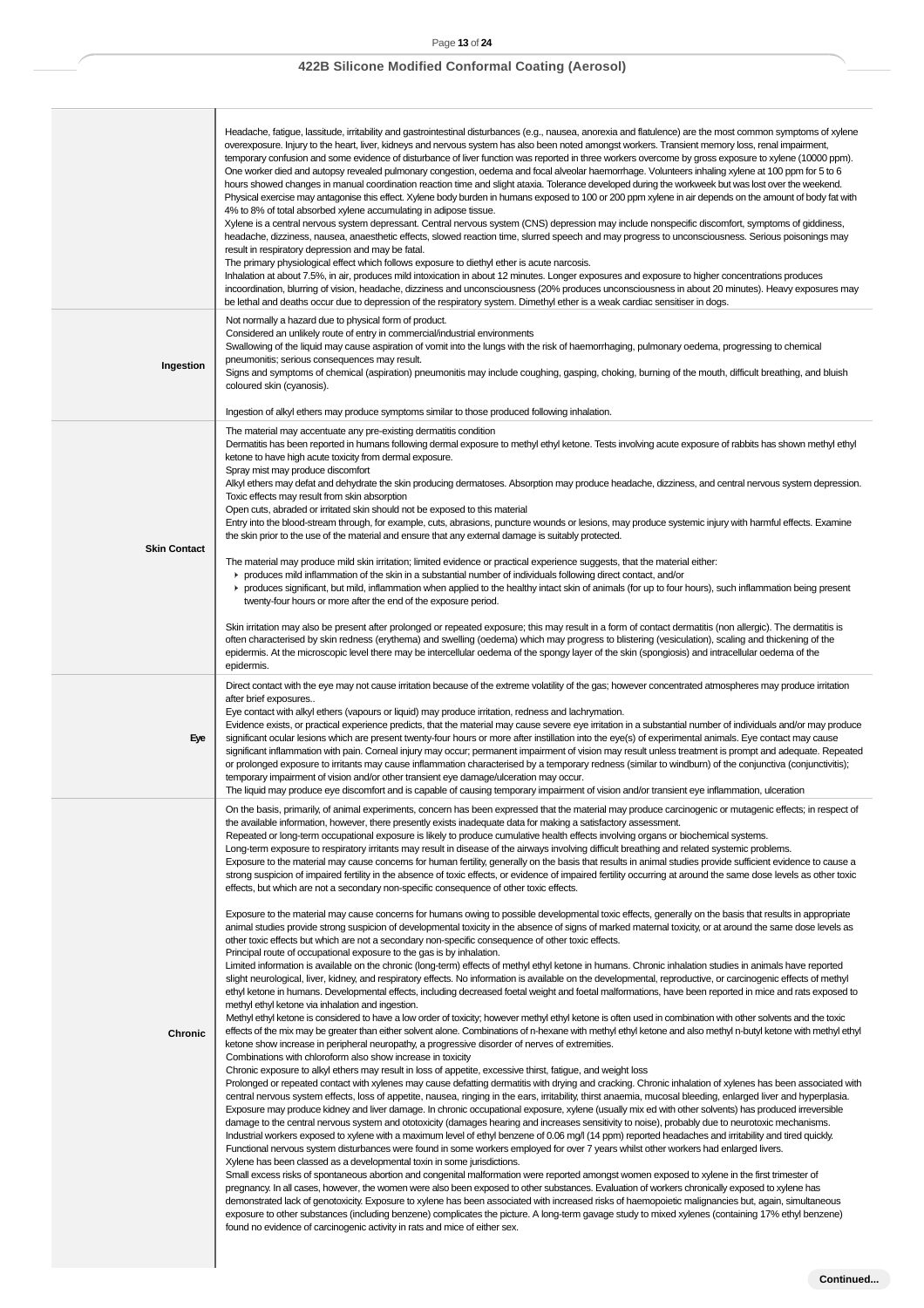|                                    | Repeated overexposure of liquid to skin can cause cracking and drying. Rabbits exposed for 15 minute periods, daily, 5 days/week for 13 weeks, showed no<br>changes in haematology, gross pathology or histopathology of the lungs, spleen, liver, kidney, lymph nodes, aorta or testes. Rats and rabbits exposed at<br>50.000 ppm, 7 hours/day,<br>5 days/week for 90 days, showed narcosis.<br>Prolonged or repeated skin contact may cause drying with cracking, irritation and possible dermatitis following. |                                  |                                                                 |                                                                        |                   |  |
|------------------------------------|-------------------------------------------------------------------------------------------------------------------------------------------------------------------------------------------------------------------------------------------------------------------------------------------------------------------------------------------------------------------------------------------------------------------------------------------------------------------------------------------------------------------|----------------------------------|-----------------------------------------------------------------|------------------------------------------------------------------------|-------------------|--|
|                                    |                                                                                                                                                                                                                                                                                                                                                                                                                                                                                                                   |                                  |                                                                 |                                                                        |                   |  |
| 422B Silicone Modified             | <b>TOXICITY</b><br><b>IRRITATION</b>                                                                                                                                                                                                                                                                                                                                                                                                                                                                              |                                  |                                                                 |                                                                        |                   |  |
| <b>Conformal Coating (Aerosol)</b> | Not Available                                                                                                                                                                                                                                                                                                                                                                                                                                                                                                     |                                  | Not Available                                                   |                                                                        |                   |  |
|                                    |                                                                                                                                                                                                                                                                                                                                                                                                                                                                                                                   |                                  |                                                                 |                                                                        |                   |  |
| dimethyl ether                     | <b>TOXICITY</b>                                                                                                                                                                                                                                                                                                                                                                                                                                                                                                   |                                  |                                                                 |                                                                        | <b>IRRITATION</b> |  |
|                                    | Inhalation (rat) LC50: 309 mg/l/4H[2]                                                                                                                                                                                                                                                                                                                                                                                                                                                                             |                                  |                                                                 |                                                                        | Not Available     |  |
|                                    |                                                                                                                                                                                                                                                                                                                                                                                                                                                                                                                   |                                  |                                                                 |                                                                        |                   |  |
|                                    | <b>TOXICITY</b>                                                                                                                                                                                                                                                                                                                                                                                                                                                                                                   | <b>IRRITATION</b>                |                                                                 |                                                                        |                   |  |
|                                    | Dermal (rabbit) LD50: =20 mg/kg <sup>[2]</sup>                                                                                                                                                                                                                                                                                                                                                                                                                                                                    |                                  |                                                                 | Eye (human): 500 ppm - irritant                                        |                   |  |
|                                    | Inhalation (rat) LC50: 100.2 mg/l/8hr <sup>[2]</sup>                                                                                                                                                                                                                                                                                                                                                                                                                                                              |                                  |                                                                 | Eye (rabbit): 20mg/24hr -moderate                                      |                   |  |
| acetone                            | Oral (rat) LD50: 1800-7300 mg/kg <sup>[2]</sup>                                                                                                                                                                                                                                                                                                                                                                                                                                                                   |                                  |                                                                 | Eye (rabbit): 3.95 mg - SEVERE                                         |                   |  |
|                                    |                                                                                                                                                                                                                                                                                                                                                                                                                                                                                                                   |                                  |                                                                 | Eye: adverse effect observed (irritating)[1]                           |                   |  |
|                                    |                                                                                                                                                                                                                                                                                                                                                                                                                                                                                                                   |                                  |                                                                 | Skin (rabbit): 500 mg/24hr - mild<br>Skin (rabbit):395mg (open) - mild |                   |  |
|                                    |                                                                                                                                                                                                                                                                                                                                                                                                                                                                                                                   |                                  |                                                                 | Skin: no adverse effect observed (not irritating)[1]                   |                   |  |
|                                    |                                                                                                                                                                                                                                                                                                                                                                                                                                                                                                                   |                                  |                                                                 |                                                                        |                   |  |
|                                    | <b>TOXICITY</b>                                                                                                                                                                                                                                                                                                                                                                                                                                                                                                   |                                  | <b>IRRITATION</b>                                               |                                                                        |                   |  |
|                                    | Dermal (rabbit) LD50: >1700 mg/kg <sup>[2]</sup>                                                                                                                                                                                                                                                                                                                                                                                                                                                                  |                                  |                                                                 |                                                                        |                   |  |
|                                    | Inhalation (rat) LC50: 4994.295 mg/l/4h <sup>[2]</sup>                                                                                                                                                                                                                                                                                                                                                                                                                                                            |                                  |                                                                 | Eye (human): 200 ppm irritant<br>Eye (rabbit): 5 mg/24h SEVERE         |                   |  |
| xylene                             | Oral (rat) LD50: 3523-8700 mg/kg <sup>[2]</sup>                                                                                                                                                                                                                                                                                                                                                                                                                                                                   |                                  |                                                                 | Eye (rabbit): 87 mg mild                                               |                   |  |
|                                    |                                                                                                                                                                                                                                                                                                                                                                                                                                                                                                                   |                                  | Eye: adverse effect observed (irritating) <sup>[1]</sup>        |                                                                        |                   |  |
|                                    | Skin (rabbit):500 mg/24h moderate                                                                                                                                                                                                                                                                                                                                                                                                                                                                                 |                                  |                                                                 |                                                                        |                   |  |
|                                    | Skin: adverse effect observed (irritating)[1]                                                                                                                                                                                                                                                                                                                                                                                                                                                                     |                                  |                                                                 |                                                                        |                   |  |
|                                    |                                                                                                                                                                                                                                                                                                                                                                                                                                                                                                                   |                                  |                                                                 |                                                                        |                   |  |
|                                    | <b>TOXICITY</b>                                                                                                                                                                                                                                                                                                                                                                                                                                                                                                   |                                  |                                                                 | <b>IRRITATION</b>                                                      |                   |  |
|                                    | Dermal (rabbit) LD50: ~6400-8000 mg/kg <sup>[2]</sup>                                                                                                                                                                                                                                                                                                                                                                                                                                                             |                                  |                                                                 | Eye (human): 350 ppm -irritant                                         |                   |  |
| methyl ethyl ketone                | Inhalation (rat) LC50: 47 mg/l/8H[2]                                                                                                                                                                                                                                                                                                                                                                                                                                                                              |                                  |                                                                 | Eye (rabbit): 80 mg - irritant                                         |                   |  |
|                                    | Oral (rat) LD50: 2054 mg/kg <sup>[1]</sup>                                                                                                                                                                                                                                                                                                                                                                                                                                                                        |                                  |                                                                 | Skin (rabbit): 402 mg/24 hr - mild                                     |                   |  |
|                                    |                                                                                                                                                                                                                                                                                                                                                                                                                                                                                                                   |                                  |                                                                 | Skin (rabbit):13.78mg/24 hr open                                       |                   |  |
|                                    |                                                                                                                                                                                                                                                                                                                                                                                                                                                                                                                   |                                  |                                                                 |                                                                        |                   |  |
|                                    | <b>TOXICITY</b>                                                                                                                                                                                                                                                                                                                                                                                                                                                                                                   |                                  | <b>IRRITATION</b>                                               |                                                                        |                   |  |
|                                    | Dermal (rabbit) LD50: >5000 mg/kg <sup>[2]</sup>                                                                                                                                                                                                                                                                                                                                                                                                                                                                  |                                  | Eye (rabbit): 500 mg - SEVERE                                   |                                                                        |                   |  |
| ethylbenzene                       | Inhalation (mouse) LC50: 17.75 mg/l/2H <sup>[2]</sup>                                                                                                                                                                                                                                                                                                                                                                                                                                                             |                                  | Eye: no adverse effect observed (not irritating) <sup>[1]</sup> |                                                                        |                   |  |
|                                    | Oral (rat) LD50: 3500 mg/kg <sup>[2]</sup>                                                                                                                                                                                                                                                                                                                                                                                                                                                                        |                                  | Skin (rabbit): 15 mg/24h mild                                   |                                                                        |                   |  |
|                                    |                                                                                                                                                                                                                                                                                                                                                                                                                                                                                                                   |                                  |                                                                 | Skin: no adverse effect observed (not irritating)[1]                   |                   |  |
|                                    |                                                                                                                                                                                                                                                                                                                                                                                                                                                                                                                   |                                  |                                                                 |                                                                        |                   |  |
|                                    | <b>TOXICITY</b><br><b>IRRITATION</b>                                                                                                                                                                                                                                                                                                                                                                                                                                                                              |                                  |                                                                 |                                                                        |                   |  |
|                                    | dermal (rat) LD50: >2000 mg/kg <sup>[1]</sup>                                                                                                                                                                                                                                                                                                                                                                                                                                                                     |                                  |                                                                 | Eye (rabbit): 2mg/24h - SEVERE                                         |                   |  |
|                                    | Inhalation (rat) LC50: 49 mg/l/4H <sup>[2]</sup>                                                                                                                                                                                                                                                                                                                                                                                                                                                                  | Eye (rabbit):0.87 mg - mild      |                                                                 |                                                                        |                   |  |
|                                    | Oral (rat) LD50: 636 mg/kg <sup>[2]</sup>                                                                                                                                                                                                                                                                                                                                                                                                                                                                         | Eye (rabbit):100 mg/30sec - mild |                                                                 |                                                                        |                   |  |
| toluene                            |                                                                                                                                                                                                                                                                                                                                                                                                                                                                                                                   |                                  |                                                                 | Eye: adverse effect observed (irritating)[1]                           |                   |  |
|                                    |                                                                                                                                                                                                                                                                                                                                                                                                                                                                                                                   |                                  |                                                                 | Skin (rabbit):20 mg/24h-moderate                                       |                   |  |
|                                    |                                                                                                                                                                                                                                                                                                                                                                                                                                                                                                                   |                                  |                                                                 | Skin (rabbit):500 mg - moderate                                        |                   |  |
|                                    |                                                                                                                                                                                                                                                                                                                                                                                                                                                                                                                   |                                  |                                                                 | Skin: adverse effect observed (irritating) <sup>[1]</sup>              |                   |  |
|                                    |                                                                                                                                                                                                                                                                                                                                                                                                                                                                                                                   |                                  |                                                                 | Skin: no adverse effect observed (not irritating) <sup>[1]</sup>       |                   |  |

Legend: 1. Value obtained from Europe ECHA Registered Substances - Acute toxicity 2.\* Value obtained from manufacturer's SDS. Unless otherwise specified<br>| data extracted from RTECS - Register of Toxic Effect of chemical Su

# Page **14** of **24 422B Silicone Modified Conformal Coating (Aerosol)**

**Continued...**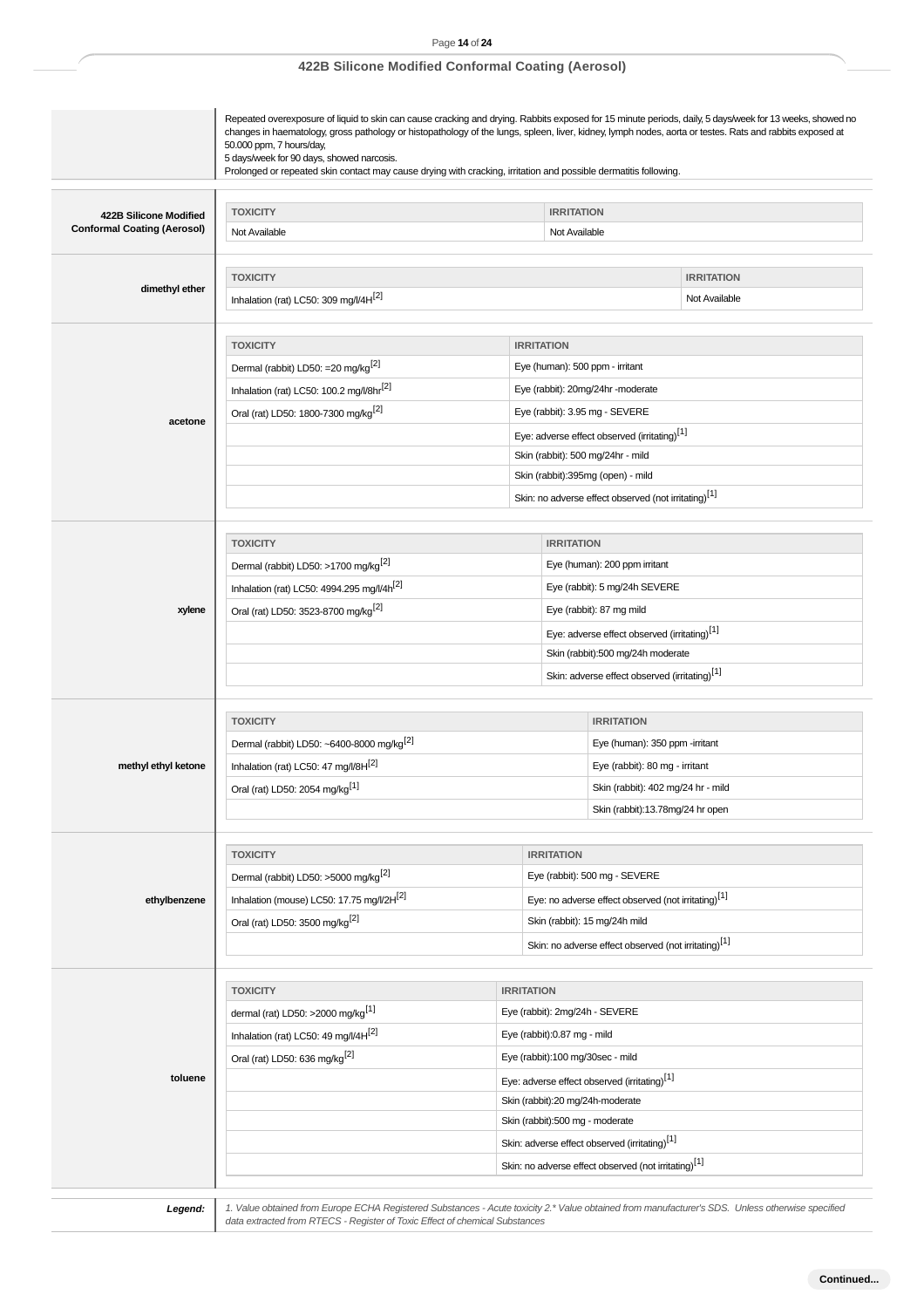| The substance is classified by IARC as Group 3:<br>NOT classifiable as to its carcinogenicity to humans.<br><b>XYLENE</b><br>Evidence of carcinogenicity may be inadequate or limited in animal testing.<br>Reproductive effector in rats<br>Ethylbenzene is readily absorbed following inhalation, oral, and dermal exposures, distributed throughout the body, and excreted primarily through urine.<br>There are two different metabolic pathways for ethylbenzene with the primary pathway being the alpha-oxidation of ethylbenzene to 1-phenylethanol, mostly<br>as the R-enantiomer. The pattern of urinary metabolite excretion varies with different mammalian species. In humans, ethylbenzene is excreted in the urine<br>induce liver enzymes and hence its own metabolism as well as the metabolism of other substances.<br>Ethylbenzene has a low order of acute toxicity by the oral, dermal or inhalation routes of exposure. Studies in rabbits indicate that ethylbenzene is irritating<br>to the skin and eyes. There are numerous repeat dose studies available in a variety of species, these include: rats, mice, rabbits, guinea pig and rhesus<br>monkeys.<br>Hearing loss has been reported in rats (but not guinea pigs) exposed to relatively high exposures (400 ppm and greater) of ethylbenzene<br>In chronic toxicity/carcinogenicity studies, both rats and mice were exposed via inhalation to 0, 75, 250 or 750 ppm for 104 weeks. In rats, the kidney was the<br>target organ of toxicity, with renal tubular hyperplasia noted in both males and females at the 750 ppm level only. In mice, the liver and lung were the<br>principal target organs of toxicity. In male mice at 750 ppm, lung toxicity was described as alveolar epithelial metaplasia, and liver toxicity was described as<br><b>ETHYLBENZENE</b><br>hepatocellular syncitial alteration, hypertrophy and mild necrosis; this was accompanied by increased follicular cell hyperplasia in the thyroid. As a result<br>(44% vs 10% in the controls) and an increased incidence in follicular cell hyperplasia in the thyroid gland.<br>In studies conducted by the U.S. National Toxicology Program, inhalation of ethylbenzene at 750 ppm resulted in increased lung tumors in male mice, liver<br>tumors in female mice, and increased kidney tumors in male and female rats. No increase in tumors was reported at 75 or 250 ppm. Ethylbenzene is<br>considered to be an animal carcinogen, however, the relevance of these findings to humans is currently unknown. Although no reproductive toxicity studies<br>have been conducted on ethylbenzene, repeated-dose studies indicate that the reproductive organs are not a target for ethylbenzene toxicity<br>Ethylbenzene was negative in bacterial gene mutation tests and in a yeast assay on mitotic recombination.<br>NOTE: Substance has been shown to be mutagenic in at least one assay, or belongs to a family of chemicals producing damage or change to cellular<br>DNA.<br>WARNING: This substance has been classified by the IARC as Group 2B: Possibly Carcinogenic to Humans.<br>Liver changes, utheral tract, effects on fertility, foetotoxicity, specific developmental abnormalities (musculoskeletal system) recorded.<br>For toluene:<br><b>Acute Toxicity</b><br>Humans exposed to intermediate to high levels of toluene for short periods of time experience adverse central nervous system effects ranging from<br>headaches to intoxication, convulsions, narcosis, and death. Similar effects are observed in short-term animal studies.<br>of about 60 mL resulted in fatal nervous system depression within 30 minutes in one reported case.<br>Constriction and necrosis of myocardial fibers, markedly swollen liver, congestion and haemorrhage of the lungs and acute tubular necrosis were found on<br>autopsy.<br>Central nervous system effects (headaches, dizziness, intoxication) and eye irritation occurred following inhalation exposure to 100 ppm toluene 6<br>hours/day for 4 days.<br>10,000-30,000 ppm has been reported to cause narcosis and death<br>Toluene can also strip the skin of lipids causing dermatitis<br>Animals - The initial effects are instability and incoordination, lachrymation and sniffles (respiratory exposure), followed by narcosis. Animals die of<br>respiratory failure from severe nervous system depression. Cloudy swelling of the kidneys was reported in rats following inhalation exposure to 1600 ppm,<br>18-20 hours/day for 3 days<br><b>Subchronic/Chronic Effects:</b><br>Repeat doses of toluene cause adverse central nervous system effects and can damage the upper respiratory system, the liver, and the kidney. Adverse<br>is 88 ppm.<br>Humans - Chronic occupational exposure and incidences of toluene abuse have resulted in hepatomegaly and liver function changes. It has also resulted<br>in nephrotoxicity and, in one case, was a cardiac sensitiser and fatal cardiotoxin.<br>Neural and cerebellar dystrophy were reported in several cases of habitual 'glue sniffing.' An epidemiological study in France on workers chronically<br>exposed to toluene fumes reported leukopenia and neutropenia. Exposure levels were not given in the secondary reference; however, the average urinary<br>excretion of hippuric acid, a metabolite of toluene, was given as 4 g/L compared to a normal level of 0.6 g/L<br>Animals - The major target organs for the subchronic/chronic toxicity of toluene are the nervous system, liver, and kidney. Depressed immune response<br><b>TOLUENE</b><br>has been reported in male mice given doses of 105 mg/kg/day for 28 days. Toluene in corn oil administered to F344 male and female rats by gavage 5<br>days/week for 13 weeks, induced prostration, hypoactivity, ataxia, piloerection, lachrymation, excess salivation, and body tremors at doses 2500 mg/kg. Liver,<br>kidney, and heart weights were also increased at this dose and histopathologic lesions were seen in the liver, kidneys, brain and urinary bladder. The<br>was 625 mg/kg (446 mg/kg/day).<br>Developmental/Reproductive Toxicity<br>Exposures to high levels of toluene can result in adverse effects in the developing human foetus. Several studies have indicated that high levels of toluene<br>can also adversely effect the developing offspring in laboratory animals.<br>Humans - Variable growth, microcephaly, CNS dysfunction, attentional deficits, minor craniofacial and limb abnormalities, and developmental delay were<br>seen in three children exposed to toluene in utero as a result of maternal solvent abuse before and during pregnancy<br>Animals - Sternebral alterations, extra ribs, and missing tails were reported following treatment of rats with 1500 mg/m3 toluene 24 hours/day during days<br>9-14 of gestation. Two of the dams died during the exposure. Another group of rats received 1000 mg/m3 8 hours/day during days 1-21 of gestation. No<br>maternal deaths or toxicity occurred, however, minor skeletal retardation was present in the exposed fetuses. CFLP Mice were exposed to 500 or 1500<br>mg/m3 toluene continuously during days 6-13 of pregnancy. All dams died at the high dose during the first 24 hours of exposure, however none died at 500<br>mg/m3. Decreased foetal weight was reported, but there were no differences in the incidences of skeletal malformations or anomalies between the treated<br>and control offspring.<br>Absorption - Studies in humans and animals have demonstrated that toluene is readily absorbed via the lungs and the gastrointestinal tract. Absorption<br>through the skin is estimated at about 1% of that absorbed by the lungs when exposed to toluene vapor.<br>Dermal absorption is expected to be higher upon exposure to the liquid; however, exposure is limited by the rapid evaporation of toluene.<br>Distribution - In studies with mice exposed to radiolabeled toluene by inhalation, high levels of radioactivity were present in body fat, bone marrow, spinal<br>nerves, spinal cord, and brain white matter. Lower levels of radioactivity were present in blood, kidney, and liver. Accumulation of toluene has generally been<br>found in adipose tissue, other tissues with high fat content, and in highly vascularised tissues.<br>Metabolism - The metabolites of inhaled or ingested toluene include benzyl alcohol resulting from the hydroxylation of the methyl group. Further oxidation |                                                                                                                                                                                                                                                                                                                                                                                                                                                                                                                                                                                                                                                                                                                                                                                                                                                                                                                                |
|-----------------------------------------------------------------------------------------------------------------------------------------------------------------------------------------------------------------------------------------------------------------------------------------------------------------------------------------------------------------------------------------------------------------------------------------------------------------------------------------------------------------------------------------------------------------------------------------------------------------------------------------------------------------------------------------------------------------------------------------------------------------------------------------------------------------------------------------------------------------------------------------------------------------------------------------------------------------------------------------------------------------------------------------------------------------------------------------------------------------------------------------------------------------------------------------------------------------------------------------------------------------------------------------------------------------------------------------------------------------------------------------------------------------------------------------------------------------------------------------------------------------------------------------------------------------------------------------------------------------------------------------------------------------------------------------------------------------------------------------------------------------------------------------------------------------------------------------------------------------------------------------------------------------------------------------------------------------------------------------------------------------------------------------------------------------------------------------------------------------------------------------------------------------------------------------------------------------------------------------------------------------------------------------------------------------------------------------------------------------------------------------------------------------------------------------------------------------------------------------------------------------------------------------------------------------------------------------------------------------------------------------------------------------------------------------------------------------------------------------------------------------------------------------------------------------------------------------------------------------------------------------------------------------------------------------------------------------------------------------------------------------------------------------------------------------------------------------------------------------------------------------------------------------------------------------------------------------------------------------------------------------------------------------------------------------------------------------------------------------------------------------------------------------------------------------------------------------------------------------------------------------------------------------------------------------------------------------------------------------------------------------------------------------------------------------------------------------------------------------------------------------------------------------------------------------------------------------------------------------------------------------------------------------------------------------------------------------------------------------------------------------------------------------------------------------------------------------------------------------------------------------------------------------------------------------------------------------------------------------------------------------------------------------------------------------------------------------------------------------------------------------------------------------------------------------------------------------------------------------------------------------------------------------------------------------------------------------------------------------------------------------------------------------------------------------------------------------------------------------------------------------------------------------------------------------------------------------------------------------------------------------------------------------------------------------------------------------------------------------------------------------------------------------------------------------------------------------------------------------------------------------------------------------------------------------------------------------------------------------------------------------------------------------------------------------------------------------------------------------------------------------------------------------------------------------------------------------------------------------------------------------------------------------------------------------------------------------------------------------------------------------------------------------------------------------------------------------------------------------------------------------------------------------------------------------------------------------------------------------------------------------------------------------------------------------------------------------------------------------------------------------------------------------------------------------------------------------------------------------------------------------------------------------------------------------------------------------------------------------------------------------------------------------------------------------------------------------------------------------------------------------------------------------------------------------------------------------------------------------------------------------------------------------------------------------------------------------------------------------------------------------------------------------------------------------------------------------------------------------------------------------------------------------------------------------------------------------------------------------------------------------------------------------------------------------------------------------------------------------------------------------------------------------------------------------------------------------------------------------------------------------------------------------------------------------------------------------------------------------------------------------------------------------------------------------------------------------------------------------------------------------------------------------------------------------------------------------------------------------------------------------------------------------------------------------------------------------------------------------------------------------------------------------------------------------------------------------------------------------------------------------------------------------------------------------------------------------------------------------------------------------------------------------------------------------------------------------------------------------------------------------------------------------------------------------------------------------------------------------------------------------------------------------------------------------------------------------------------------------------------------------------------------------------------------------------------------------------------------------------------------------------------------------------------------------------------------------------------------------------------------------------------------------------------------------------------------------------------------------|--------------------------------------------------------------------------------------------------------------------------------------------------------------------------------------------------------------------------------------------------------------------------------------------------------------------------------------------------------------------------------------------------------------------------------------------------------------------------------------------------------------------------------------------------------------------------------------------------------------------------------------------------------------------------------------------------------------------------------------------------------------------------------------------------------------------------------------------------------------------------------------------------------------------------------|
|                                                                                                                                                                                                                                                                                                                                                                                                                                                                                                                                                                                                                                                                                                                                                                                                                                                                                                                                                                                                                                                                                                                                                                                                                                                                                                                                                                                                                                                                                                                                                                                                                                                                                                                                                                                                                                                                                                                                                                                                                                                                                                                                                                                                                                                                                                                                                                                                                                                                                                                                                                                                                                                                                                                                                                                                                                                                                                                                                                                                                                                                                                                                                                                                                                                                                                                                                                                                                                                                                                                                                                                                                                                                                                                                                                                                                                                                                                                                                                                                                                                                                                                                                                                                                                                                                                                                                                                                                                                                                                                                                                                                                                                                                                                                                                                                                                                                                                                                                                                                                                                                                                                                                                                                                                                                                                                                                                                                                                                                                                                                                                                                                                                                                                                                                                                                                                                                                                                                                                                                                                                                                                                                                                                                                                                                                                                                                                                                                                                                                                                                                                                                                                                                                                                                                                                                                                                                                                                                                                                                                                                                                                                                                                                                                                                                                                                                                                                                                                                                                                                                                                                                                                                                                                                                                                                                                                                                                                                                                                                                                                                                                                                                                                                                                                                                                                                                                                                                                                                                                                                                                                                                                 |                                                                                                                                                                                                                                                                                                                                                                                                                                                                                                                                                                                                                                                                                                                                                                                                                                                                                                                                |
|                                                                                                                                                                                                                                                                                                                                                                                                                                                                                                                                                                                                                                                                                                                                                                                                                                                                                                                                                                                                                                                                                                                                                                                                                                                                                                                                                                                                                                                                                                                                                                                                                                                                                                                                                                                                                                                                                                                                                                                                                                                                                                                                                                                                                                                                                                                                                                                                                                                                                                                                                                                                                                                                                                                                                                                                                                                                                                                                                                                                                                                                                                                                                                                                                                                                                                                                                                                                                                                                                                                                                                                                                                                                                                                                                                                                                                                                                                                                                                                                                                                                                                                                                                                                                                                                                                                                                                                                                                                                                                                                                                                                                                                                                                                                                                                                                                                                                                                                                                                                                                                                                                                                                                                                                                                                                                                                                                                                                                                                                                                                                                                                                                                                                                                                                                                                                                                                                                                                                                                                                                                                                                                                                                                                                                                                                                                                                                                                                                                                                                                                                                                                                                                                                                                                                                                                                                                                                                                                                                                                                                                                                                                                                                                                                                                                                                                                                                                                                                                                                                                                                                                                                                                                                                                                                                                                                                                                                                                                                                                                                                                                                                                                                                                                                                                                                                                                                                                                                                                                                                                                                                                                                 | as mandelic acid and phenylgloxylic acids; whereas rats and rabbits excrete hippuric acid and phenaceturic acid as the main metabolites. Ethylbenzene can<br>the NOAEL in male mice was determined to be 250 ppm. In female mice, the 750 ppm dose group had an increased incidence of eosinophilic foci in the liver                                                                                                                                                                                                                                                                                                                                                                                                                                                                                                                                                                                                          |
| Excretion - Toluene is primarily (60-70%) excreted through the urine as hippuric acid. The excretion of benzoyl glucuronide accounts for 10-20%, and<br>excretion of unchanged toluene through the lungs also accounts for 10-20%. Excretion of hippuric acid is usually complete within 24 hours after exposure.<br>422B Silicone Modified                                                                                                                                                                                                                                                                                                                                                                                                                                                                                                                                                                                                                                                                                                                                                                                                                                                                                                                                                                                                                                                                                                                                                                                                                                                                                                                                                                                                                                                                                                                                                                                                                                                                                                                                                                                                                                                                                                                                                                                                                                                                                                                                                                                                                                                                                                                                                                                                                                                                                                                                                                                                                                                                                                                                                                                                                                                                                                                                                                                                                                                                                                                                                                                                                                                                                                                                                                                                                                                                                                                                                                                                                                                                                                                                                                                                                                                                                                                                                                                                                                                                                                                                                                                                                                                                                                                                                                                                                                                                                                                                                                                                                                                                                                                                                                                                                                                                                                                                                                                                                                                                                                                                                                                                                                                                                                                                                                                                                                                                                                                                                                                                                                                                                                                                                                                                                                                                                                                                                                                                                                                                                                                                                                                                                                                                                                                                                                                                                                                                                                                                                                                                                                                                                                                                                                                                                                                                                                                                                                                                                                                                                                                                                                                                                                                                                                                                                                                                                                                                                                                                                                                                                                                                                                                                                                                                                                                                                                                                                                                                                                                                                                                                                                                                                                                                     | Humans - Toluene ingestion or inhalation can result in severe central nervous system depression, and in large doses, can act as a narcotic. The ingestion<br>Exposure to 600 ppm for 8 hours resulted in the same and more serious symptoms including euphoria, dilated pupils, convulsions, and nausea. Exposure to<br>effects occur as a result from both oral and the inhalation exposures. A reported lowest-observed-effect level in humans for adverse neurobehavioral effects<br>no-observed-adverse effect level (NOAEL) for the study was 312 mg/kg (223 mg/kg/day) and the lowest-observed-adverse effect level (LOAEL) for the study<br>results in the formation of benzaldehyde and benzoic acid. The latter is conjugated with glycine to yield hippuric acid or reacted with glucuronic acid to form<br>benzoyl glucuronide. o-cresol and p-cresol formed by ring hydroxylation are considered minor metabolites |

reactive airways dysfunction syndrome (RADS) which can occur following exposure to high levels of highly irritating compound. Key criteria for the diagnosis of RADS include the absence of preceding respiratory disease, in a non-atopic individual, with abrupt onset of persistent asthma-like symptoms

**Conformal Coating (Aerosol) & METHYL ETHYL KETONE**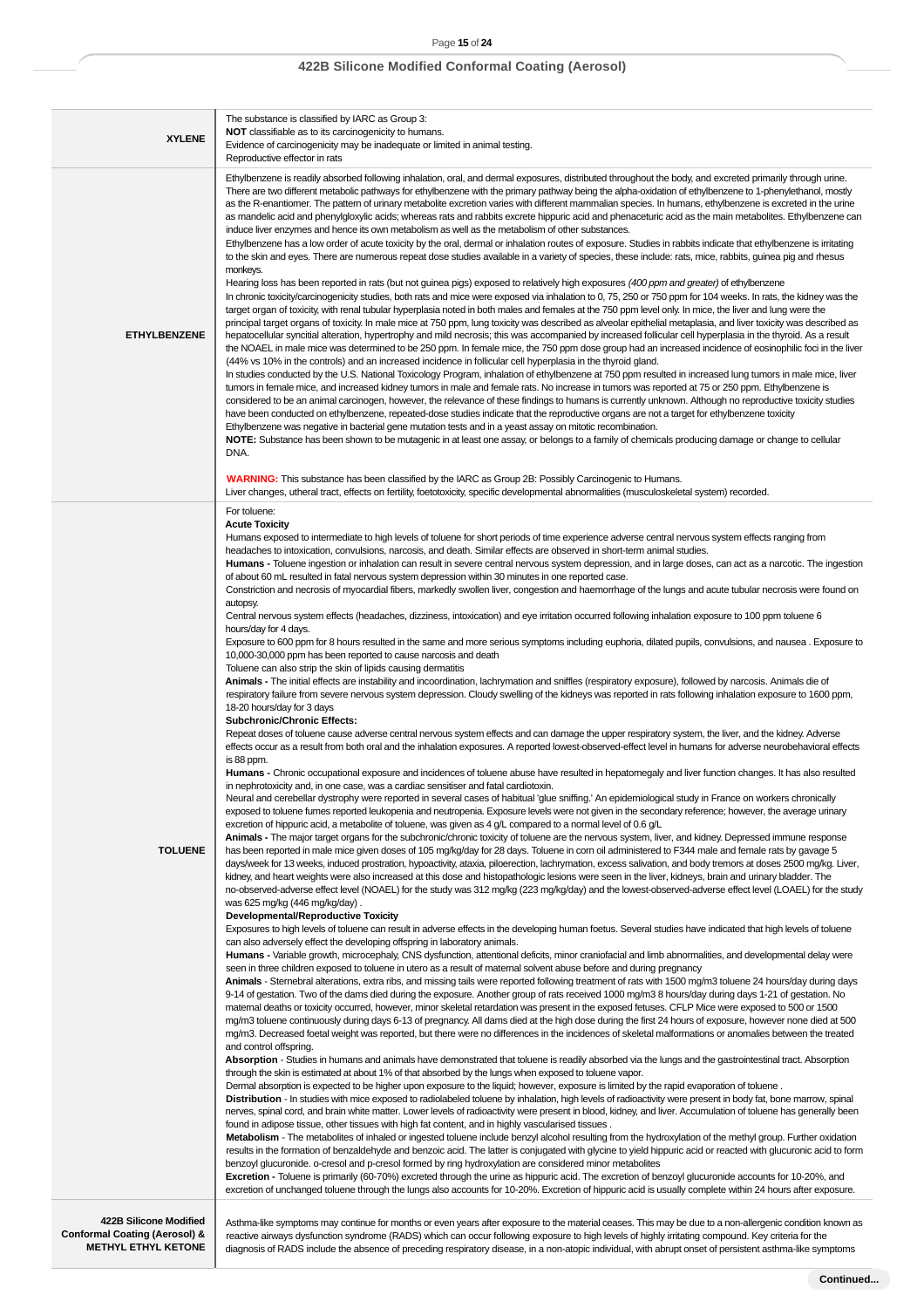|                                                                                      | within minutes to hours of a documented exposure to the irritant. A reversible airflow pattern, on spirometry, with the presence of moderate to severe<br>bronchial hyperreactivity on methacholine challenge testing and the lack of minimal lymphocytic inflammation, without eosinophilia, have also been included<br>in the criteria for diagnosis of RADS. RADS (or asthma) following an irritating inhalation is an infrequent disorder with rates related to the concentration of<br>and duration of exposure to the irritating substance. Industrial bronchitis, on the other hand, is a disorder that occurs as result of exposure due to high<br>concentrations of irritating substance (often particulate in nature) and is completely reversible after exposure ceases. The disorder is characterised by<br>dyspnea, cough and mucus production.<br>Methyl ethyl ketone is considered to have a low order of toxicity; however methyl ethyl ketone is often used in combination with other solvents and the toxic<br>effects of the mix may be greater than either solvent alone. Combinations of n-hexane with methyl ethyl ketone and also methyl n-butyl ketone with methyl ethyl<br>ketone show increase in peripheral neuropathy, a progressive disorder of nerves of extremities.<br>Combinations with chloroform also show increase in toxicity                                                                                                                                                                                                                                                                                                                                                                                                                                                                                                                                                                                                                                                                                                                                                                                                                                                                                                                                                                                                                                                                                                                         |                                 |   |  |  |  |
|--------------------------------------------------------------------------------------|--------------------------------------------------------------------------------------------------------------------------------------------------------------------------------------------------------------------------------------------------------------------------------------------------------------------------------------------------------------------------------------------------------------------------------------------------------------------------------------------------------------------------------------------------------------------------------------------------------------------------------------------------------------------------------------------------------------------------------------------------------------------------------------------------------------------------------------------------------------------------------------------------------------------------------------------------------------------------------------------------------------------------------------------------------------------------------------------------------------------------------------------------------------------------------------------------------------------------------------------------------------------------------------------------------------------------------------------------------------------------------------------------------------------------------------------------------------------------------------------------------------------------------------------------------------------------------------------------------------------------------------------------------------------------------------------------------------------------------------------------------------------------------------------------------------------------------------------------------------------------------------------------------------------------------------------------------------------------------------------------------------------------------------------------------------------------------------------------------------------------------------------------------------------------------------------------------------------------------------------------------------------------------------------------------------------------------------------------------------------------------------------------------------------------------------------------------------------------------------------|---------------------------------|---|--|--|--|
| 422B Silicone Modified<br><b>Conformal Coating (Aerosol) &amp;</b><br><b>ACETONE</b> | for acetone:<br>The acute toxicity of acetone is low. Acetone is not a skin irritant or sensitiser but is a defatting agent to the skin. Acetone is an eye irritant. The subchronic<br>toxicity of acetone has been examined in mice and rats that were administered acetone in the drinking water and again in rats treated by oral gavage.<br>Acetone-induced increases in relative kidney weight changes were observed in male and female rats used in the oral 13-week study. Acetone treatment<br>caused increases in the relative liver weight in male and female rats that were not associated with histopathologic effects and the effects may have been<br>associated with microsomal enzyme induction. Haematologic effects consistent with macrocytic anaemia were also noted in male rats along with<br>hyperpigmentation in the spleen. The most notable findings in the mice were increased liver and decreased spleen weights. Overall, the no-observed-<br>effect-levels in the drinking water study were 1% for male rats (900 mg/kg/d) and male mice (2258 mg/kg/d), 2% for female mice (5945 mg/kg/d), and 5%<br>for female rats (3100 mg/kg/d). For developmental effects, a statistically significant reduction in foetal weight, and a slight, but statistically significant<br>increase in the percent incidence of later resorptions were seen in mice at 15,665 mg/m3 and in rats at 26,100 mg/m3. The no-observable-effect level for<br>developmental toxicity was determined to be 5220 mg/m3 for both rats and mice.<br>Teratogenic effects were not observed in rats and mice tested at 26,110 and 15,665 mg/m3, respectively. Lifetime dermal carcinogenicity studies in mice<br>treated with up to 0.2 mL of acetone did not reveal any increase in organ tumor incidence relative to untreated control animals.<br>The scientific literature contains many different studies that have measured either the neurobehavioural performance or neurophysiological response of<br>humans exposed to acetone. Effect levels ranging from about 600 to greater than 2375 mg/m3 have been reported. Neurobehavioral studies with acetone-<br>exposed employees have recently shown that 8-hr exposures in excess of 2375 mg/m3 were not associated with any dose-related changes in response time,<br>vigilance, or digit span scores. Clinical case studies, controlled human volunteer studies, animal research, and occupational field evaluations all indicate |                                 |   |  |  |  |
| <b>ACETONE &amp; ETHYLBENZENE</b>                                                    | The material may cause skin irritation after prolonged or repeated exposure and may produce a contact dermatitis (nonallergic). This form of dermatitis is<br>often characterised by skin redness (erythema) and swelling epidermis. Histologically there may be intercellular oedema of the spongy layer (spongiosis)<br>and intracellular oedema of the epidermis.                                                                                                                                                                                                                                                                                                                                                                                                                                                                                                                                                                                                                                                                                                                                                                                                                                                                                                                                                                                                                                                                                                                                                                                                                                                                                                                                                                                                                                                                                                                                                                                                                                                                                                                                                                                                                                                                                                                                                                                                                                                                                                                       |                                 |   |  |  |  |
| <b>XYLENE &amp; ETHYLBENZENE</b>                                                     | The material may produce severe irritation to the eye causing pronounced inflammation. Repeated or prolonged exposure to irritants may produce<br>conjunctivitis.                                                                                                                                                                                                                                                                                                                                                                                                                                                                                                                                                                                                                                                                                                                                                                                                                                                                                                                                                                                                                                                                                                                                                                                                                                                                                                                                                                                                                                                                                                                                                                                                                                                                                                                                                                                                                                                                                                                                                                                                                                                                                                                                                                                                                                                                                                                          |                                 |   |  |  |  |
| XYLENE & METHYL ETHYL<br><b>KETONE &amp; TOLUENE</b>                                 | The material may cause skin irritation after prolonged or repeated exposure and may produce a contact dermatitis (nonallergic). This form of dermatitis is<br>often characterised by skin redness (erythema) and swelling the epidermis. Histologically there may be intercellular oedema of the spongy layer<br>(spongiosis) and intracellular oedema of the epidermis.                                                                                                                                                                                                                                                                                                                                                                                                                                                                                                                                                                                                                                                                                                                                                                                                                                                                                                                                                                                                                                                                                                                                                                                                                                                                                                                                                                                                                                                                                                                                                                                                                                                                                                                                                                                                                                                                                                                                                                                                                                                                                                                   |                                 |   |  |  |  |
| <b>Acute Toxicity</b>                                                                | ✔                                                                                                                                                                                                                                                                                                                                                                                                                                                                                                                                                                                                                                                                                                                                                                                                                                                                                                                                                                                                                                                                                                                                                                                                                                                                                                                                                                                                                                                                                                                                                                                                                                                                                                                                                                                                                                                                                                                                                                                                                                                                                                                                                                                                                                                                                                                                                                                                                                                                                          | Carcinogenicity                 | ✔ |  |  |  |
| <b>Skin Irritation/Corrosion</b>                                                     | ✔                                                                                                                                                                                                                                                                                                                                                                                                                                                                                                                                                                                                                                                                                                                                                                                                                                                                                                                                                                                                                                                                                                                                                                                                                                                                                                                                                                                                                                                                                                                                                                                                                                                                                                                                                                                                                                                                                                                                                                                                                                                                                                                                                                                                                                                                                                                                                                                                                                                                                          | Reproductivity                  | ✔ |  |  |  |
| Serious Eye Damage/Irritation                                                        | ✔                                                                                                                                                                                                                                                                                                                                                                                                                                                                                                                                                                                                                                                                                                                                                                                                                                                                                                                                                                                                                                                                                                                                                                                                                                                                                                                                                                                                                                                                                                                                                                                                                                                                                                                                                                                                                                                                                                                                                                                                                                                                                                                                                                                                                                                                                                                                                                                                                                                                                          | <b>STOT - Single Exposure</b>   | ✔ |  |  |  |
| <b>Respiratory or Skin</b><br>sensitisation                                          | ×                                                                                                                                                                                                                                                                                                                                                                                                                                                                                                                                                                                                                                                                                                                                                                                                                                                                                                                                                                                                                                                                                                                                                                                                                                                                                                                                                                                                                                                                                                                                                                                                                                                                                                                                                                                                                                                                                                                                                                                                                                                                                                                                                                                                                                                                                                                                                                                                                                                                                          | <b>STOT - Repeated Exposure</b> | ✔ |  |  |  |
| <b>Mutagenicity</b>                                                                  | ×                                                                                                                                                                                                                                                                                                                                                                                                                                                                                                                                                                                                                                                                                                                                                                                                                                                                                                                                                                                                                                                                                                                                                                                                                                                                                                                                                                                                                                                                                                                                                                                                                                                                                                                                                                                                                                                                                                                                                                                                                                                                                                                                                                                                                                                                                                                                                                                                                                                                                          | <b>Aspiration Hazard</b>        |   |  |  |  |

**Legend:**  $\mathbf{X}$  – Data either not available or does not fill the criteria for classification<br>  $\bullet$  – Data available to make classification

# **SECTION 12 ECOLOGICAL INFORMATION**

| 422B Silicone Modified             | <b>ENDPOINT</b> | <b>TEST DURATION (HR)</b> |                               | <b>SPECIES</b>                | VALUE         |                      | <b>SOURCE</b>  |
|------------------------------------|-----------------|---------------------------|-------------------------------|-------------------------------|---------------|----------------------|----------------|
| <b>Conformal Coating (Aerosol)</b> | Not Available   | Not Available             |                               | Not Available                 | Not Available |                      | Not Available  |
|                                    | <b>ENDPOINT</b> | <b>TEST DURATION (HR)</b> | <b>SPECIES</b>                |                               |               | <b>VALUE</b>         | <b>SOURCE</b>  |
|                                    | <b>LC50</b>     | 96                        | Fish                          |                               |               | 1-783.04mg/L         | $\overline{2}$ |
| dimethyl ether                     | <b>EC50</b>     | 48                        | Crustacea                     |                               |               | >4400.0mg/L          | $\overline{2}$ |
|                                    | <b>EC50</b>     | 96                        | Algae or other aquatic plants |                               | 154.917mg/L   | $\overline{2}$       |                |
|                                    | <b>NOEC</b>     | 48                        | Crustacea                     |                               |               | >4000mg/L            | 1              |
|                                    | <b>ENDPOINT</b> | <b>TEST DURATION (HR)</b> | <b>SPECIES</b>                |                               |               | <b>VALUE</b>         | <b>SOURCE</b>  |
|                                    | <b>LC50</b>     | 96                        | Fish                          |                               |               | 5-540mg/L            | 2              |
| acetone                            | <b>EC50</b>     | 48                        |                               | Crustacea                     |               | $>100$ mg/L          | $\overline{4}$ |
|                                    | <b>EC50</b>     | 96                        |                               | Algae or other aquatic plants |               | 20.565mg/L           | 4              |
|                                    | <b>NOEC</b>     | 240                       | Crustacea                     |                               |               | 1-866mg/L            | $\overline{2}$ |
|                                    | <b>ENDPOINT</b> | <b>TEST DURATION (HR)</b> | <b>SPECIES</b>                |                               |               | VALUE                | <b>SOURCE</b>  |
|                                    | <b>LC50</b>     | 96                        | Fish                          |                               |               | $2.6$ mg/L           | $\overline{2}$ |
| xylene                             | <b>EC50</b>     | 48                        |                               | Crustacea                     |               | 1.8 <sub>m</sub> g/L | $\overline{2}$ |
|                                    | <b>EC50</b>     | 72                        |                               | Algae or other aquatic plants |               | 3.2 <sub>mg</sub> /L | 2              |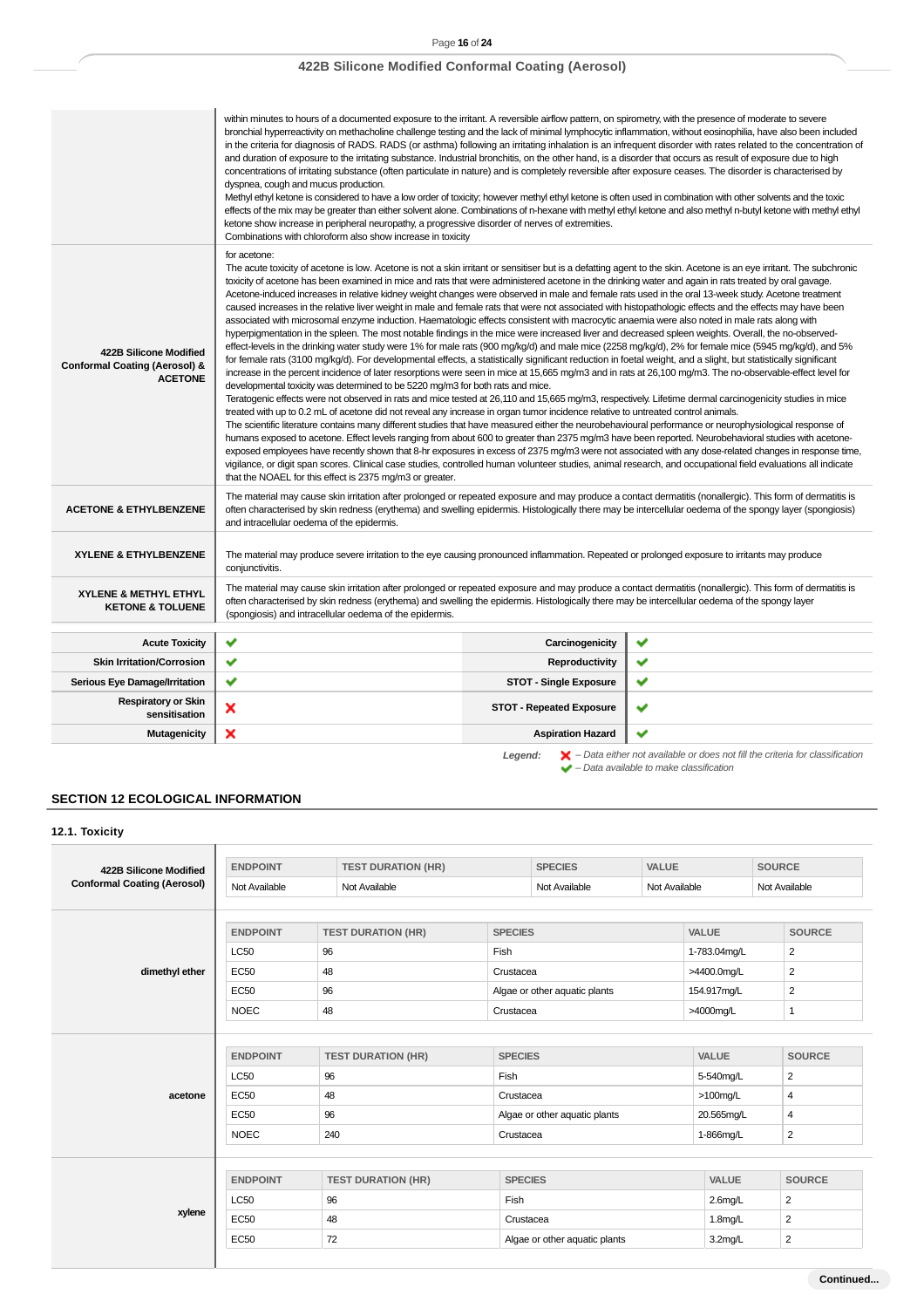|                     | <b>NOEC</b>     | 73                        | Algae or other aquatic plants | $0.44$ mg/L  | $\overline{2}$ |
|---------------------|-----------------|---------------------------|-------------------------------|--------------|----------------|
|                     |                 |                           |                               |              |                |
|                     | <b>ENDPOINT</b> | <b>TEST DURATION (HR)</b> | <b>SPECIES</b>                | <b>VALUE</b> | <b>SOURCE</b>  |
|                     | <b>LC50</b>     | 96                        | Fish                          | 2-993mg/L    | $\overline{2}$ |
|                     | <b>EC50</b>     | 48                        | Crustacea                     | 5-91mg/L     | $\overline{2}$ |
| methyl ethyl ketone | <b>EC50</b>     | 72                        | Algae or other aquatic plants | 1-972mg/L    | $\overline{2}$ |
|                     | EC <sub>0</sub> | 96                        | Fish                          | 1-848mg/L    | $\overline{2}$ |
|                     | <b>NOEC</b>     | 96                        | Fish                          | 1-170mg/L    | $\overline{2}$ |
|                     |                 |                           |                               |              |                |
|                     | <b>ENDPOINT</b> | <b>TEST DURATION (HR)</b> | <b>SPECIES</b>                | VALUE        | <b>SOURCE</b>  |
|                     | <b>LC50</b>     | 96                        | Fish                          | 0.0043mg/L   | 4              |
| ethylbenzene        | <b>EC50</b>     | 48                        | Crustacea                     | 1.184mg/L    | 4              |
|                     | <b>EC50</b>     | 96                        | Algae or other aquatic plants | $3.6$ mg/L   | 4              |
|                     | <b>NOEC</b>     | 168                       | Crustacea                     | $0.96$ mg/L  | 5              |
|                     |                 |                           |                               |              |                |
|                     | <b>ENDPOINT</b> | <b>TEST DURATION (HR)</b> | <b>SPECIES</b>                | VALUE        | <b>SOURCE</b>  |
|                     | <b>LC50</b>     | 96                        | Fish                          | 0.0073mg/L   | 4              |
|                     | <b>EC50</b>     | 48                        | Crustacea                     | 3.78mg/L     | 5              |
| toluene             | <b>EC50</b>     | 72                        | Algae or other aquatic plants | 12.5mg/L     | $\overline{4}$ |
|                     | <b>BCF</b>      | 24                        | Algae or other aquatic plants | 10mg/L       | $\overline{4}$ |
|                     | <b>NOEC</b>     | 168                       | Crustacea                     | $0.74$ mg/L  | 5              |

**Legend:** Extracted from 1. IUCLID Toxicity Data 2. Europe ECHA Registered Substances - Ecotoxicological Information - Aquatic Toxicity 3. EPIWIN Suite V3.12 (QSAR) - Aquatic Toxicity Data (Estimated) 4. US EPA, Ecotox database - Aquatic Toxicity Data 5. ECETOC Aquatic Hazard Assessment Data 6. NITE (Japan) - Bioconcentration Data 7. METI (Japan) - Bioconcentration Data 8. Vendor Data

Within an aromatic series, acute toxicity increases with increasing alkyl substitution on the aromatic nucleus. For example, there is an increase in toxicity as alkylation of the naphthalene structure increases. The order of most toxic to least in a study using grass shrimp (Palaemonetes pugio) and brown shrimp (Penaeus aztecus) was dimethylnaphthalenes > methylnaphthalenes >naphthalenes.

Studies conclude that the toxicity of an oil appears to be a function of its di-aromatic and tri-aromatic hydrocarbons, which includes three-ring hydrocarbons such as phenanthrene. The heavier (4-, 5-, and 6-ring) PAHs are more persistent than the lighter (2- and 3-ring) PAHs and tend to have greater carcinogenic and other chronic impact potential. PAHs in general are more frequently associated with chronic risks. These risks include cancer and often are the result of exposures to complex mixtures of chronic-risk aromatics (such as PAHs, alkyl PAHs, benzenes, and alkyl benzenes), rather than exposures to low levels of a single compound.

Anthrcene is a phototoxic PAH . UV light greatly increases the toxicity of anthracene to bluegill sunfish. . Benchmarks developed in the absence of UV light may be under-protective, and biological resources in strong sunlight are at more risk than those that are not.

For methyl ethyl ketone: log Kow : 0.26-0.69 log Koc : 0.69 Koc : 34 Half-life (hr) air : 2.3 Half-life (hr) H2O surface water : 72-288 Henry's atm m3 /mol: 1.05E-05 BOD 5 : 1.5-2.24, 46% COD : 2.2-2.31, 100% ThOD : 2.44  $BCF + 1$ 

#### **Environmental fate:**

TERRESTRIAL FATE: Measured Koc values of 29 and 34 were obtained for methyl ethyl ketone in silt loams. Methyl ethyl ketone is expected to have very high mobility in soil. Volatilisation of methyl ethyl ketone from dry soil surfaces is expected based upon an experimental vapor pressure of 91 mm Hg at 25 deg C. Volatilization from moist soil surfaces is also expected given the measured Henry's Law constant of 4.7x10-5 atm-cu m/mole. The volatilisation half-life of methyl ethyl ketone from silt and sandy loams was measured as 4.9 days. Methyl ethyl ketone is expected to biodegrade under both aerobic and anaerobic conditions as indicated by numerous screening tests.

AQUATIC FATE: Based on Koc values, methyl ethyl ketone is not expected to adsorb to suspended solids and sediment in water. Methyl ethyl ketone is expected to volatilise from water surfaces based on the measured Henry's Law constant. Estimated half-lives for a model river and model lake are 19 and 197, hours respectively. Biodegradation of this compound is expected based upon numerous screening tests. An estimated BCF value of 1 based on an experimental log Kow of 0.29, suggests that bioconcentration in aquatic organisms is low.

ATMOSPHERIC FATE: According to a model of gas/particle partitioning of semivolatile organic compounds in the atmosphere, methyl ethyl ketone, which has an experimental vapor pressure of 91 mm Hg at 25 deg C, will exist solely as a vapor in the ambient atmosphere. Vapour-phase methyl ethyl ketone is degraded in the atmosphere by reaction with photochemically-produced hydroxyl radicals; the half-life for this reaction in air is estimated to be about 14 days. Methyl ethyl ketone is also expected to undergo photodecomposition in the atmosphere by natural sunlight. Photochemical degradation of methyl ethyl ketone by natural sunlight is expected to occur at approximately 1/5 the rate of degradation by photochemically produced hydroxyl radicals. **Ecotoxicity:**

Fish LC50 (24 h): bluegill sunfish (Lepomis macrochirus) 1690-5640 mg/l; guppy (Lebistes reticulatus) 5700 mg/l; goldfish (Carassius auratus) >5000 mg/l Fish LC50 (96 h): fathead minnow (Pimephales promelas) 3200 mg/l; bluegill sunfish (Lepomis macrochirus) 4467 mg/l; mosquito fish (Gambusia affinis) 5600 mg/l

Daphnia magna LC50 (48 h):<520-1382 mg/l

Daphnia magna LC50 (24 h): 8890 mg/l

Brine shrimp (Artemia salina) LC50 (24 h): 1950 mg/l

Most ethers are very resistant to hydrolysis, and the rate of cleavage of the carbon-oxygen bond by abiotic processes is expected to be insignificant.

Direct photolysis will not be an important removal process since aliphatic ethers do not absorb light at wavelengths >290 nm

For xylenes : log Koc : 2.05-3.08 Koc : 25.4-204 Half-life (hr) air : 0.24-42 Half-life (hr) H2O surface water : 24-672 Half-life (hr) H2O ground : 336-8640 Half-life (hr) soil : 52-672 Henry's Pa m3 /mol: 637-879 Henry's atm m3 /mol: 7.68E-03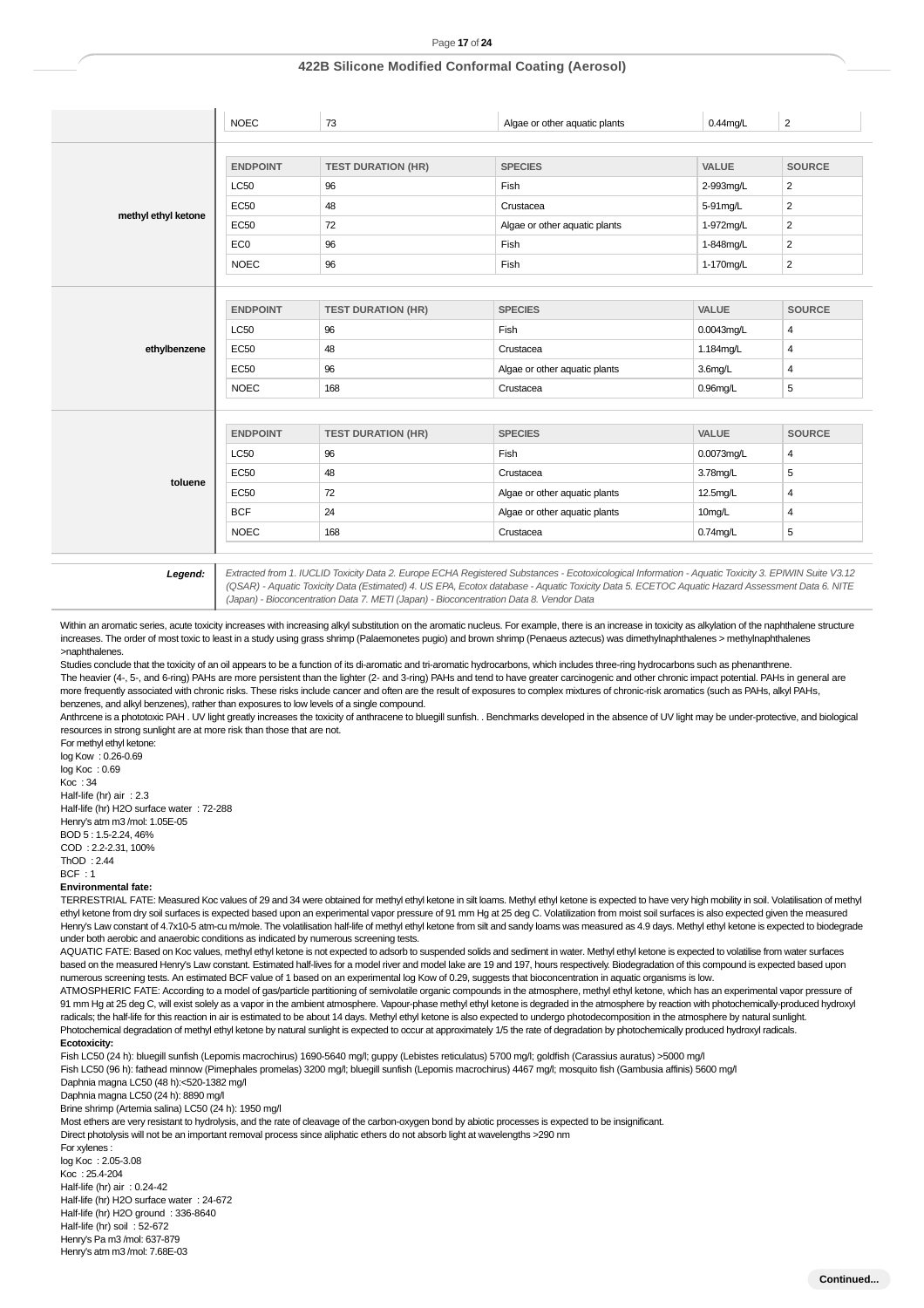BOD 5 if unstated: 1.4,1%  $COM + 2.56$  13% ThOD : 3.125  $BCF + 23$ log BCF : 1.17-2.41 **Environmental Fate**

**Terrestrial fate:**: Measured Koc values of 166 and 182, indicate that 3-xylene is expected to have moderate mobility in soil. Volatilisation of p-xylene is expected to be important from moist soil surfaces given a measured Henry's Law constant of 7.18x10-3 atm-cu m/mole. The potential for volatilisation of 3-xylene from dry soil surfaces may exist based on a measured vapor pressure of 8.29 mm Hg. p-Xylene may be degraded during its passage through soil). The extent of the degradation is expected to depend on its concentration, residence time in the soil, the nature of the soil, and whether resident microbial populations have been acclimated. p-Xylene, present in soil samples contaminated with jet fuel, was completely degraded aerobically within 5 days. In aquifer studies under anaerobic conditions, p-xylene was degraded, usually within several weeks, with the production of 3-methylbenzylfumaric acid, 3-methylbenzylsuccinic acid, 3-methylbenzoate, and 3-methylbenzaldehyde as metabolites.

Aquatic fate: Koc values indicate that p-xylene may adsorb to suspended solids and sediment in water. p-Xylene is expected to volatilise from water surfaces based on the measured Henry's Law constant. Estimated volatilisation half-lives for a model river and model lake are 3 hours and 4 days, respectively. BCF values of 14.8, 23.4, and 6, measured in goldfish, eels, and clams respectively, indicate that bioconcentration in aquatic organisms is low. p-Xylene in water with added humic substances was 50% degraded following 3 hours irradiation suggesting that indirect photooxidation in the presence of humic acids may play an important role in the abiotic degradation of p-xylene. Although p-xylene is biodegradable and has been observed to degrade in pond water, there are insufficient data to assess the rate of this process in surface waters. p-Xylene has been observed to degrade in anaerobic and aerobic groundwater in several studies; however, it is known to persist for many years in groundwater, at least at sites where the concentration might have been quite high.

#### **Atmospheric fate:**

Most xylenes released to the environment will occur in the atmosphere and volatilisation is the dominant environmental fate process. In the ambient atmosphere, xylenes are expected to exist solely in the vapour phase. Xylenes are degraded in the atmosphere primarily by reaction with photochemically-produced hydroxyl radicals, with an estimated atmospheric lifetime of about 0.5 to 2 days. Xylenes' susceptibility to photochemical oxidation in the troposphere is to the extent that they may contribute to photochemical smog formation.

According to a model of gas/particle partitioning of semivolatile organic compounds in the atmosphere and from its vapour pressure, p-xylene, is expected to exist solely as a vapour in the ambient atmosphere. Vapour-phase p-xylene is degraded in the atmosphere by reaction with photochemically-produced hydroxyl radicals; the half-life for this reaction in air is estimated to be about 16 hours. A half-life of 1.0 hr in summer and 10 hr in winter was measured for the reaction of p-xylene with photochemically-produced hydroxyl radicals. p-Xylene has a moderately high photochemical reactivity under smog conditions, higher than the other xylene isomers, with loss rates varying from 9-42% per hr. The photooxidation of p-xylene results in the production of carbon monoxide, formaldehyde, glyoxal, methylglyoxal, 3-methylbenzylnitrate, m-tolualdehyde, 4-nitro-3-xylene, 5-nitro-3-xylene, 2,6-dimethyl-p-benzoquinone, 2,4-dimethylphenol, 6-nitro-2,4-dimethylphenol, 2,6-dimethylphenol, and 4-nitro-2,6-dimethylphenol.

#### **Ecotoxicity:**

for xylenes

Fish LC50 (96 h) Pimephales promelas 13.4 mg/l; Oncorhyncus mykiss 8.05 mg/l; Lepomis macrochirus 16.1 mg/l (all flow through values); Pimephales promelas 26.7 (static) Daphnia EC50 948 h): 3.83 mg/l

Photobacterium phosphoreum EC50 (24 h): 0.0084 mg/l Gammarus lacustris LC50 (48 h): 0.6 mg/l

#### For ketones:

Ketones, unless they are alpha, beta--unsaturated ketones, can be considered as narcosis or baseline toxicity compounds

Hydrolysis may also involve the addition of water to ketones to yield ketals under mild acid conditions. However, this addition of water is thermodynamically favorable only for low molecular weight ketones. This addition is an equilibrium reaction that is reversible upon a change of water concentration and the reaction ultimately leads to no permanent change in the structure of the ketone substrateThe higher molecular weight ketones do no form stable ketals. Therefore, the ketones are stable to water under ambient environmental conditions

Another possible reaction of ketones in water involves the enolic hydrogen on the carbons bonded to the carbonyl function. Under conditions of high pH (pH greater than 10), the enolic proton is abstracted by base (OH-) forming a carbanion intermediate that may react with other organic substrates (e.g., ketones, esters, aldehydes) containing a center for nucleophilic attack. The reactions, commonly recognized as condensation reactions, produce higher molecular weight products. Under ambient conditions of temperature, pH, and low concentration, these condensation reactions are unfavorable.

Based on its reactions in air, it seems likely that ketones undergo photolysis in water. It is probable that ketones will be biodegraded to an appreciable degree by micro-organisms in soil and water. They are unlikely to bioconcentrate or biomagnify.

**DO NOT** discharge into sewer or waterways.

for acetone: log Kow: -0.24 Half-life (hr) air: 312-1896 Half-life (hr) H2O surface water: 20 Henry's atm m3 /mol: 3.67E-05 BOD 5: 0.31-1.76,46-55% COD: 1.12-2.07  $ThOD: 2.2$ BCF: 0.69

#### **Environmental fate:**

Acetone preferentially locates in the air compartment when released to the environment. A substantial amount of acetone can also be found in water, which is consistent with the high water to air partition coefficient and its small, but detectable, presence in rain water, sea water, and lake water samples. Very little acetone is expected to reside in soil, biota, or suspended solids. This is entirely consistent with the physical and chemical properties of acetone and with measurements showing a low propensity for soil absorption and a high preference for moving through the soil and into the ground water

In air, acetone is lost by photolysis and reaction with photochemically produced hydroxyl radicals; the estimated half-life of these combined processes is about 22 days. The relatively long half-life allows acetone to be transported long distances from its emission source.

Acetone is highly soluble and slightly persistent in water, with a half-life of about 20 hours; it is minimally toxic to aquatic life.

Acetone released to soil volatilises although some may leach into the ground where it rapidly biodegrades.

Acetone does not concentrate in the food chain.

Acetone meets the OECD definition of readily biodegradable which requires that the biological oxygen demand (BOD) is at least 70% of the theoretical oxygen demand (THOD) within the 28-day test period

Drinking Water Standard: none available.

Soil Guidelines: none available.

# Air Quality Standards: none available.

### **Ecotoxicity:**

Testing shows that acetone exhibits a low order of toxicity

Fish LC50: brook trout 6070 mg/l; fathead minnow 15000 mg/l

Bird LC0 (5 day): Japanese quail, ring-neck pheasant 40,000 mg/l

Daphnia magna LC50 (48 h): 15800 mg/l; NOEC 8500 mg/l

Aquatic invertebrate 2100 - 16700 mg/l

Aquatic plant NOEC: 5400-7500 mg/l

Daphnia magna chronic NOEC 1660 mg/l

Acetone vapors were shown to be relatively toxic to two types insects and their eggs. The time to 50% lethality (LT50) was found to be 51.2 hr and 67.9 hr when the flour beetle (Tribolium confusum) and the flour moth (Ephestia kuehniella) were exposed to an airborne acetone concentration of 61.5 mg/m3. The LT50 values for the eggs were 30-50% lower than for the adult. The direct application of acetone liquid to the body of the insects or surface of the eggs did not, however, cause any mortality.

The ability of acetone to inhibit cell multiplication has been examined in a wide variety of microorganisms. The results have generally indicated mild to minimal toxicity with NOECs greater than 1700 mg/L for exposures lasting from 6 hr to 4 days. Longer exposure periods of 7 to 8 days with bacteria produced mixed results; but overall the data indicate a low degree of toxicity for acetone. The only exception to these findings were the results obtained with the flagellated protozoa (Entosiphon sulcatum) which yielded a 3-day NOEC of 28 mg/L.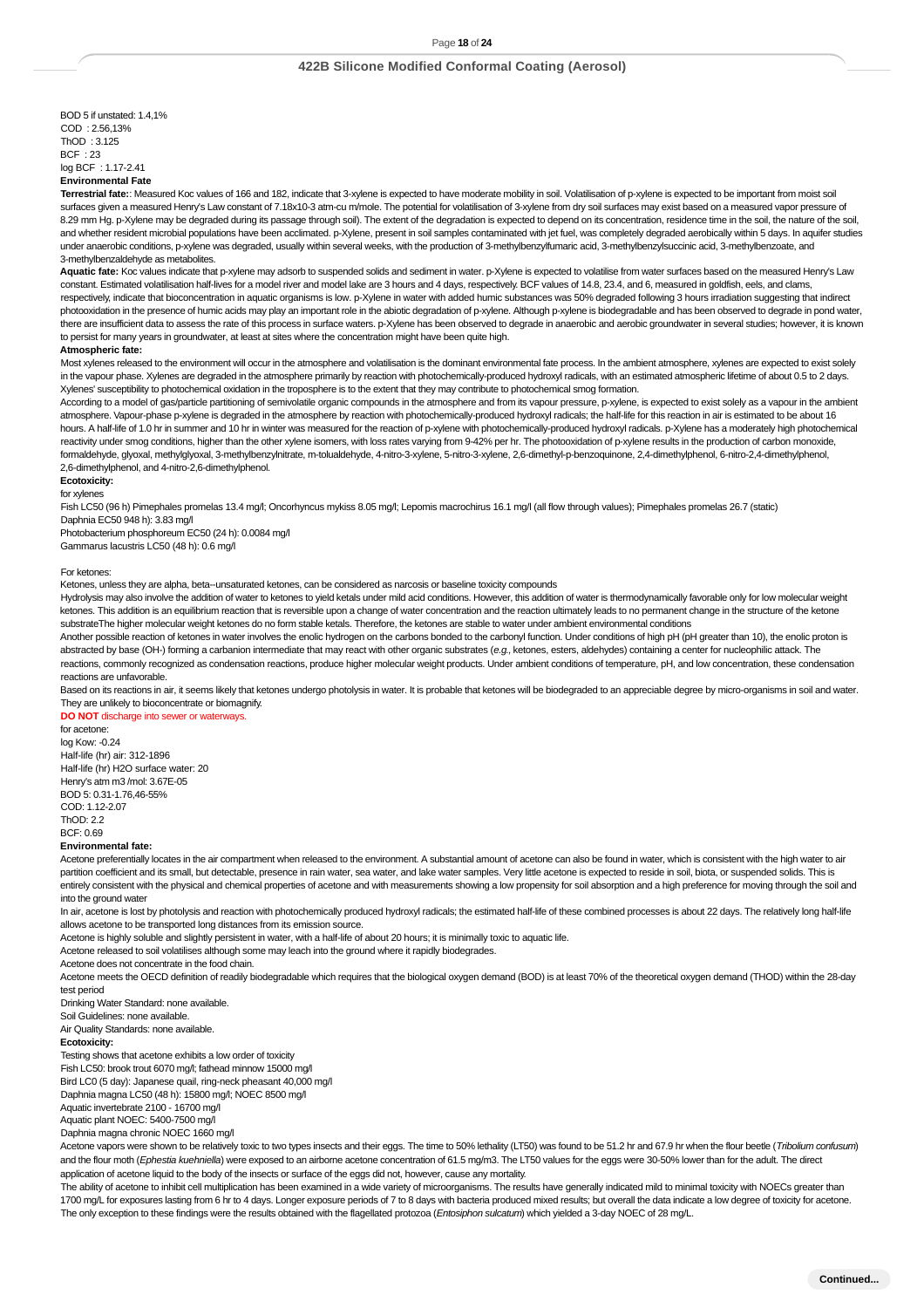# **12.2. Persistence and degradability**

| Ingredient          | Persistence: Water/Soil       | Persistence: Air                   |
|---------------------|-------------------------------|------------------------------------|
| dimethyl ether      | LOW                           | LOW                                |
| acetone             | LOW (Half-life $= 14$ days)   | MEDIUM (Half-life = $116.25$ days) |
| xylene              | $HIGH$ (Half-life = 360 days) | LOW (Half-life $= 1.83$ days)      |
| methyl ethyl ketone | LOW (Half-life $= 14$ days)   | LOW (Half-life = $26.75$ days)     |
| ethylbenzene        | $HIGH$ (Half-life = 228 days) | LOW (Half-life $=$ 3.57 days)      |
| toluene             | LOW (Half-life $= 28$ days)   | LOW (Half-life $=$ 4.33 days)      |

# **12.3. Bioaccumulative potential**

| Ingredient          | <b>Bioaccumulation</b> |
|---------------------|------------------------|
| dimethyl ether      | LOW (LogKOW = $0.1$ )  |
| acetone             | LOW (BCF = $0.69$ )    |
| xylene              | $MEDIUM (BCF = 740)$   |
| methyl ethyl ketone | LOW (LogKOW = $0.29$ ) |
| ethylbenzene        | LOW (BCF = $79.43$ )   |
| toluene             | $LOW (BCF = 90)$       |

## **12.4. Mobility in soil**

| Ingredient          | <b>Mobility</b>        |
|---------------------|------------------------|
| dimethyl ether      | $HIGH (KOC = 1.292)$   |
| acetone             | $HIGH (KOC = 1.981)$   |
| methyl ethyl ketone | $MEDIUM (KOC = 3.827)$ |
| ethylbenzene        | LOW ( $KOC = 517.8$ )  |
| toluene             | LOW ( $KOC = 268$ )    |

# **12.5.Results of PBT and vPvB assessment**

|                         |                | в              |                |
|-------------------------|----------------|----------------|----------------|
| Relevant available data | Not Applicable | Not Applicable | Not Applicable |
| PBT Criteria fulfilled? | Not Applicable | Not Applicable | Not Applicable |

### **12.6. Other adverse effects**

No data available

# **SECTION 13 DISPOSAL CONSIDERATIONS**

## **13.1. Waste treatment methods**

| <b>Product / Packaging disposal</b> | Legislation addressing waste disposal requirements may differ by country, state and/ or territory. Each user must refer to laws operating in their area. In<br>some areas, certain wastes must be tracked.<br>A Hierarchy of Controls seems to be common - the user should investigate:<br>$\blacktriangleright$ Reduction<br>$\triangleright$ Reuse<br>$\triangleright$ Recycling<br>Disposal (if all else fails)<br>This material may be recycled if unused, or if it has not been contaminated so as to make it unsuitable for its intended use. If it has been contaminated, it may<br>be possible to reclaim the product by filtration, distillation or some other means. Shelf life considerations should also be applied in making decisions of this<br>type. Note that properties of a material may change in use, and recycling or reuse may not always be appropriate.<br>DO NOT allow wash water from cleaning or process equipment to enter drains.<br>If It may be necessary to collect all wash water for treatment before disposal.<br>In all cases disposal to sewer may be subject to local laws and regulations and these should be considered first.<br>• Where in doubt contact the responsible authority.<br>Consult State Land Waste Management Authority for disposal.<br>Discharge contents of damaged aerosol cans at an approved site.<br>Allow small quantities to evaporate.<br>DO NOT incinerate or puncture aerosol cans.<br>▶ Bury residues and emptied aerosol cans at an approved site. |
|-------------------------------------|--------------------------------------------------------------------------------------------------------------------------------------------------------------------------------------------------------------------------------------------------------------------------------------------------------------------------------------------------------------------------------------------------------------------------------------------------------------------------------------------------------------------------------------------------------------------------------------------------------------------------------------------------------------------------------------------------------------------------------------------------------------------------------------------------------------------------------------------------------------------------------------------------------------------------------------------------------------------------------------------------------------------------------------------------------------------------------------------------------------------------------------------------------------------------------------------------------------------------------------------------------------------------------------------------------------------------------------------------------------------------------------------------------------------------------------------------------------------------------------------------------------------------|
| Waste treatment options             | Not Available                                                                                                                                                                                                                                                                                                                                                                                                                                                                                                                                                                                                                                                                                                                                                                                                                                                                                                                                                                                                                                                                                                                                                                                                                                                                                                                                                                                                                                                                                                            |
| Sewage disposal options             | Not Available                                                                                                                                                                                                                                                                                                                                                                                                                                                                                                                                                                                                                                                                                                                                                                                                                                                                                                                                                                                                                                                                                                                                                                                                                                                                                                                                                                                                                                                                                                            |

# **SECTION 14 TRANSPORT INFORMATION**

**Labels Required**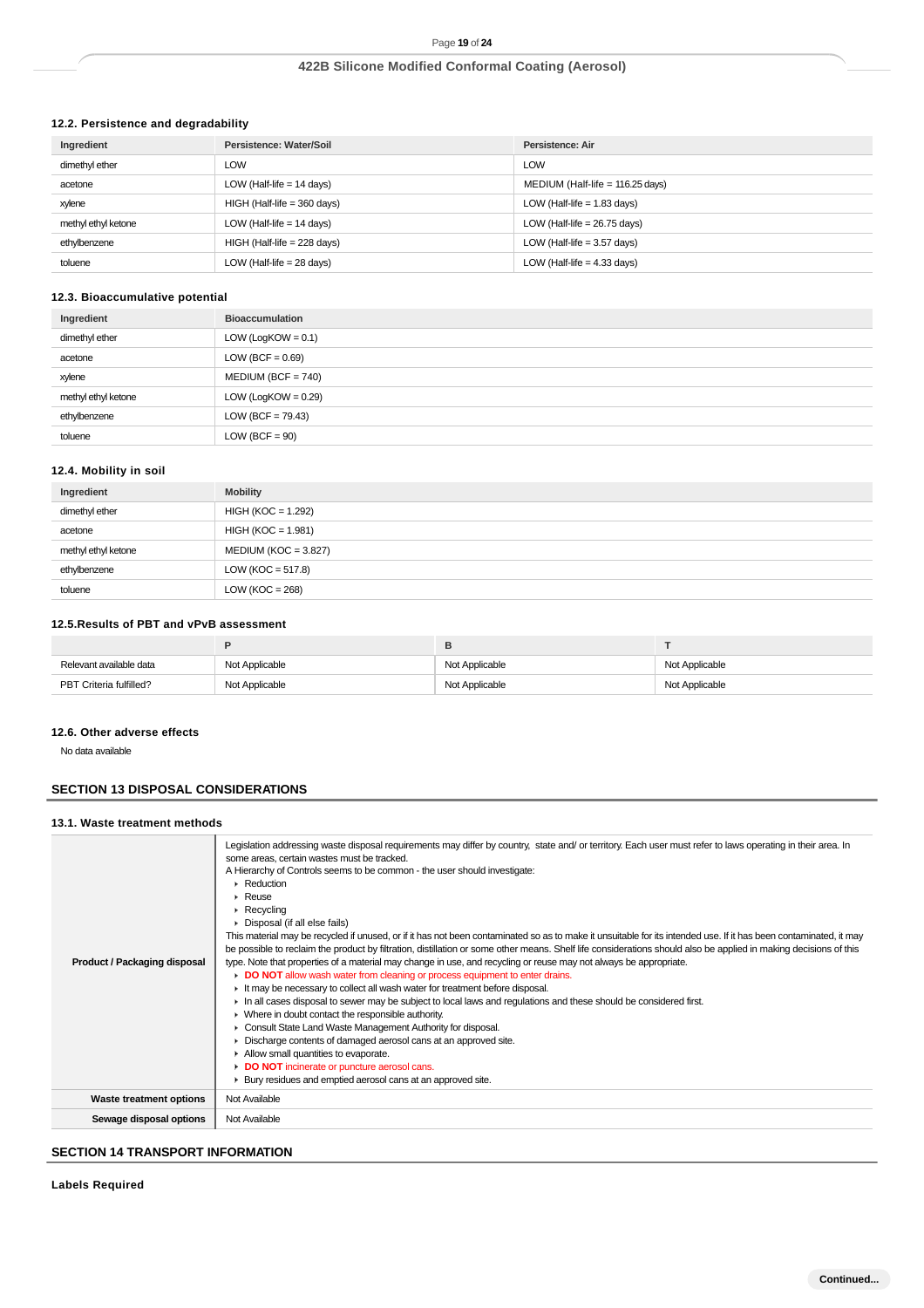

# **Land transport (ADR)**

| 14.1. UN number                       | 1950                                                                                                                          |                                                                  |  |
|---------------------------------------|-------------------------------------------------------------------------------------------------------------------------------|------------------------------------------------------------------|--|
| 14.2. UN proper shipping name         | <b>AEROSOLS</b>                                                                                                               |                                                                  |  |
| 14.3. Transport hazard<br>class(es)   | 2.1<br>Class<br>- 5<br>Not Applicable<br>Subrisk                                                                              |                                                                  |  |
| 14.4. Packing group                   | Not Applicable                                                                                                                |                                                                  |  |
| 14.5. Environmental hazard            | Not Applicable                                                                                                                |                                                                  |  |
| 14.6. Special precautions for<br>user | Hazard identification (Kemler)<br><b>Classification code</b><br><b>Hazard Label</b><br>Special provisions<br>Limited quantity | Not Applicable<br>5F<br>2.1<br>190 327 344 625<br>1 <sub>L</sub> |  |

# **Air transport (ICAO-IATA / DGR)**

| 14.1. UN number                       | 1950                                                                                                                                                                                                                                                                                        |                                                                    |
|---------------------------------------|---------------------------------------------------------------------------------------------------------------------------------------------------------------------------------------------------------------------------------------------------------------------------------------------|--------------------------------------------------------------------|
| 14.2. UN proper shipping name         | Aerosols, flammable                                                                                                                                                                                                                                                                         |                                                                    |
| 14.3. Transport hazard<br>class(es)   | <b>ICAO/IATA Class</b><br>2.1<br>ICAO / IATA Subrisk<br>Not Applicable<br>10L<br><b>ERG Code</b>                                                                                                                                                                                            |                                                                    |
| 14.4. Packing group                   | Not Applicable                                                                                                                                                                                                                                                                              |                                                                    |
| 14.5. Environmental hazard            | Not Applicable                                                                                                                                                                                                                                                                              |                                                                    |
| 14.6. Special precautions for<br>user | Special provisions<br>Cargo Only Packing Instructions<br>Cargo Only Maximum Qty / Pack<br>Passenger and Cargo Packing Instructions<br>Passenger and Cargo Maximum Qty / Pack<br>Passenger and Cargo Limited Quantity Packing Instructions<br>Passenger and Cargo Limited Maximum Qty / Pack | A145 A167 A802<br>203<br>150 kg<br>203<br>75 kg<br>Y203<br>30 kg G |

## **Sea transport (IMDG-Code / GGVSee)**

| 14.1. UN number                       | 1950                                                                                                                       |  |  |
|---------------------------------------|----------------------------------------------------------------------------------------------------------------------------|--|--|
| 14.2. UN proper shipping name         | <b>AEROSOLS</b>                                                                                                            |  |  |
| 14.3. Transport hazard<br>class(es)   | <b>IMDG Class</b><br>2.1<br>Not Applicable<br><b>IMDG Subrisk</b>                                                          |  |  |
| 14.4. Packing group                   | Not Applicable                                                                                                             |  |  |
| 14.5. Environmental hazard            | Not Applicable                                                                                                             |  |  |
| 14.6. Special precautions for<br>user | <b>EMS Number</b><br>$F-D, S-U$<br>Special provisions<br>63 190 277 327 344 381 959<br>1000ml<br><b>Limited Quantities</b> |  |  |

## **Inland waterways transport (ADN)**

| 14.1. UN number                       | 1950                                                                         |  |
|---------------------------------------|------------------------------------------------------------------------------|--|
| 14.2. UN proper shipping name         | <b>AEROSOLS</b>                                                              |  |
| 14.3. Transport hazard<br>class(es)   | Not Applicable<br>2.1                                                        |  |
| 14.4. Packing group                   | Not Applicable                                                               |  |
| 14.5. Environmental hazard            | Not Applicable                                                               |  |
| 14.6. Special precautions for<br>user | 5F<br><b>Classification code</b><br>Special provisions<br>190; 327; 344; 625 |  |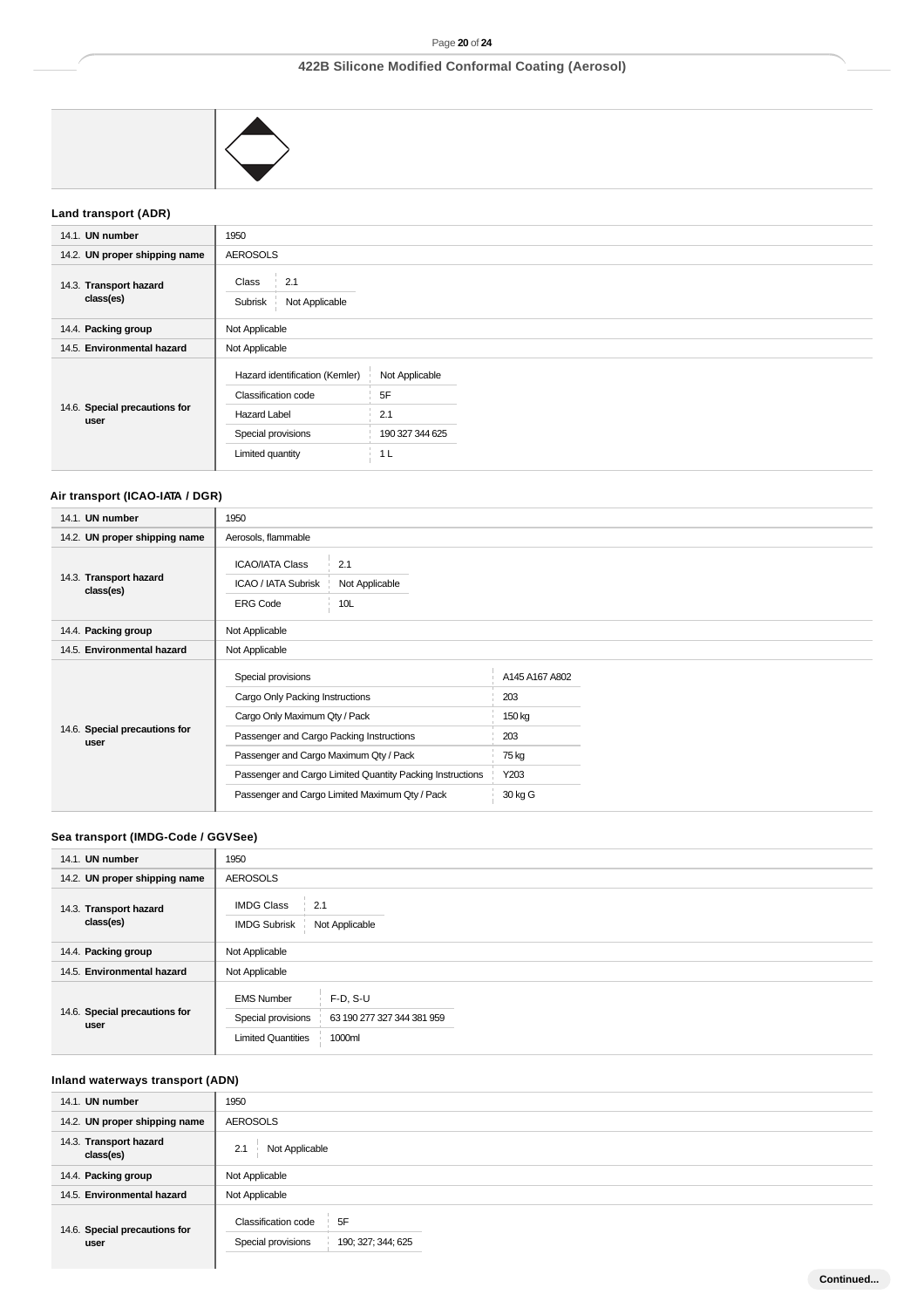#### **14.7. Transport in bulk according to Annex II of MARPOL and the IBC code**

Not Applicable

### **SECTION 15 REGULATORY INFORMATION**

### **15.1. Safety, health and environmental regulations / legislation specific for the substance or mixture**

### **DIMETHYL ETHER(115-10-6) IS FOUND ON THE FOLLOWING REGULATORY LISTS**

| ADN - European Agreement concerning the International Carriage of Dangerous Goods by<br><b>Inland Waterways</b> | European Union - European Inventory of Existing Commercial Chemical Substances (EINECS)<br>(English) |
|-----------------------------------------------------------------------------------------------------------------|------------------------------------------------------------------------------------------------------|
| EU Consolidated List of Indicative Occupational Exposure Limit Values (IOELVs)                                  | European Union (EU) Annex I to Directive 67/548/EEC on Classification and Labelling of               |
| Europe EC Inventory                                                                                             | Dangerous Substances - updated by ATP: 31                                                            |
| Europe ECHA Registered Substances - Classification and Labelling - DSD-DPD                                      | European Union (EU) Regulation (EC) No 1272/2008 on Classification, Labelling and                    |
| Europe European Customs Inventory of Chemical Substances - ECICS (Slovak)                                       | Packaging of Substances and Mixtures - Annex VI                                                      |
| Europe European Customs Inventory of Chemical Substances ECICS (Bulgarian)                                      | European Union (EU) Regulation (EC) No 1272/2008 on Classification, Labelling and                    |
| Europe European Customs Inventory of Chemical Substances ECICS (Czech)                                          | Packaging of Substances and Mixtures - Annex VI - Chemwatch Standard Format                          |
| Europe European Customs Inventory of Chemical Substances ECICS (Romanian)                                       | European Union (EU) Transport of Dangerous Goods by Road - Dangerous Goods List<br>(English)         |
| European Agreement concerning the International Carriage of Dangerous Goods by Road<br>(ADR 2011, Spanish)      | GESAMP/EHS Composite List - GESAMP Hazard Profiles                                                   |
| European Agreement concerning the International Carriage of Dangerous Goods by Road                             | IMO IBC Code Chapter 17: Summary of minimum requirements                                             |
| (ADR 2017, English)                                                                                             | International Air Transport Association (IATA) Dangerous Goods Regulations                           |
| European Chemical Agency (ECHA) Classification & Labelling Inventory - Chemwatch                                | International Maritime Dangerous Goods Requirements (IMDG Code)                                      |
| Harmonised classification                                                                                       | Regulations concerning the International Carriage of Dangerous Goods by Rail - Table A:              |
| European Customs Inventory of Chemical Substances ECICS (English)                                               | Dangerous Goods List - RID 2019 (English)                                                            |
|                                                                                                                 | UK Workplace Exposure Limits (WELs)                                                                  |
|                                                                                                                 | United Nations Recommendations on the Transport of Dangerous Goods Model Regulations<br>(English)    |
| ACETONE(67-64-1) IS FOUND ON THE FOLLOWING REGULATORY LISTS                                                     |                                                                                                      |
| ADN - European Agreement concerning the International Carriage of Dangerous Goods by<br><b>Inland Waterways</b> | European Union - European Inventory of Existing Commercial Chemical Substances (EINECS)              |
|                                                                                                                 | (English)                                                                                            |
| EU Consolidated List of Indicative Occupational Exposure Limit Values (IOELVs)                                  | European Union (EU) Annex I to Directive 67/548/EEC on Classification and Labelling of               |
| Europe EC Inventory                                                                                             | Dangerous Substances - updated by ATP: 31                                                            |
| Europe ECHA Registered Substances - Classification and Labelling - DSD-DPD                                      | European Union (EU) Regulation (EC) No 1272/2008 on Classification, Labelling and                    |
| Europe European Customs Inventory of Chemical Substances - ECICS (Slovak)                                       | Packaging of Substances and Mixtures - Annex VI                                                      |
| Europe European Customs Inventory of Chemical Substances ECICS (Bulgarian)                                      | European Union (EU) Regulation (EC) No 1272/2008 on Classification, Labelling and                    |
| Europe European Customs Inventory of Chemical Substances ECICS (Czech)                                          | Packaging of Substances and Mixtures - Annex VI - Chemwatch Standard Format                          |
| Europe European Customs Inventory of Chemical Substances ECICS (Romanian)                                       | European Union (EU) Transport of Dangerous Goods by Road - Dangerous Goods List                      |
| European Agreement concerning the International Carriage of Dangerous Goods by Road                             | (English)<br>GESAMP/EHS Composite List - GESAMP Hazard Profiles                                      |
| (ADR 2011, Spanish)                                                                                             | IMO IBC Code Chapter 17: Summary of minimum requirements                                             |
| European Agreement concerning the International Carriage of Dangerous Goods by Road<br>(ADR 2017, English)      | IMO IBC Code Chapter 18: List of products to which the Code does not apply                           |
| European Chemical Agency (ECHA) Classification & Labelling Inventory - Chemwatch                                | IMO MARPOL 73/78 (Annex II) - List of Other Liquid Substances                                        |
| Harmonised classification                                                                                       | International Air Transport Association (IATA) Dangerous Goods Regulations                           |
| European Customs Inventory of Chemical Substances ECICS (English)                                               | International Maritime Dangerous Goods Requirements (IMDG Code)                                      |

### **XYLENE(1330-20-7) IS FOUND ON THE FOLLOWING REGULATORY LISTS**

ADN - European Agreement concerning the International Carriage of Dangerous Goods by Inland Waterways

EU Consolidated List of Indicative Occupational Exposure Limit Values (IOELVs) EU European Chemicals Agency (ECHA) Community Rolling Action Plan (CoRAP) List of Substances

Europe EC Inventory

Europe ECHA Registered Substances - Classification and Labelling - DSD-DPD

European Agreement concerning the International Carriage of Dangerous Goods by Road (ADR 2011, Spanish)

European Agreement concerning the International Carriage of Dangerous Goods by Road (ADR 2017, English)

European Chemical Agency (ECHA) Classification & Labelling Inventory - Chemwatch Harmonised classification

European Customs Inventory of Chemical Substances ECICS (English)

European Trade Union Confederation (ETUC) Priority List for REACH Authorisation European Union - European Inventory of Existing Commercial Chemical Substances (EINECS) (English)

European Union (EU) Annex I to Directive 67/548/EEC on Classification and Labelling of Dangerous Substances - updated by ATP: 31

European Union (EU) Regulation (EC) No 1272/2008 on Classification, Labelling and Packaging of Substances and Mixtures - Annex VI

United Nations Recommendations on the Transport of Dangerous Goods Model Regulations

European Union (EU) Regulation (EC) No 1272/2008 on Classification, Labelling and Packaging of Substances and Mixtures - Annex VI - Chemwatch Standard Format European Union (EU) Transport of Dangerous Goods by Road - Dangerous Goods List (English)

GESAMP/EHS Composite List - GESAMP Hazard Profiles

IMO IBC Code Chapter 17: Summary of minimum requirements

IMO MARPOL (Annex II) - List of Noxious Liquid Substances Carried in Bulk

IMO Provisional Categorization of Liquid Substances - List 3: (Trade-named) mixtures containing at least 99% by weight of components already assessed by IMO, presenting safety hazards

International Agency for Research on Cancer (IARC) - Agents Classified by the IARC Monographs

International Air Transport Association (IATA) Dangerous Goods Regulations

International Maritime Dangerous Goods Requirements (IMDG Code) Regulations concerning the International Carriage of Dangerous Goods by Rail - Table A:

Dangerous Goods List - RID 2019 (English)

UK Workplace Exposure Limits (WELs)

UK Workplace Exposure Limits (WELs)

(English)

United Nations Recommendations on the Transport of Dangerous Goods Model Regulations (English)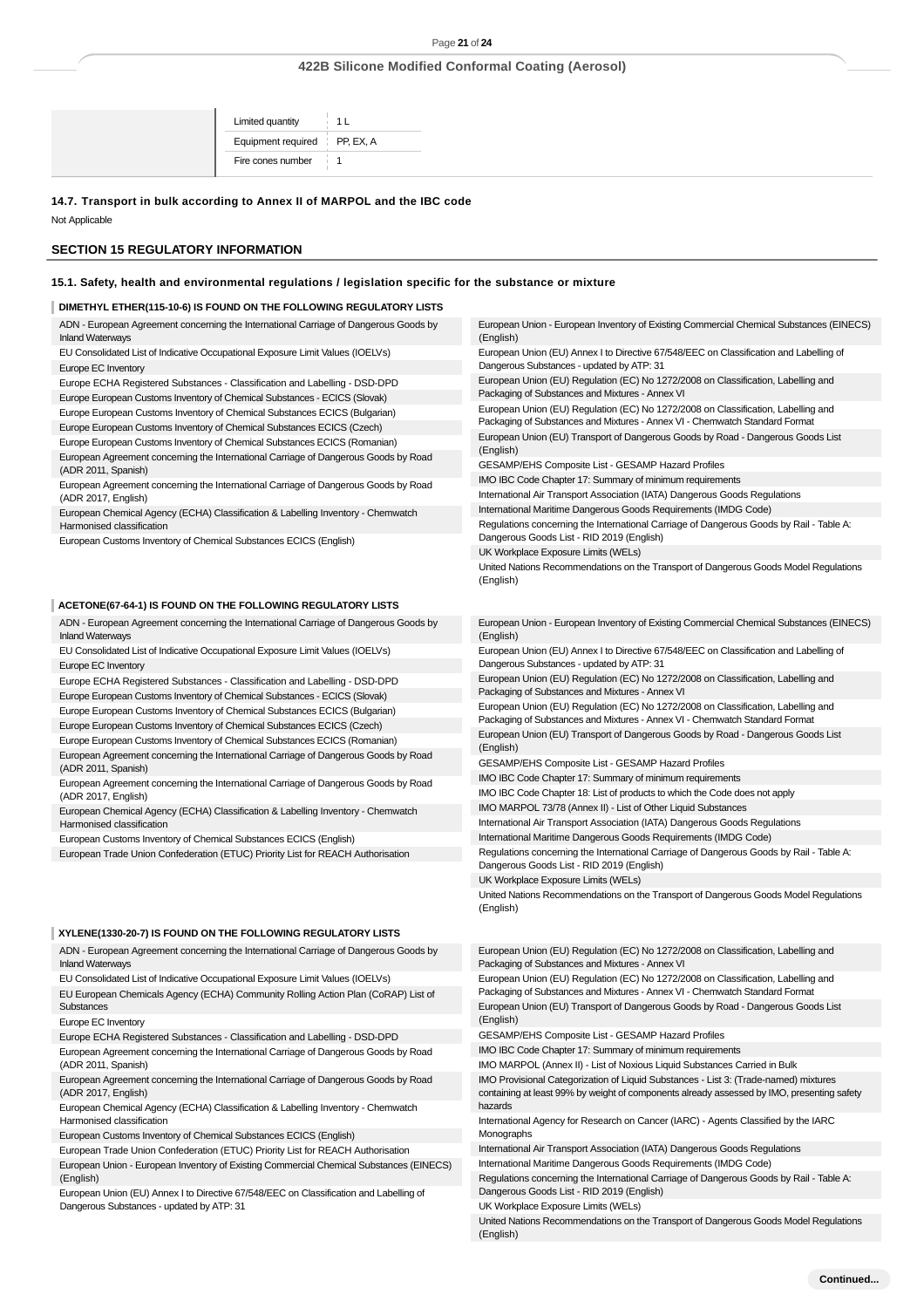### **METHYL ETHYL KETONE(78-93-3) IS FOUND ON THE FOLLOWING REGULATORY LISTS**

ADN - European Agreement concerning the International Carriage of Dangerous Goods by Inland Waterways EU Consolidated List of Indicative Occupational Exposure Limit Values (IOELVs)

EU European Chemicals Agency (ECHA) Community Rolling Action Plan (CoRAP) List of **Substances** 

Europe EC Inventory

Europe ECHA Registered Substances - Classification and Labelling - DSD-DPD Europe European Customs Inventory of Chemical Substances - ECICS (Slovak)

Europe European Customs Inventory of Chemical Substances ECICS (Bulgarian)

Europe European Customs Inventory of Chemical Substances ECICS (Czech)

Europe European Customs Inventory of Chemical Substances ECICS (Romanian)

European Agreement concerning the International Carriage of Dangerous Goods by Road (ADR 2011, Spanish)

European Agreement concerning the International Carriage of Dangerous Goods by Road (ADR 2017, English)

European Chemical Agency (ECHA) Classification & Labelling Inventory - Chemwatch Harmonised classification

European Customs Inventory of Chemical Substances ECICS (English)

#### **ETHYLBENZENE(100-41-4) IS FOUND ON THE FOLLOWING REGULATORY LISTS**

ADN - European Agreement concerning the International Carriage of Dangerous Goods by Inland Waterways

EU Consolidated List of Indicative Occupational Exposure Limit Values (IOELVs) Europe EC Inventory

Europe ECHA Registered Substances - Classification and Labelling - DSD-DPD Europe European Customs Inventory of Chemical Substances - ECICS (Slovak)

Europe European Customs Inventory of Chemical Substances ECICS (Bulgarian) Europe European Customs Inventory of Chemical Substances ECICS (Czech)

Europe European Customs Inventory of Chemical Substances ECICS (Romanian) European Agreement concerning the International Carriage of Dangerous Goods by Road (ADR 2011, Spanish)

European Agreement concerning the International Carriage of Dangerous Goods by Road (ADR 2017, English)

European Chemical Agency (ECHA) Classification & Labelling Inventory - Chemwatch Harmonised classification

European Customs Inventory of Chemical Substances ECICS (English)

European Trade Union Confederation (ETUC) Priority List for REACH Authorisation

European Union - European Inventory of Existing Commercial Chemical Substances (EINECS) (English)

**TOLUENE(108-88-3) IS FOUND ON THE FOLLOWING REGULATORY LISTS**

European Trade Union Confederation (ETUC) Priority List for REACH Authorisation European Union - European Inventory of Existing Commercial Chemical Substances (EINECS) (English)

European Union (EU) Annex I to Directive 67/548/EEC on Classification and Labelling of Dangerous Substances - updated by ATP: 31

European Union (EU) Regulation (EC) No 1272/2008 on Classification, Labelling and Packaging of Substances and Mixtures - Annex VI

European Union (EU) Regulation (EC) No 1272/2008 on Classification, Labelling and Packaging of Substances and Mixtures - Annex VI - Chemwatch Standard Format European Union (EU) Transport of Dangerous Goods by Road - Dangerous Goods List (English)

GESAMP/EHS Composite List - GESAMP Hazard Profiles

IMO IBC Code Chapter 17: Summary of minimum requirements

IMO MARPOL (Annex II) - List of Noxious Liquid Substances Carried in Bulk

International Air Transport Association (IATA) Dangerous Goods Regulations

International Maritime Dangerous Goods Requirements (IMDG Code)

Regulations concerning the International Carriage of Dangerous Goods by Rail - Table A: Dangerous Goods List - RID 2019 (English)

UK Workplace Exposure Limits (WELs)

United Nations Recommendations on the Transport of Dangerous Goods Model Regulations (English)

European Union (EU) Annex I to Directive 67/548/EEC on Classification and Labelling of Dangerous Substances - updated by ATP: 31

European Union (EU) Regulation (EC) No 1272/2008 on Classification, Labelling and Packaging of Substances and Mixtures - Annex VI

European Union (EU) Regulation (EC) No 1272/2008 on Classification, Labelling and Packaging of Substances and Mixtures - Annex VI - Chemwatch Standard Format European Union (EU) Transport of Dangerous Goods by Road - Dangerous Goods List (English)

GESAMP/EHS Composite List - GESAMP Hazard Profiles

IMO IBC Code Chapter 17: Summary of minimum requirements

IMO MARPOL (Annex II) - List of Noxious Liquid Substances Carried in Bulk IMO Provisional Categorization of Liquid Substances - List 2: Pollutant only mixtures

containing at least 99% by weight of components already assessed by IMO

IMO Provisional Categorization of Liquid Substances - List 3: (Trade-named) mixtures containing at least 99% by weight of components already assessed by IMO, presenting safety hazards

International Agency for Research on Cancer (IARC) - Agents Classified by the IARC Monographs

International Air Transport Association (IATA) Dangerous Goods Regulations International Maritime Dangerous Goods Requirements (IMDG Code)

Regulations concerning the International Carriage of Dangerous Goods by Rail - Table A: Dangerous Goods List - RID 2019 (English)

UK Workplace Exposure Limits (WELs)

United Nations Recommendations on the Transport of Dangerous Goods Model Regulations (English)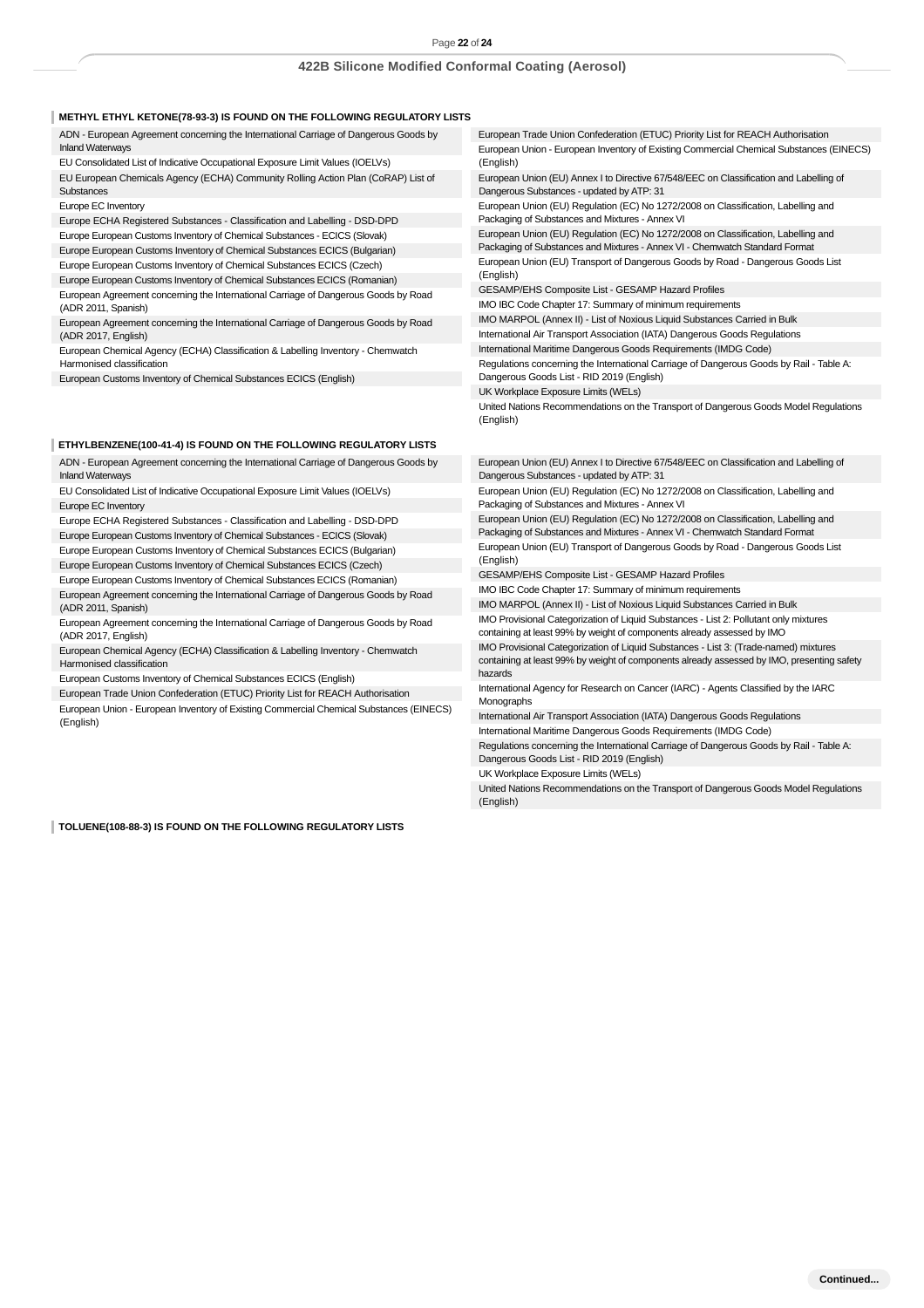ADN - European Agreement concerning the International Carriage of Dangerous Goods by Inland Waterways

EU Regulation (EC) No 1223/2009 of the European Parliament and of the Council of 30 November 2009 on cosmetic products - Annex III - List of Substances which cosmetic products must not contain except subject to the restrictions laid down (Czech)

EU Regulation (EC) No 1223/2009 of the European Parliament and of the Council of 30 November 2009 on cosmetic products - Annex III - List of Substances which cosmetic products must not contain except subject to the restrictions laid down (Estonian)

EU Regulation (EC) No 1223/2009 of the European Parliament and of the Council of 30 November 2009 on cosmetic products - Annex III - List of Substances which cosmetic products must not contain except subject to the restrictions laid down (German)

EU Regulation (EC) No 1223/2009 of the European Parliament and of the Council of 30 November 2009 on cosmetic products - Annex III - List of Substances which cosmetic products must not contain except subject to the restrictions laid down (Latvian)

EU Regulation (EC) No 1223/2009 of the European Parliament and of the Council of 30 November 2009 on cosmetic products - Annex III - List of Substances which cosmetic products must not contain except subject to the restrictions laid down (Lithuanian)

EU Regulation (EC) No 1223/2009 of the European Parliament and of the Council of 30 November 2009 on cosmetic products - Annex III - List of Substances which cosmetic products must not contain except subject to the restrictions laid down (Portuguese)

EU Consolidated List of Indicative Occupational Exposure Limit Values (IOELVs)

EU European Chemicals Agency (ECHA) Community Rolling Action Plan (CoRAP) List of **Substances** 

Europe EC Inventory

Europe ECHA Registered Substances - Classification and Labelling - DSD-DPD

European Agreement concerning the International Carriage of Dangerous Goods by Road (ADR 2011, Spanish)

European Agreement concerning the International Carriage of Dangerous Goods by Road (ADR 2017, English)

European Chemical Agency (ECHA) Classification & Labelling Inventory - Chemwatch Harmonised classification

European Customs Inventory of Chemical Substances ECICS (English)

This safety data sheet is in compliance with the following EU legislation and its adaptations - as far as applicable - : Directives 98/24/EC, - 92/85/EEC, - 94/33/EC, - 2008/98/EC, - 2010/75/EU; Commission Regulation (EU) 2015/830; Regulation (EC) No 1272/2008 as updated through ATPs.

#### **15.2. Chemical safety assessment**

No Chemical Safety Assessment has been carried out for this substance/mixture by the supplier.

#### **National Inventory Status**

| <b>National Inventory</b>     | <b>Status</b>                                                                                                                                                                                          |
|-------------------------------|--------------------------------------------------------------------------------------------------------------------------------------------------------------------------------------------------------|
| Australia - AICS              | Yes                                                                                                                                                                                                    |
| Canada - DSL                  | Yes                                                                                                                                                                                                    |
| Canada - NDSL                 | No (toluene; acetone; xylene; dimethyl ether; ethylbenzene; methyl ethyl ketone)                                                                                                                       |
| China - IECSC                 | Yes                                                                                                                                                                                                    |
| Europe - EINEC / ELINCS / NLP | Yes                                                                                                                                                                                                    |
| Japan - ENCS                  | Yes                                                                                                                                                                                                    |
| Korea - KECI                  | Yes                                                                                                                                                                                                    |
| New Zealand - NZIoC           | Yes                                                                                                                                                                                                    |
| Philippines - PICCS           | Yes                                                                                                                                                                                                    |
| USA - TSCA                    | Yes                                                                                                                                                                                                    |
| Taiwan - TCSI                 | Yes                                                                                                                                                                                                    |
| Mexico - INSQ                 | Yes                                                                                                                                                                                                    |
| Vietnam - NCI                 | Yes                                                                                                                                                                                                    |
| Russia - ARIPS                | Yes                                                                                                                                                                                                    |
| Thailand - TECI               | Yes                                                                                                                                                                                                    |
| Legend:                       | $Yes = All declared ingredients are on the inventory$<br>No = Not determined or one or more ingredients are not on the inventory and are not exempt from listing(see specific ingredients in brackets) |

### **SECTION 16 OTHER INFORMATION**

| . |
|---|
| . |

### **Full text Risk and Hazard codes**

| H <sub>220</sub> | Extremely flammable gas.                            |
|------------------|-----------------------------------------------------|
| H <sub>225</sub> | Highly flammable liquid and vapour.                 |
| H226             | Flammable liquid and vapour.                        |
| H <sub>280</sub> | Contains gas under pressure; may explode if heated. |
| H361d            | Suspected of damaging the unborn child.             |

European Trade Union Confederation (ETUC) Priority List for REACH Authorisation European Union - European Inventory of Existing Commercial Chemical Substances (EINECS) (English)

European Union (EU) Annex I to Directive 67/548/EEC on Classification and Labelling of Dangerous Substances - updated by ATP: 31

European Union (EU) Regulation (EC) No 1272/2008 on Classification, Labelling and Packaging of Substances and Mixtures - Annex VI

European Union (EU) Regulation (EC) No 1272/2008 on Classification, Labelling and

Packaging of Substances and Mixtures - Annex VI - Chemwatch Standard Format European Union (EU) Transport of Dangerous Goods by Road - Dangerous Goods List (English)

GESAMP/EHS Composite List - GESAMP Hazard Profiles

IMO IBC Code Chapter 17: Summary of minimum requirements

IMO MARPOL (Annex II) - List of Noxious Liquid Substances Carried in Bulk

IMO Provisional Categorization of Liquid Substances - List 3: (Trade-named) mixtures containing at least 99% by weight of components already assessed by IMO, presenting safety hazards

International Agency for Research on Cancer (IARC) - Agents Classified by the IARC Monographs

International Air Transport Association (IATA) Dangerous Goods Regulations

International Maritime Dangerous Goods Requirements (IMDG Code) Regulations concerning the International Carriage of Dangerous Goods by Rail - Table A:

Dangerous Goods List - RID 2019 (English)

UK Workplace Exposure Limits (WELs)

United Nations Recommendations on the Transport of Dangerous Goods Model Regulations (English)